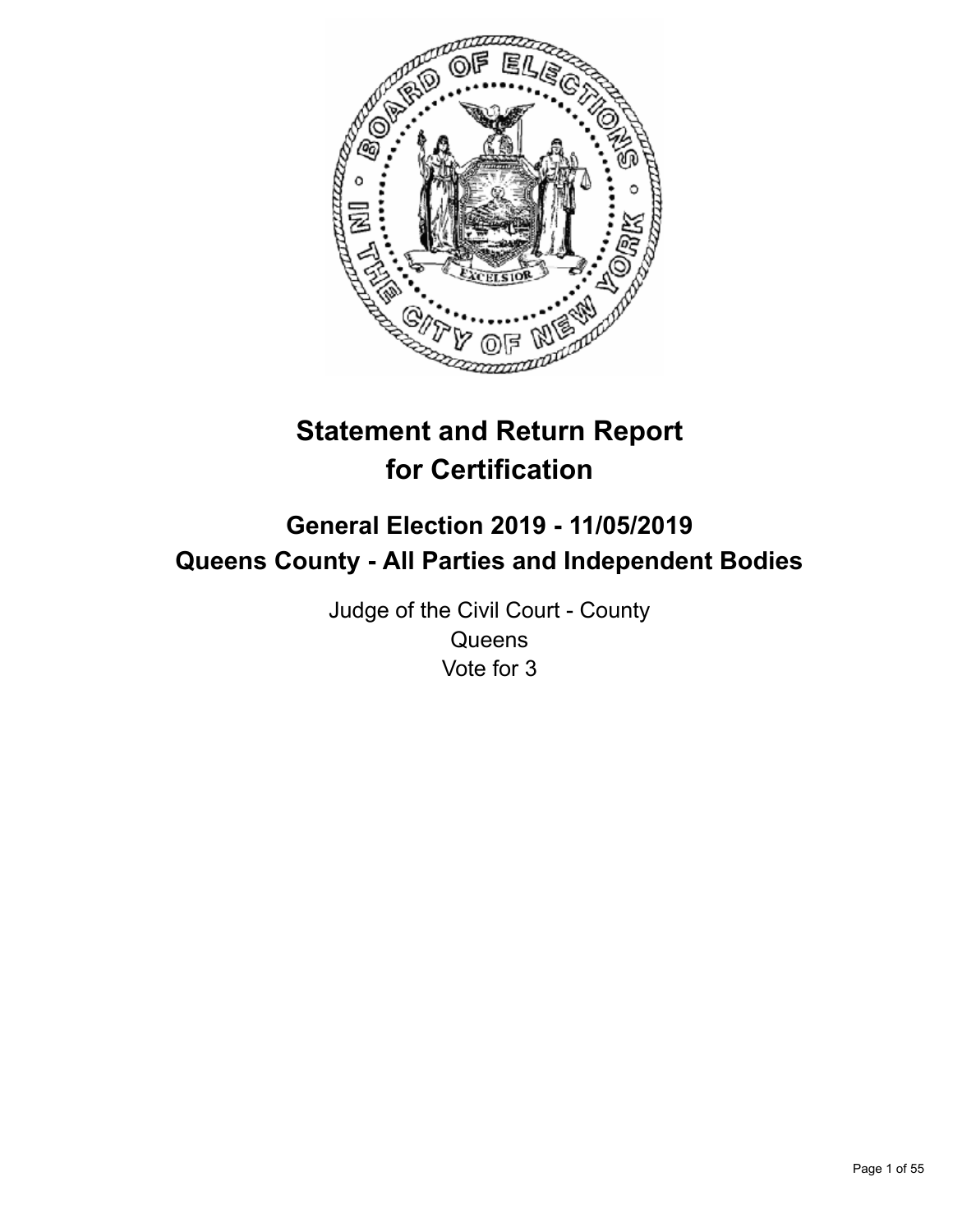

| <b>PUBLIC COUNTER</b>                                    | 14,279 |
|----------------------------------------------------------|--------|
| MANUALLY COUNTED EMERGENCY                               | 0      |
| <b>ABSENTEE / MILITARY</b>                               | 582    |
| <b>AFFIDAVIT</b>                                         | 102    |
| <b>Total Ballots</b>                                     | 14,963 |
| Less - Inapplicable Federal/Special Presidential Ballots | 0      |
| <b>Total Applicable Ballots</b>                          | 14,963 |
| MICHELE R. TITUS (DEMOCRATIC)                            | 6,142  |
| KEVIN J. HANRATTY (REPUBLICAN)                           | 6,246  |
| KEVIN J. HANRATTY (CONSERVATIVE)                         | 1,140  |
| LUMARIE MALDONADO-CRUZ (DEMOCRATIC)                      | 6,308  |
| CLAUDIA LANZETTA (DEMOCRATIC)                            | 6,124  |
| AARON CYPERSHEN (WRITE-IN)                               | 1      |
| AHARON MACHLIS (WRITE-IN)                                | 1      |
| ALEXANDER DIFFERNDALE (WRITE-IN)                         | 1      |
| ANGEL DELVILLIN (WRITE-IN)                               | 1      |
| ANTHONY ALLOCCO (WRITE-IN)                               | 1      |
| ANTONIO AMATO IV (WRITE-IN)                              | 1      |
| ASHER TAUB (WRITE-IN)                                    | 1      |
| BEN DOVER (WRITE-IN)                                     | 1      |
| BEN LAMPERT (WRITE-IN)                                   | 1      |
| BERNADETTE ROSS (WRITE-IN)                               | 1      |
| BIAKA RAIZEL BRAUN (WRITE-IN)                            | 1      |
| <b>BOB FALCONE (WRITE-IN)</b>                            | 1      |
| BOOMER E.SIASON (WRITE-IN)                               | 1      |
| BRIAN BERNDTH (WRITE-IN)                                 | 1      |
| BRIAN SUZAN (WRITE-IN)                                   | 1      |
| CARLOS BELTRAN (WRITE-IN)                                | 1      |
| CAROL FLAHERTY (WRITE-IN)                                | 1      |
| CATHY DONOHOE (WRITE-IN)                                 | 1      |
| CHRISTIAN ANELLO (WRITE-IN)                              | 1      |
| CLARK GABLE (WRITE-IN)                                   | 1      |
| DONALD DUCK (WRITE-IN)                                   | 3      |
| DONALD J. TRUMP (WRITE-IN)                               | 3      |
| DONALD TRUMP JR. (WRITE-IN)                              | 1      |
| DOROTHY WAGNER (WRITE-IN)                                | 1      |
| EDDIE I. RIVERA (WRITE-IN)                               | 1      |
| ERIC TRUMP (WRITE-IN)                                    | 2      |
| ERIC ULRICH (WRITE-IN)                                   | 1      |
| ERIN SCHIOTIS (WRITE-IN)                                 | 1      |
| FRANK BRUNO (WRITE-IN)                                   | 1      |
| GARY KRUBEL (WRITE-IN)                                   | 1      |
| GAURIEL BRAUNI (WRITE-IN)                                | 1      |
| GAVIN THOMAS LIND (WRITE-IN)                             | 1      |
| <b>GEORGE W. WILL (WRITE-IN)</b>                         | 1      |
| HAROLD COX (WRITE-IN)                                    | 1      |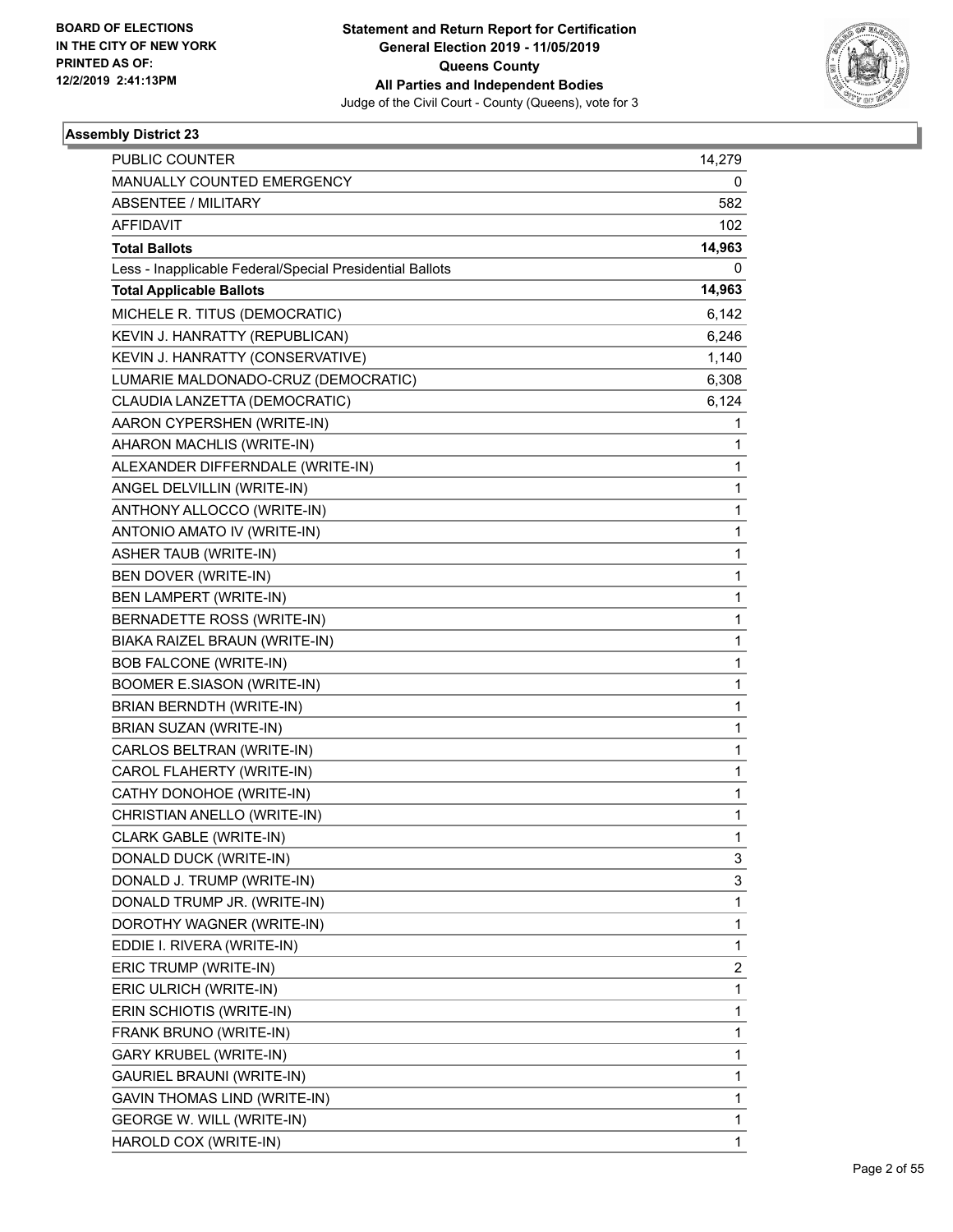

| HENRIK LUDQUIST (WRITE-IN)      | $\mathbf{1}$   |
|---------------------------------|----------------|
| HIEL ADLMAN (WRITE-IN)          | 1              |
| HOMER SIMPSON (WRITE-IN)        | 1              |
| INDIANA JONES (WRITE-IN)        | 1              |
| IRA ZAPOLSKY (WRITE-IN)         | 1              |
| JACQUELINE M. GINTZ (WRITE-IN)  | 1              |
| JAMES G. THOMPSON (WRITE-IN)    | $\mathbf{1}$   |
| JECHIEL PERR (WRITE-IN)         | 1              |
| JENNIFER KIVLAN (WRITE-IN)      | 1              |
| JIM JORDAN (WRITE-IN)           | 1              |
| JODI MACKOFF (WRITE-IN)         | 1              |
| JOE BOLOGNA (WRITE-IN)          | 1              |
| JOE MURRAY (WRITE-IN)           | $\mathbf{1}$   |
| JOE O'BRIEN (WRITE-IN)          | 1              |
| JOHN BATEHELOR (WRITE-IN)       | 1              |
| JOHN JONES (WRITE-IN)           | 1              |
| JONATHAN MARKONITZ (WRITE-IN)   | 1              |
| JOSEPH ANELLO (WRITE-IN)        | 1              |
| JOSEPH FAY (WRITE-IN)           | $\mathbf{1}$   |
| JOSEPH MURRAY (WRITE-IN)        | 1              |
| <b>JOSHUD ROLZI (WRITE-IN)</b>  | 1              |
| JUDGE JUDY (WRITE-IN)           | 2              |
| KAREN KIVLAN (WRITE-IN)         | 1              |
| KEITH SULLIVEN (WRITE-IN)       | 1              |
| LAWRENCE BRENNER (WRITE-IN)     | 1              |
| LEVI OSDOBA (WRITE-IN)          | $\mathbf{1}$   |
| LEW SIMON (WRITE-IN)            | 1              |
| LYLA BATTAGLIA (WRITE-IN)       | 1              |
| MATTHEW KESSLAR (WRITE-IN)      | 1              |
| MATTHEW MAHON (WRITE-IN)        | $\mathbf{1}$   |
| MICHAEL L. CACCAVALE (WRITE-IN) | 1              |
| MICHAEL MOORE (WRITE-IN)        | $\overline{2}$ |
| MICHAEL MOSSA (WRITE-IN)        | 1              |
| MICHAEL SAVAGE (WRITE-IN)       | 1              |
| MICKEY MOUSE (WRITE-IN)         | 5              |
| MOSHE GREENFIELD (WRITE-IN)     | 1              |
| NEIL POWER (WRITE-IN)           | 1              |
| NICHOLAS PHILIPPON (WRITE-IN)   | 1              |
| PATRICK LIND (WRITE-IN)         | 1              |
| PHIL ORENSTEIN (WRITE-IN)       | 1              |
| PHILLIP GOLDFEDER (WRITE-IN)    | 2              |
| RABBI YAAKON BENDER (WRITE-IN)  | 1              |
| RACHEL B. FOXMAN (WRITE-IN)     | 1              |
| RICHARD M. NIXON (WRITE-IN)     | 1              |
| RITA HAYWORTH (WRITE-IN)        | 1              |
| ROB FREEBERG (WRITE-IN)         | 1              |
|                                 |                |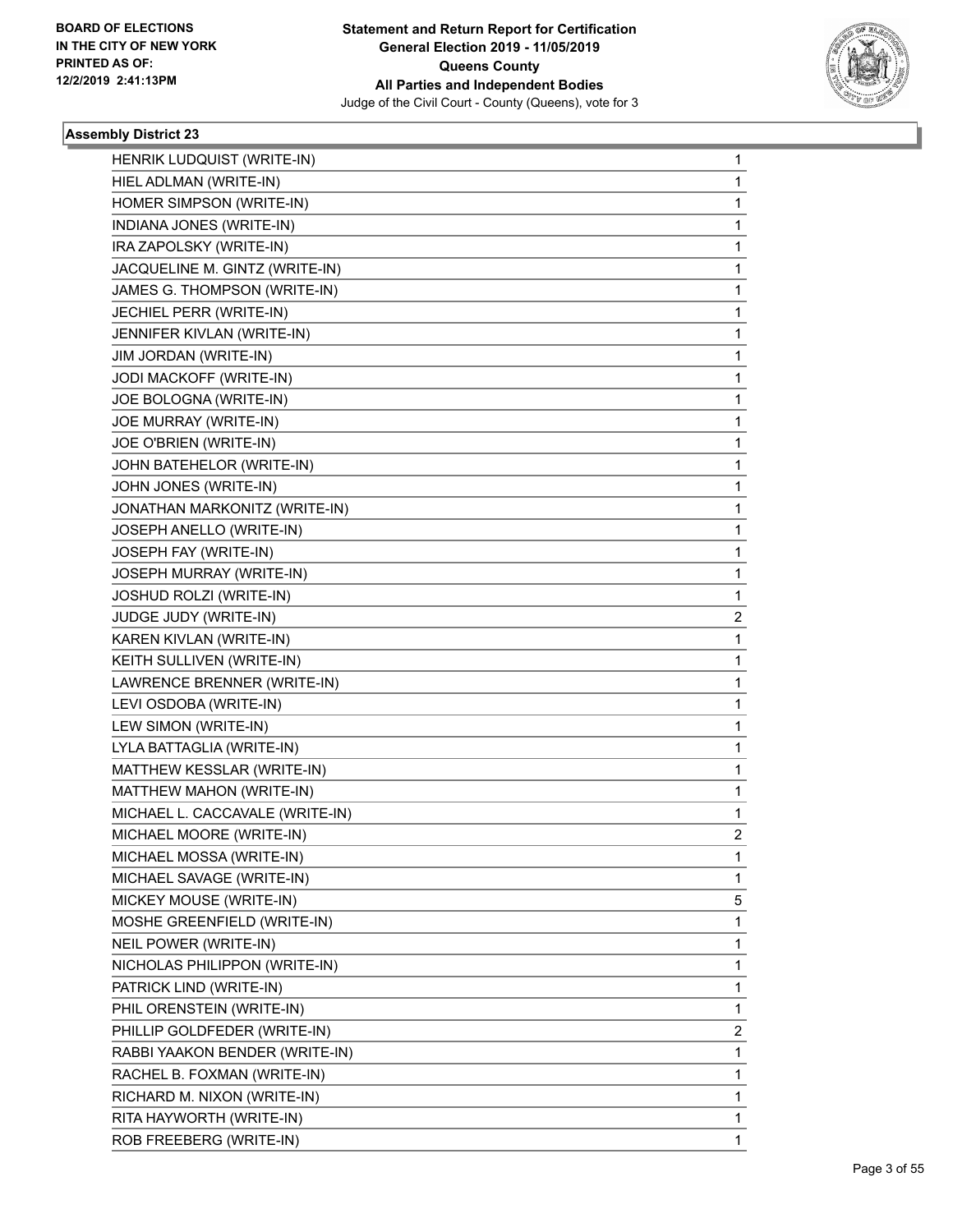

| ROBERT FRANK (WRITE-IN)                   | 1      |
|-------------------------------------------|--------|
| ROBERT GATES (WRITE-IN)                   | 1      |
| ROBERT MANGARSEINZ (WRITE-IN)             | 1      |
| SAM LEV (WRITE-IN)                        | 1      |
| SAM SPADE (WRITE-IN)                      | 1      |
| SAMUEL FRANK (WRITE-IN)                   | 1      |
| SCOTT V. RUSSELL (WRITE-IN)               | 1      |
| SEAMUS KINK (WRITE-IN)                    | 1      |
| STANISLAV KUSHNER (WRITE-IN)              | 1      |
| STEVE KOUSTAULIS (WRITE-IN)               | 1      |
| THOMAS M. ROGERS (WRITE-IN)               | 1      |
| THOMAS ZMICH (WRITE-IN)                   | 1      |
| TIMOTHY ARASIN (WRITE-IN)                 | 1      |
| TITO TOMINO (WRITE-IN)                    | 1      |
| TJ DEMASO (WRITE-IN)                      | 1      |
| UNATTRIBUTABLE WRITE-IN (WRITE-IN)        | 53     |
| UNCOUNTED WRITE-IN PER STATUTE (WRITE-IN) | 18     |
| WILLIAM DEAN (WRITE-IN)                   | 1      |
| YISMEC PIKES (WRITE-IN)                   | 1      |
| ZACHARY MORANO (WRITE-IN)                 | 1      |
| <b>Total Votes</b>                        | 26,141 |
| Unrecorded                                | 18,748 |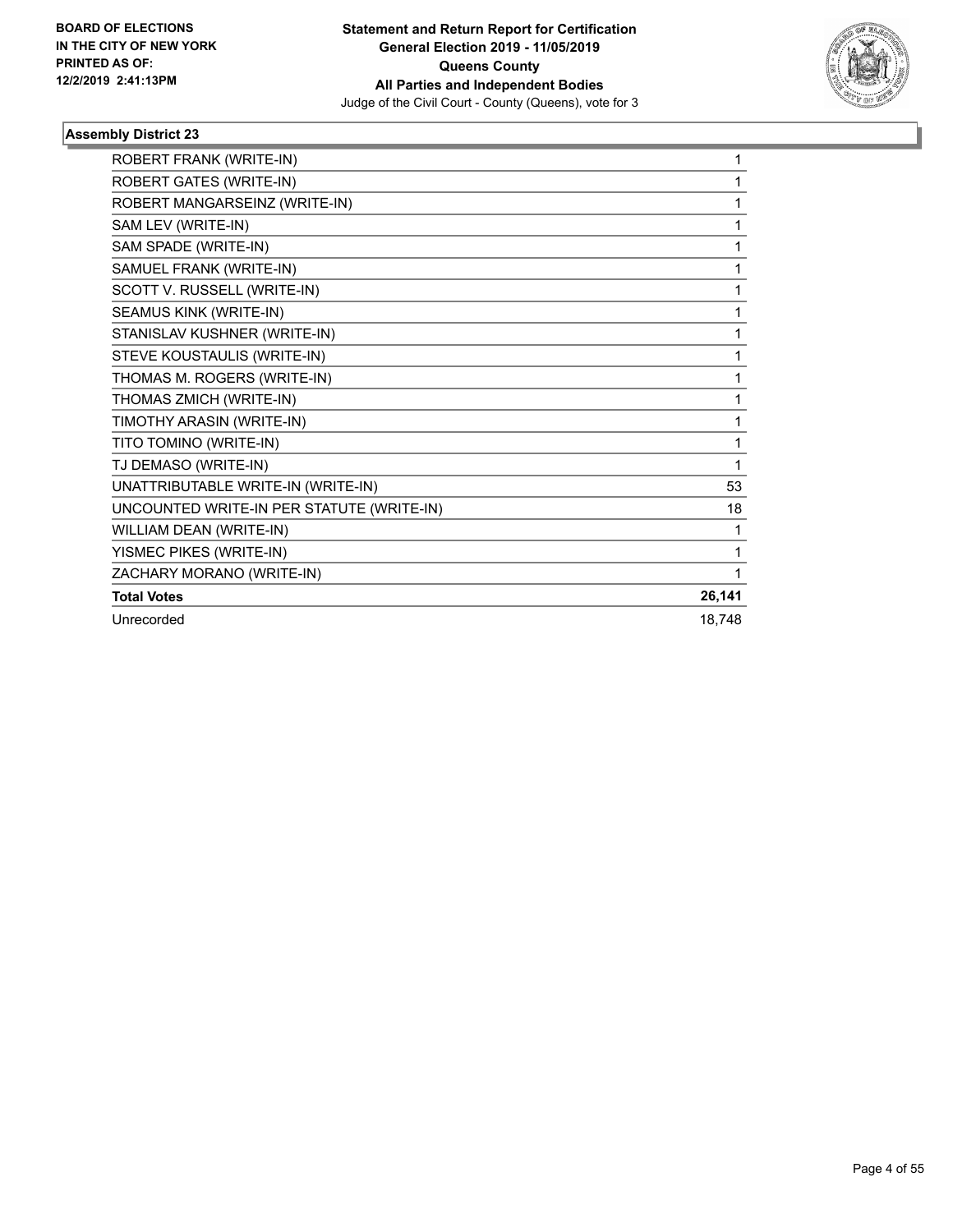

| PUBLIC COUNTER                                           | 11,159       |
|----------------------------------------------------------|--------------|
| MANUALLY COUNTED EMERGENCY                               | 0            |
| <b>ABSENTEE / MILITARY</b>                               | 370          |
| <b>AFFIDAVIT</b>                                         | 58           |
| <b>Total Ballots</b>                                     | 11,587       |
| Less - Inapplicable Federal/Special Presidential Ballots | 0            |
| <b>Total Applicable Ballots</b>                          | 11,587       |
| MICHELE R. TITUS (DEMOCRATIC)                            | 7,357        |
| KEVIN J. HANRATTY (REPUBLICAN)                           | 2,434        |
| KEVIN J. HANRATTY (CONSERVATIVE)                         | 452          |
| LUMARIE MALDONADO-CRUZ (DEMOCRATIC)                      | 7,672        |
| CLAUDIA LANZETTA (DEMOCRATIC)                            | 7,365        |
| ADAM SCHIFF (WRITE-IN)                                   | 1            |
| ALGEMIS PENA (WRITE-IN)                                  | 1            |
| ANDREW SPIROPOULOS (WRITE-IN)                            | 1            |
| ART FEENEY (WRITE-IN)                                    | 1            |
| ARTHUR BRANCH (WRITE-IN)                                 | 1            |
| <b>BOB FREDRICK (WRITE-IN)</b>                           | 1            |
| CAPTAIN TUTLLE (WRITE-IN)                                | 1            |
| CHARLES CAMPO (WRITE-IN)                                 | 1            |
| CHRIS GARRY (WRITE-IN)                                   | 1            |
| CHRISTOPHER GARVY (WRITE-IN)                             | 1            |
| DANIEL KOGAN (WRITE-IN)                                  | 1            |
| DANIEL REISS (WRITE-IN)                                  | 1            |
| DANIEL RUDOLF (WRITE-IN)                                 | 1            |
| DEBORAH ROSENWEIG (WRITE-IN)                             | 1            |
| DONALD DUCK (WRITE-IN)                                   | 1            |
| DONALD J. TRUMP (WRITE-IN)                               | 4            |
| DONALD TRUMP JR. (WRITE-IN)                              | 2            |
| EDWARD SZCMPRUCH (WRITE-IN)                              | 1            |
| ELIZABETH MACEWEN-TIMKEN (WRITE-IN)                      | 3            |
| ELMER FUDD (WRITE-IN)                                    | 1            |
| ERIC TRUMP (WRITE-IN)                                    | 1            |
| ETHAN WHINSTON (WRITE-IN)                                | 1            |
| <b>GEORGE HEYMANN (WRITE-IN)</b>                         | 2            |
| <b>GEORGE WELCH (WRITE-IN)</b>                           | $\mathbf{1}$ |
| <b>GRACE DARS (WRITE-IN)</b>                             | 1            |
| <b>GREGORY LEHMAN (WRITE-IN)</b>                         | 1            |
| <b>JESUS CHRIST (WRITE-IN)</b>                           | 1            |
| JOEL BLUMENFELD (WRITE-IN)                               | 2            |
| JOHN DOE (WRITE-IN)                                      | 1            |
| KATHLEEN E. JONES (WRITE-IN)                             | 1            |
| KATHLEEN ZAWNSKI (WRITE-IN)                              | 1            |
| KEVIN FEENEY (WRITE-IN)                                  | 1            |
| LAWRENCE CRILLEY III (WRITE-IN)                          | 1            |
| LEONARD FAMA (WRITE-IN)                                  | 1            |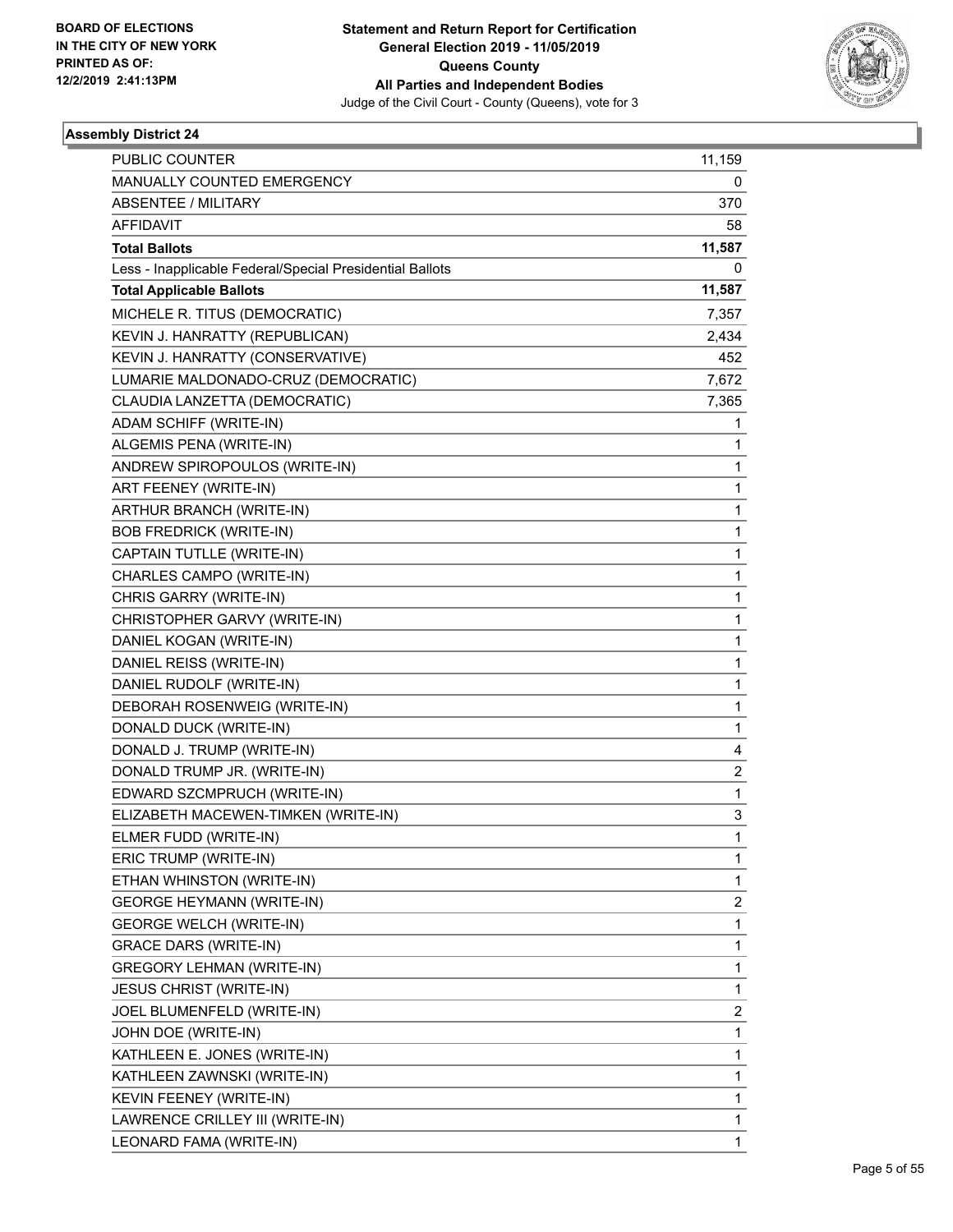

| LUMARIE MALDONADO CRUZ (WRITE-IN)         | 1      |
|-------------------------------------------|--------|
| MICHAEL BONT (WRITE-IN)                   | 1      |
| MICHAEL FRANCESCA (WRITE-IN)              | 1      |
| MICHAEL H. GOLDMAN (WRITE-IN)             | 4      |
| MICHAEL PADBER (WRITE-IN)                 | 1      |
| MIKE PENCE (WRITE-IN)                     | 1      |
| MILES EDGEWORTH (WRITE-IN)                | 1      |
| MODJAN LANCMAN (WRITE-IN)                 | 1      |
| PHILIP GRILLO (WRITE-IN)                  | 1      |
| PHILLIP BROWNE (WRITE-IN)                 | 1      |
| RICK JUSTICE (WRITE-IN)                   | 1      |
| ROSY MCANLLISTER (WRITE-IN)               | 1      |
| SARMISTHA CHATTERJEE (WRITE-IN)           | 1      |
| STEWART F. BERKELEY (WRITE-IN)            | 1      |
| TOM SHARKEY (WRITE-IN)                    | 1      |
| TONY KEHAGIAS (WRITE-IN)                  | 1      |
| UNATTRIBUTABLE WRITE-IN (WRITE-IN)        | 46     |
| UNCOUNTED WRITE-IN PER STATUTE (WRITE-IN) | 12     |
| WILLIAM J. HARAP (WRITE-IN)               | 1      |
| XIXI REILLY (WRITE-IN)                    | 1      |
| YUNIQUE WILLIAMS (WRITE-IN)               | 1      |
| <b>Total Votes</b>                        | 25,402 |
| Unrecorded                                | 9.359  |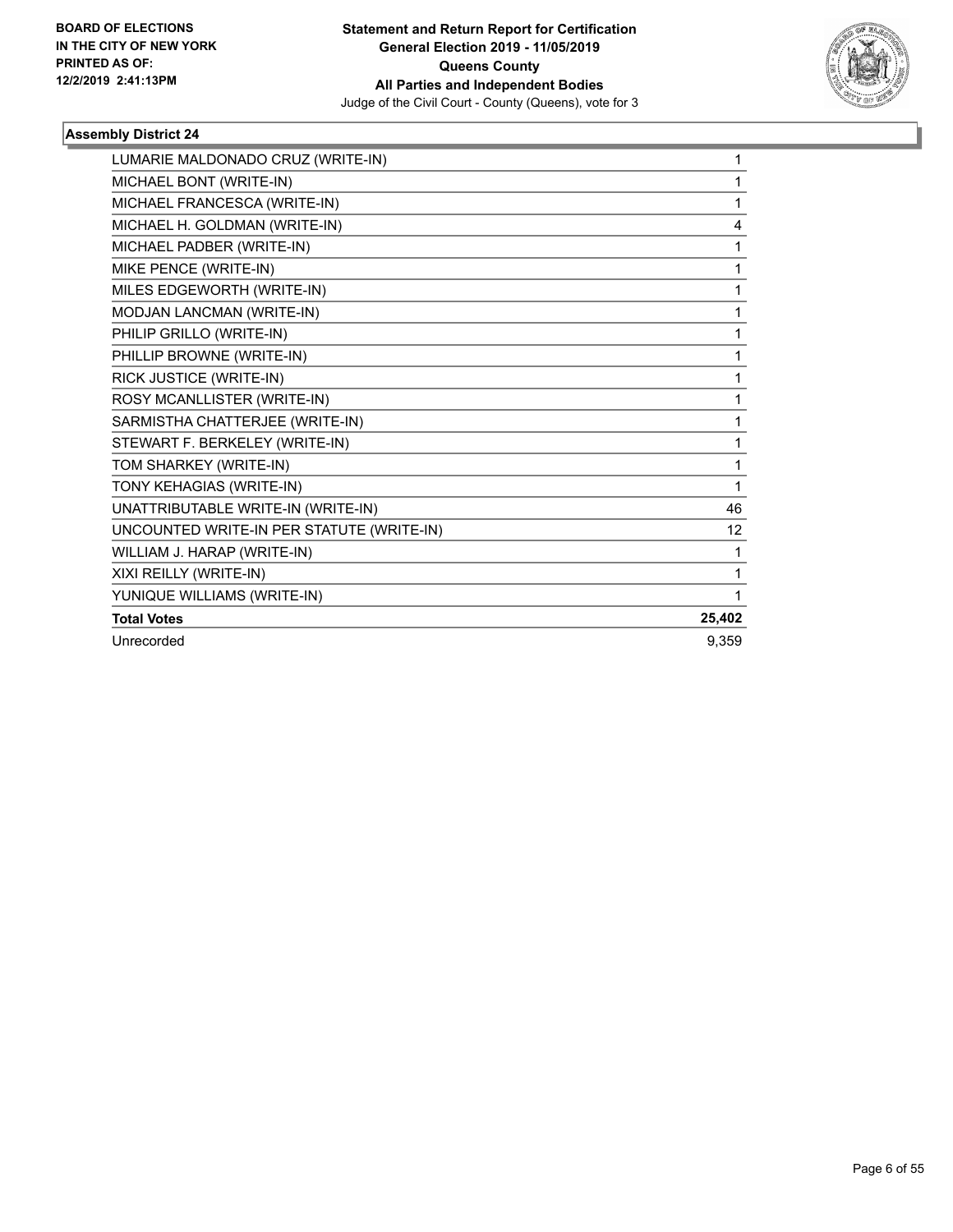

| <b>PUBLIC COUNTER</b>                                    | 9,333                   |
|----------------------------------------------------------|-------------------------|
| MANUALLY COUNTED EMERGENCY                               | 0                       |
| <b>ABSENTEE / MILITARY</b>                               | 246                     |
| AFFIDAVIT                                                | 48                      |
| <b>Total Ballots</b>                                     | 9,627                   |
| Less - Inapplicable Federal/Special Presidential Ballots | 0                       |
| <b>Total Applicable Ballots</b>                          | 9,627                   |
| MICHELE R. TITUS (DEMOCRATIC)                            | 5,048                   |
| KEVIN J. HANRATTY (REPUBLICAN)                           | 3,242                   |
| KEVIN J. HANRATTY (CONSERVATIVE)                         | 506                     |
| LUMARIE MALDONADO-CRUZ (DEMOCRATIC)                      | 5,519                   |
| CLAUDIA LANZETTA (DEMOCRATIC)                            | 5,408                   |
| ADAM GASE (WRITE-IN)                                     | 1                       |
| ALSTON JAMES (WRITE-IN)                                  | 1                       |
| AMY GOLDMAN (WRITE-IN)                                   | $\mathbf{1}$            |
| <b>BARRY NEWMAN (WRITE-IN)</b>                           | 1                       |
| BENJAMIN CHEN (WRITE-IN)                                 | 1                       |
| BILLY JIM (WRITE-IN)                                     | $\mathbf{1}$            |
| <b>BRUCE ORIOVSKY (WRITE-IN)</b>                         | $\mathbf{1}$            |
| CHRISTOPHER RIVERA (WRITE-IN)                            | 1                       |
| DAN MCLAUGHLIN (WRITE-IN)                                | $\mathbf{1}$            |
| DANIEL MCLAUGHLIN (WRITE-IN)                             | 1                       |
| DAVID E. DUHAN (WRITE-IN)                                | 1                       |
| DAVID HARRIS (WRITE-IN)                                  | $\mathbf{1}$            |
| DAVID HOUCK (WRITE-IN)                                   | $\mathbf{1}$            |
| DAVID KLEIN (WRITE-IN)                                   | 1                       |
| DAVID REICH (WRITE-IN)                                   | $\mathbf{1}$            |
| DEVIN BALKIND (WRITE-IN)                                 | 1                       |
| DONALD J. TRUMP (WRITE-IN)                               | 1                       |
| EDWARD BYRNE (WRITE-IN)                                  | $\mathbf{1}$            |
| ELEANOR MORRISSEY (WRITE-IN)                             | $\overline{\mathbf{c}}$ |
| ELI OPOCYNZKI (WRITE-IN)                                 | 1                       |
| FRED NORRIS (WRITE-IN)                                   | 1                       |
| <b>GRANT M. LALLY (WRITE-IN)</b>                         | 2                       |
| GREGORY L. LASAK (WRITE-IN)                              | 1                       |
| HOWARD STERN (WRITE-IN)                                  | $\mathbf{1}$            |
| JACKSON LEEDS (WRITE-IN)                                 | $\overline{\mathbf{c}}$ |
| JEFFREY CARLIN (WRITE-IN)                                | 1                       |
| JESSE WATERS (WRITE-IN)                                  | $\mathbf{1}$            |
| JESSICA EARLE GARGAN (WRITE-IN)                          | 1                       |
| JOANNE WATTERS (WRITE-IN)                                | 1                       |
| JOHN C. SPATARO (WRITE-IN)                               | $\mathbf{1}$            |
| JOHN L. JANCE (WRITE-IN)                                 | 1                       |
| JOHN MATTITCH (WRITE-IN)                                 | 1                       |
| JOSEPH NAGY (WRITE-IN)                                   | $\mathbf{1}$            |
| JOSEPH R CONCANNON (WRITE-IN)                            | 1                       |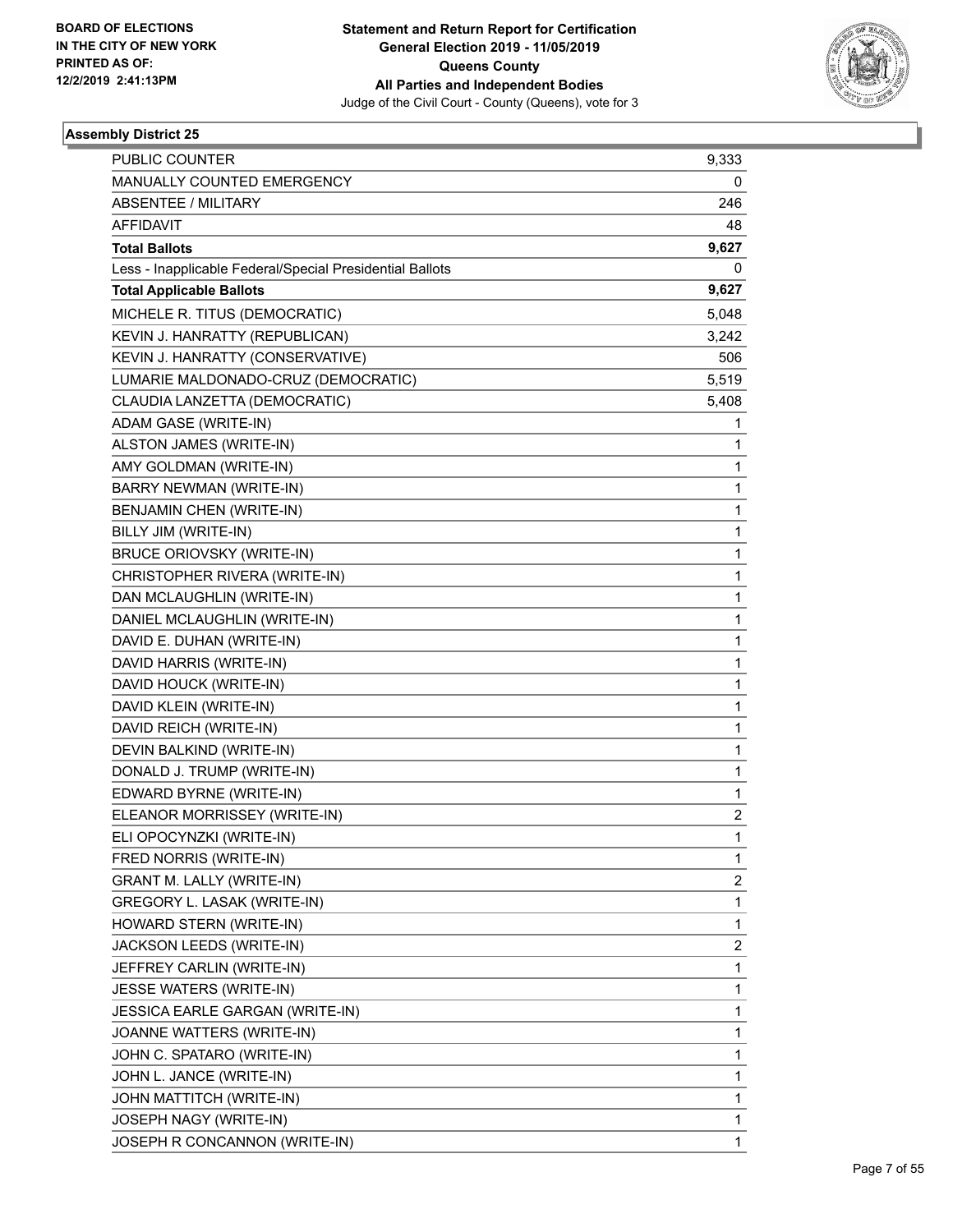

| JOSEPH V. CURTO (WRITE-IN)                | 1                       |
|-------------------------------------------|-------------------------|
| JOSEPH W. MURRAY (WRITE-IN)               | 2                       |
| KEVIN BUGGY (WRITE-IN)                    | 1                       |
| KONSTANTINOS POVIDY (WRITE-IN)            | 1                       |
| LEONARD GIANPIETRO (WRITE-IN)             | $\overline{\mathbf{c}}$ |
| MARGUERITE D CORDICE (WRITE-IN)           | $\mathbf 1$             |
| MARIAN DROL (WRITE-IN)                    | 1                       |
| MARILYN DEMAURO BYRNE (WRITE-IN)          | 1                       |
| MATTHEW HARGETT (WRITE-IN)                | 1                       |
| MICHAEL DOONAN (WRITE-IN)                 | 1                       |
| MILLARD FILLMORE (WRITE-IN)               | $\mathbf{1}$            |
| NECHAMA PEIKES (WRITE-IN)                 | 2                       |
| <b>OZMAR MARTINEZ (WRITE-IN)</b>          | 1                       |
| PABLO ZEVALLOS (WRITE-IN)                 | 1                       |
| PETER ALONSO (WRITE-IN)                   | 1                       |
| PETER CORTES (WRITE-IN)                   | $\mathbf{1}$            |
| PETER VALLONE JR. (WRITE-IN)              | 1                       |
| RICHARD LEE (WRITE-IN)                    | 1                       |
| ROBERT EHRLICH (WRITE-IN)                 | 1                       |
| ROBERT HANOPHY JR. (WRITE-IN)             | 1                       |
| ROSA RAMOS (WRITE-IN)                     | 1                       |
| RUDOLPH GIULIANI (WRITE-IN)               | 1                       |
| SAM DONALDSON (WRITE-IN)                  | 1                       |
| SCOTT NAGY (WRITE-IN)                     | 1                       |
| SEBASTIAN KMIOTEK (WRITE-IN)              | 1                       |
| STEVEN HARGETT (WRITE-IN)                 | 1                       |
| STEVEN ORLOW (WRITE-IN)                   | 1                       |
| THEODORE STAMAS (WRITE-IN)                | 1                       |
| TOM L. VERNON (WRITE-IN)                  | 1                       |
| UNATTRIBUTABLE WRITE-IN (WRITE-IN)        | 44                      |
| UNCOUNTED WRITE-IN PER STATUTE (WRITE-IN) | 5                       |
| ZANE TENENBAUM (WRITE-IN)                 | 1                       |
| <b>Total Votes</b>                        | 19,842                  |
| Unrecorded                                | 9,039                   |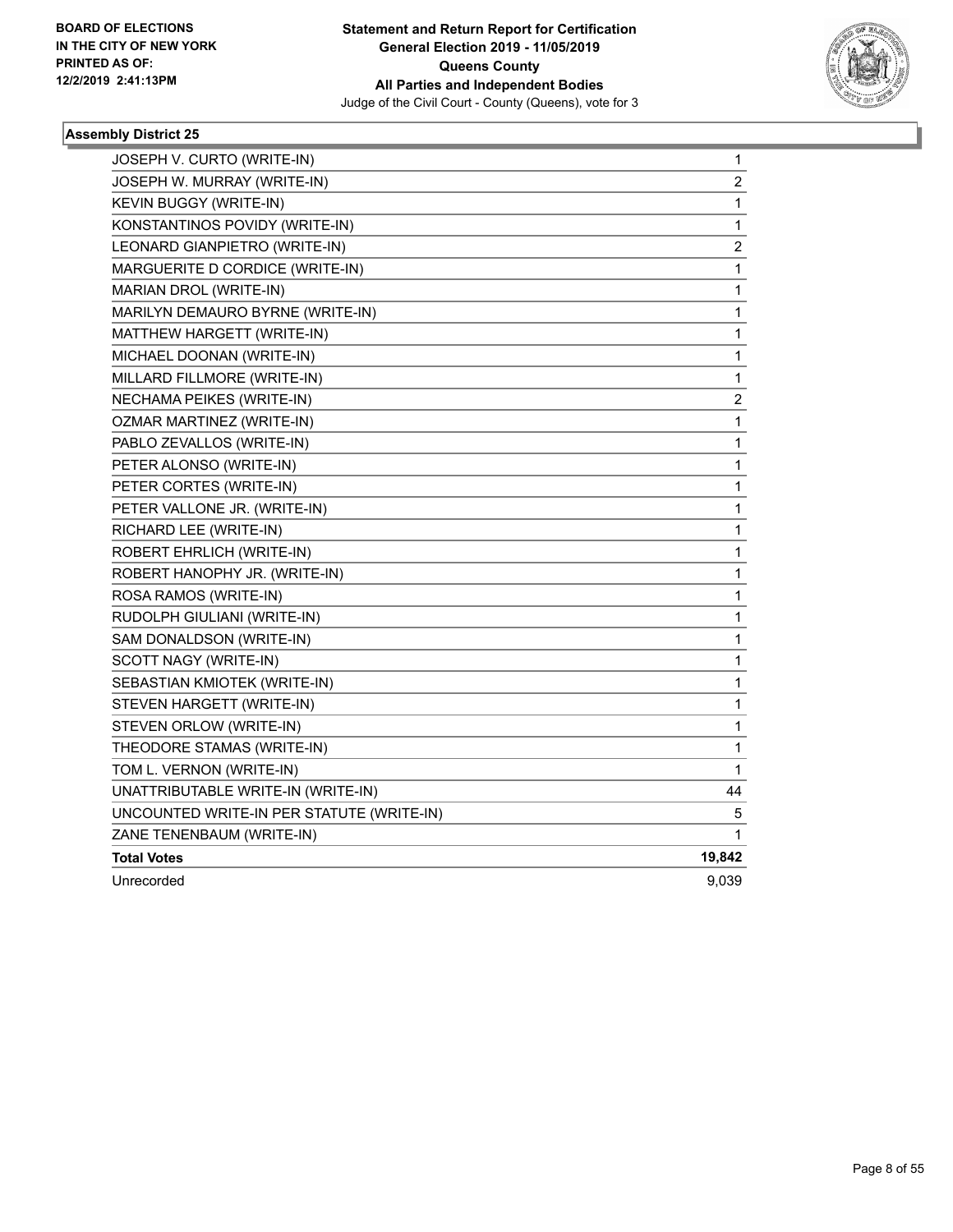

| <b>PUBLIC COUNTER</b>                                    | 14,355                  |
|----------------------------------------------------------|-------------------------|
| MANUALLY COUNTED EMERGENCY                               | 0                       |
| <b>ABSENTEE / MILITARY</b>                               | 507.                    |
| <b>AFFIDAVIT</b>                                         | 69                      |
| <b>Total Ballots</b>                                     | 14,931                  |
| Less - Inapplicable Federal/Special Presidential Ballots | 0                       |
| <b>Total Applicable Ballots</b>                          | 14,931                  |
| MICHELE R. TITUS (DEMOCRATIC)                            | 7,517                   |
| KEVIN J. HANRATTY (REPUBLICAN)                           | 5,552                   |
| KEVIN J. HANRATTY (CONSERVATIVE)                         | 934                     |
| LUMARIE MALDONADO-CRUZ (DEMOCRATIC)                      | 8,153                   |
| CLAUDIA LANZETTA (DEMOCRATIC)                            | 8,310                   |
| AARON JUDGE (WRITE-IN)                                   | 1                       |
| ABE LINCOLN (WRITE-IN)                                   | 1                       |
| ABRAHAM JOY (WRITE-IN)                                   | 1                       |
| ABRAHAM LOG (WRITE-IN)                                   | 1                       |
| ALBERT F. PENNISI (WRITE-IN)                             | 1                       |
| ALEX CHAN (WRITE-IN)                                     | 1                       |
| ALEYAMMA VARGHESE (WRITE-IN)                             | $\overline{2}$          |
| ALFONSO C. PISTONE (WRITE-IN)                            | 1                       |
| ANNA SCOTCHIC (WRITE-IN)                                 | 2                       |
| BALLIN OBAMA CLINTON (WRITE-IN)                          | 1                       |
| BARRY MILANO (WRITE-IN)                                  | 1                       |
| BENJAMIN J. FISCHER (WRITE-IN)                           | $\overline{\mathbf{c}}$ |
| BENJAMIN KAYE (WRITE-IN)                                 | $\overline{2}$          |
| BETHANY FRANKEL (WRITE-IN)                               | 1                       |
| BETSY MCCAUGHEY (WRITE-IN)                               | 1                       |
| BILL MCSHERRY (WRITE-IN)                                 | 1                       |
| CARLOS BELTRAN (WRITE-IN)                                | 1                       |
| CHARLES PODPIRKA (WRITE-IN)                              | 1                       |
| CHARLES SILVANSTON (WRITE-IN)                            | 1                       |
| CHRIS PAPPAS (WRITE-IN)                                  | 1                       |
| CHRISTOPHER BLIRA-KOESSLER (WRITE-IN)                    | 1                       |
| CHRISTOPHER PRIOR (WRITE-IN)                             | 1                       |
| CRAIG SACHS (WRITE-IN)                                   | 1                       |
| CURTIS SLIWA (WRITE-IN)                                  | 1                       |
| DANIEL Y. SHIN (WRITE-IN)                                | 2                       |
| DAVID STEIN (WRITE-IN)                                   | 1                       |
| DAVID STRAINER (WRITE-IN)                                | 1                       |
| DENISE WHITE (WRITE-IN)                                  | 1                       |
| DOMENICO A DADDIO (WRITE-IN)                             | 1                       |
| DONALD J. TRUMP (WRITE-IN)                               | 4                       |
| DONALD TRUMP JR. (WRITE-IN)                              | 1                       |
| DOUGLAS KNIGHT (WRITE-IN)                                | 1                       |
| EDWARD R. TEMPESTA (WRITE-IN)                            | 1                       |
| ELLI MOOSE (WRITE-IN)                                    | 1                       |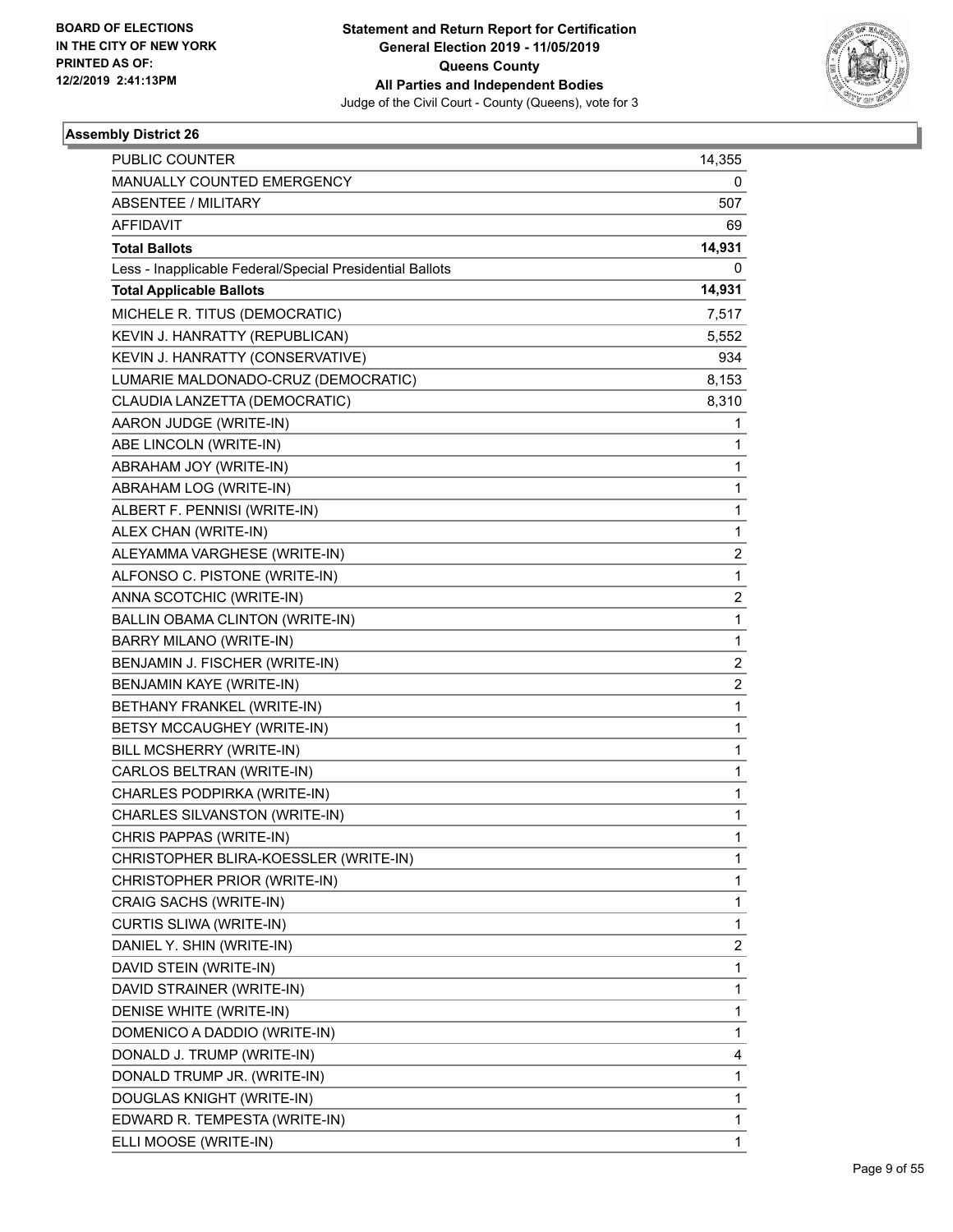

| ELMER FUDD (WRITE-IN)               | 1 |
|-------------------------------------|---|
| ERIC TRUMP (WRITE-IN)               | 1 |
| FRANCISCO CATENIGANO (WRITE-IN)     | 1 |
| FRANKLIN ROOSEVELT (WRITE-IN)       | 1 |
| <b>GARRET THORSEN (WRITE-IN)</b>    | 1 |
| <b>GEORGE DIETZ (WRITE-IN)</b>      | 1 |
| GEORGE LOU LODIS (WRITE-IN)         | 1 |
| <b>GEORGE WASHINGTON (WRITE-IN)</b> | 1 |
| <b>GERRY ZACHARATOS (WRITE-IN)</b>  | 1 |
| HANK VOIGHT (WRITE-IN)              | 1 |
| HILLARY CLINTON (WRITE-IN)          | 1 |
| JAMES COYLE (WRITE-IN)              | 1 |
| JANINE CARGINLO (WRITE-IN)          | 1 |
| JEEIN CHOI OLSEN (WRITE-IN)         | 1 |
| JESSICA EARLE GARGAN (WRITE-IN)     | 7 |
| <b>JESUS CHRIST (WRITE-IN)</b>      | 1 |
| JIM MATHEOS (WRITE-IN)              | 1 |
| JIMMY HOFFA (WRITE-IN)              | 1 |
| JOE ROGAN (WRITE-IN)                | 1 |
| JOEY BAGS (WRITE-IN)                | 1 |
| JOEY DIAZ (WRITE-IN)                | 1 |
| JOHN DOE (WRITE-IN)                 | 1 |
| JOHN DUNETZ (WRITE-IN)              | 1 |
| JOHN MAVROVDOS (WRITE-IN)           | 1 |
| JOHN SANTUCCI (WRITE-IN)            | 1 |
| JONATHON ADAMS (WRITE-IN)           | 1 |
| JOSEPH COMITO (WRITE-IN)            | 1 |
| JOSEPH DUBOWSKI (WRITE-IN)          | 1 |
| JOSEPH SANDERS (WRITE-IN)           | 1 |
| KENN CUNNINGHAM (WRITE-IN)          | 1 |
| KENNETH STEIN (WRITE-IN)            | 1 |
| LAN WEN (WRITE-IN)                  | 1 |
| LEA I. STAMAS (WRITE-IN)            | 1 |
| LEONARD GRASSO (WRITE-IN)           | 1 |
| LUANN DELESSPS (WRITE-IN)           | 1 |
| MARCELINE B. TEMPESTA (WRITE-IN)    | 1 |
| MARIA LINO (WRITE-IN)               | 2 |
| MARIE MCCANN (WRITE-IN)             | 1 |
| MARSHALL JOHNSON (WRITE-IN)         | 1 |
| MARTHA MACKEY (WRITE-IN)            | 1 |
| MARTIN SHKRELLI (WRITE-IN)          | 1 |
| <b>MEAGAN CHEN (WRITE-IN)</b>       | 1 |
| MICHAEL JORDAN (WRITE-IN)           | 1 |
| MICHAEL MASS (WRITE-IN)             | 1 |
| MICHAEL PRIOR (WRITE-IN)            | 1 |
| MICKEY MOUSE (WRITE-IN)             | 3 |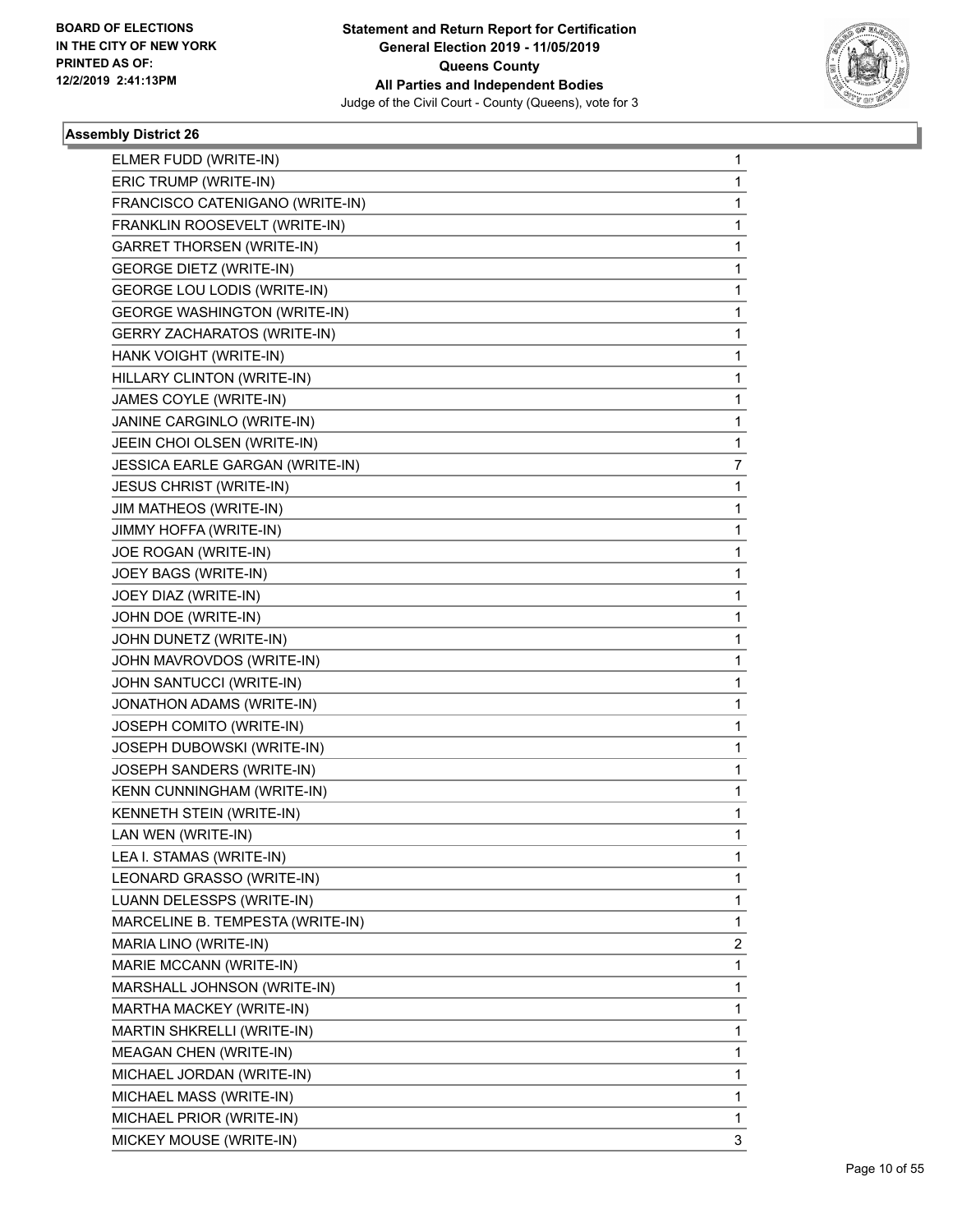

| MI-VANJ (WRITE-IN)                        | 1                       |
|-------------------------------------------|-------------------------|
| NELSON CAMACHO (WRITE-IN)                 | 1                       |
| NICHOLAS BURKE (WRITE-IN)                 | 1                       |
| PAT CANALE (WRITE-IN)                     | 1                       |
| PAT COMITO (WRITE-IN)                     | 1                       |
| PAUL SOLOMON (WRITE-IN)                   | 2                       |
| RAYMOND LUSTIG (WRITE-IN)                 | 1                       |
| REGINA LUSTIG (WRITE-IN)                  | 1                       |
| RICH SOLOMON (WRITE-IN)                   | 1                       |
| ROB SHANNON (WRITE-IN)                    | 1                       |
| ROBERT FUNG (WRITE-IN)                    | 1                       |
| RONALD FISHER (WRITE-IN)                  | 1                       |
| RUDOLPH GIULIANI (WRITE-IN)               | $\boldsymbol{2}$        |
| SEAN CUNNINGHAM (WRITE-IN)                | $\overline{\mathbf{c}}$ |
| SEAN HANNITY (WRITE-IN)                   | 1                       |
| SPENCER SHAPIRO ESQ. (WRITE-IN)           | 1                       |
| SPONGE BISH (WRITE-IN)                    | 1                       |
| STEVEN GOLDENBURG (WRITE-IN)              | 1                       |
| SUSAN SCHOER (WRITE-IN)                   | 1                       |
| THEODORE STAMAS (WRITE-IN)                | 1                       |
| TODD HONEY (WRITE-IN)                     | 1                       |
| TOM OBAMA TRUMP (WRITE-IN)                | 1                       |
| TOM SEAVER (WRITE-IN)                     | 1                       |
| TOMMY DOUGHNUTS (WRITE-IN)                | 1                       |
| TONY AVELLA (WRITE-IN)                    | 1                       |
| TUCKER CARLSON (WRITE-IN)                 | 1                       |
| UNATTRIBUTABLE WRITE-IN (WRITE-IN)        | 57                      |
| UNCOUNTED WRITE-IN PER STATUTE (WRITE-IN) | 6                       |
| VICTORIA VELANIS (WRITE-IN)               | 1                       |
| VINCENT LINO JR. (WRITE-IN)               | 2                       |
| VINSON FRIEDMAN (WRITE-IN)                | 1                       |
| WILLIAM FUNG (WRITE-IN)                   | 1                       |
| WILLIAM LEAHY (WRITE-IN)                  | 1                       |
| ZESUNG ZHANG (WRITE-IN)                   | 1                       |
| <b>Total Votes</b>                        | 30,662                  |
| Unrecorded                                | 14,131                  |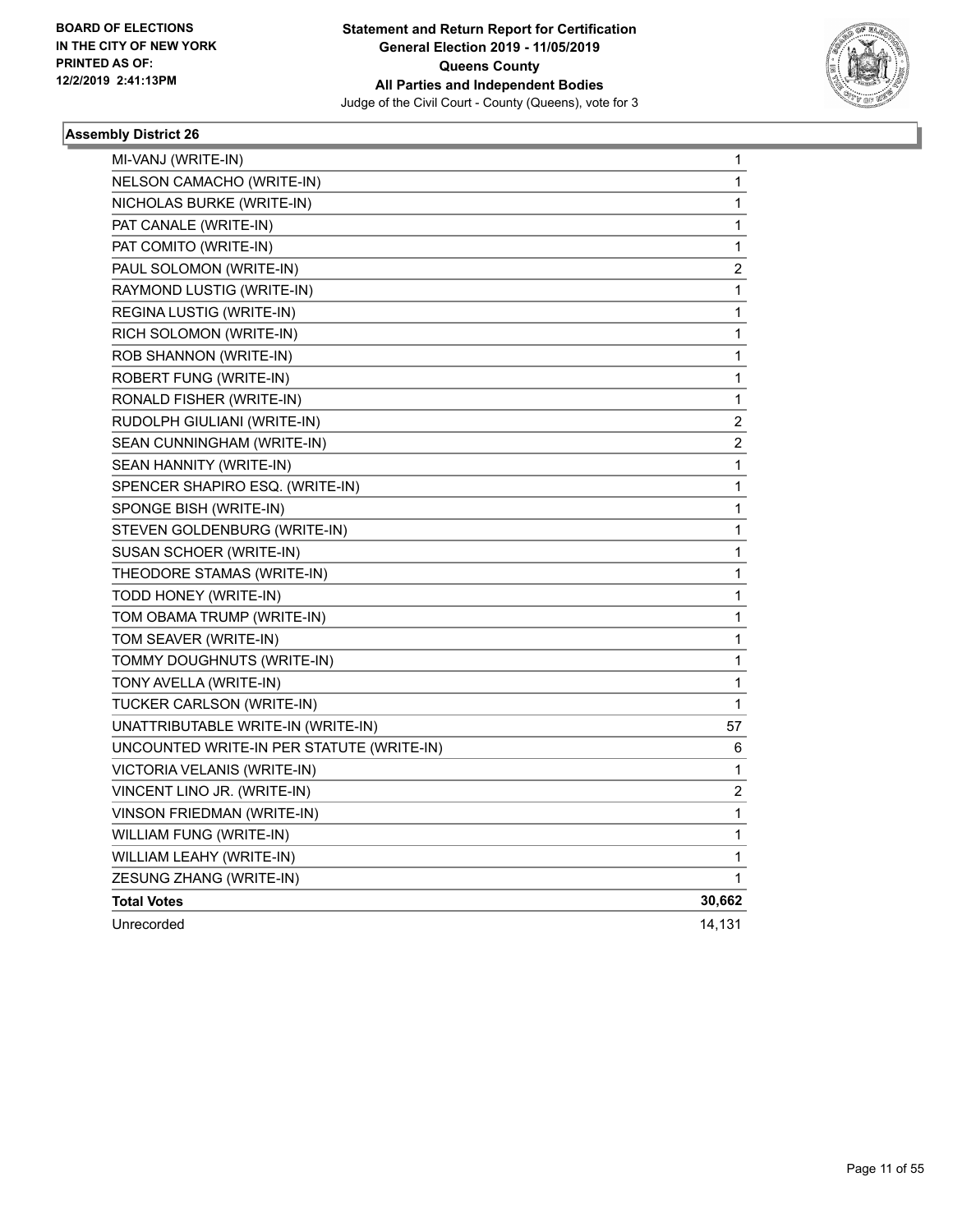

| <b>PUBLIC COUNTER</b>                                    | 11,638                  |
|----------------------------------------------------------|-------------------------|
| MANUALLY COUNTED EMERGENCY                               | 0                       |
| <b>ABSENTEE / MILITARY</b>                               | 398                     |
| <b>AFFIDAVIT</b>                                         | 90                      |
| <b>Total Ballots</b>                                     | 12,126                  |
| Less - Inapplicable Federal/Special Presidential Ballots | 0                       |
| <b>Total Applicable Ballots</b>                          | 12,126                  |
| MICHELE R. TITUS (DEMOCRATIC)                            | 6,326                   |
| KEVIN J. HANRATTY (REPUBLICAN)                           | 3,818                   |
| KEVIN J. HANRATTY (CONSERVATIVE)                         | 521                     |
| LUMARIE MALDONADO-CRUZ (DEMOCRATIC)                      | 7,019                   |
| CLAUDIA LANZETTA (DEMOCRATIC)                            | 6,717                   |
| AARON KOSTER (WRITE-IN)                                  | 1                       |
| ABRAHAM DUBIN (WRITE-IN)                                 | 1                       |
| ADAM GOLDSMITH (WRITE-IN)                                | 1                       |
| ADRIANNE CAVAIOLI (WRITE-IN)                             | 1                       |
| ALAN SHIFF (WRITE-IN)                                    | $\mathbf{1}$            |
| ALIZA SHERMAN (WRITE-IN)                                 | 1                       |
| ANDRE LEADON (WRITE-IN)                                  | 1                       |
| ANDREW KOVACH (WRITE-IN)                                 | 1                       |
| ANGELA R. CRUZ (WRITE-IN)                                | 1                       |
| ANTHONY BRUNO (WRITE-IN)                                 | 1                       |
| ANTHONY SCALLIA (WRITE-IN)                               | $\mathbf{1}$            |
| ANTHONY WEINER (WRITE-IN)                                | 2                       |
| ARON CYPERSTEIN (WRITE-IN)                               | 1                       |
| ARPH MAY (WRITE-IN)                                      | $\mathbf{1}$            |
| ASHER G. GROSSMAN (WRITE-IN)                             | 3                       |
| ASHER TAUB (WRITE-IN)                                    | 1                       |
| AVIVA GRUNBLATT (WRITE-IN)                               | $\mathbf{1}$            |
| AVIVA SKI NECHAMA LISKER (WRITE-IN)                      | 1                       |
| BENJAMIN KESLER (WRITE-IN)                               | $\overline{\mathbf{c}}$ |
| <b>BEREL SHARIN (WRITE-IN)</b>                           | 1                       |
| BETZALEL HIRSCHORN (WRITE-IN)                            | 1                       |
| <b>BUD ABBOT (WRITE-IN)</b>                              | 1                       |
| CHAIM SCHWARTZ (WRITE-IN)                                | 1                       |
| CHARLIE WATTS (WRITE-IN)                                 | 1                       |
| CHAVIVA ZLOTNICK (WRITE-IN)                              | 1                       |
| CHAYA MALKA LISKER (WRITE-IN)                            | 1                       |
| CHERYL DUBIN (WRITE-IN)                                  | 1                       |
| CHESTER A. AURTHUR (WRITE-IN)                            | 1                       |
| CHRIS CHRISTIE (WRITE-IN)                                | 1                       |
| CURTIS SLIWA (WRITE-IN)                                  | 1                       |
| DAN BONGIONO (WRITE-IN)                                  | 1                       |
| DANIEL DSNARAN (WRITE-IN)                                | 1                       |
| DANIEL KOGAN (WRITE-IN)                                  | 1                       |
| DARA R. LEBWOHL (WRITE-IN)                               | 1                       |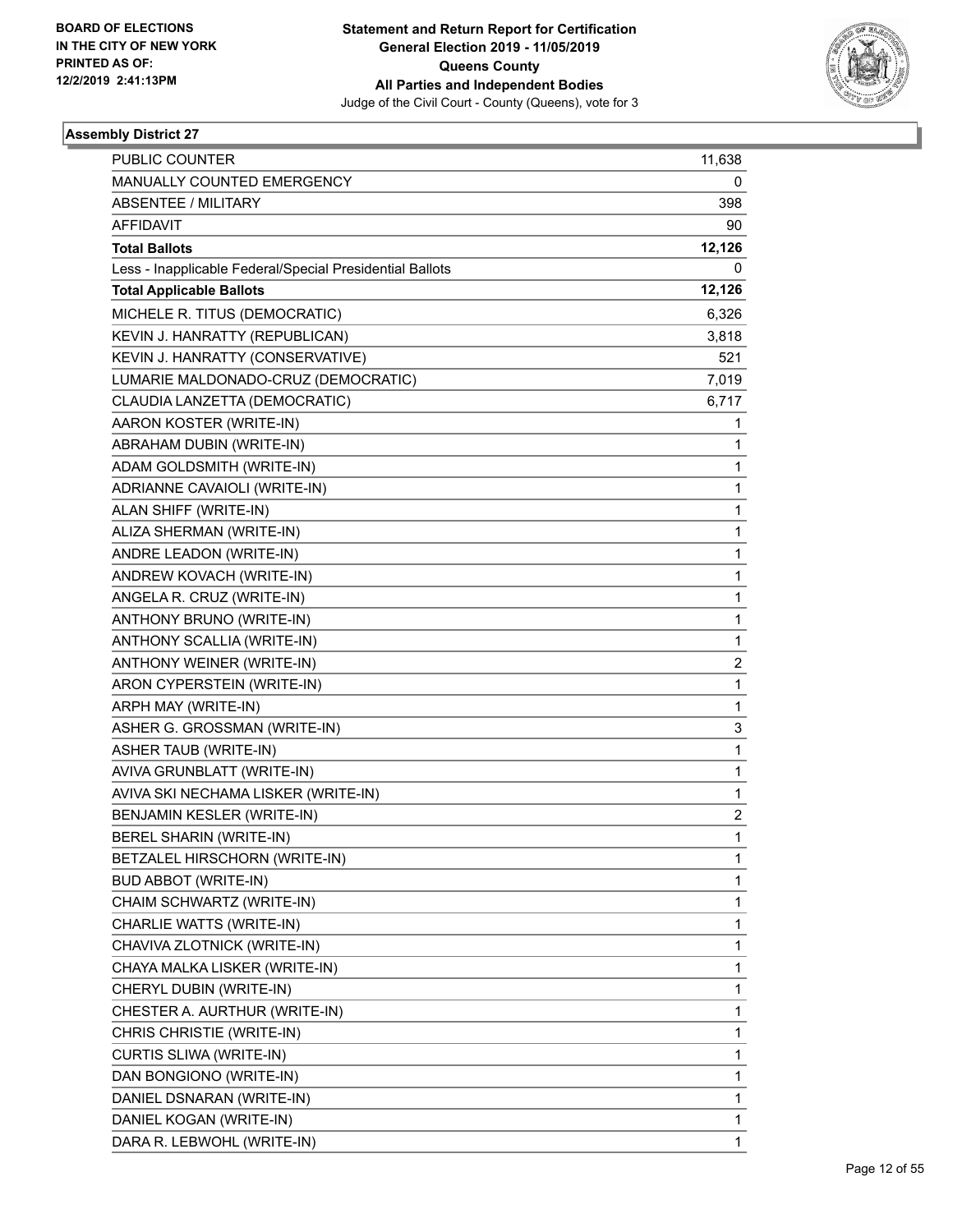

| DAVID BERGER (WRITE-IN)          | $\overline{a}$ |
|----------------------------------|----------------|
| DAVID HARRIS (WRITE-IN)          | $\mathbf{1}$   |
| DAVID KIRSCHNER (WRITE-IN)       | $\mathbf{1}$   |
| DAVID Z. SHEIRFEW (WRITE-IN)     | 1              |
| DEVIN NUNES (WRITE-IN)           | $\mathbf 1$    |
| DIANA WALCOTT (WRITE-IN)         | 1              |
| ELIZABETH AMER (WRITE-IN)        | 1              |
| ERIC CAMPBELL (WRITE-IN)         | $\mathbf 1$    |
| EUGENIA KOULIGH (WRITE-IN)       | 1              |
| FILOMENA CAVAIOLI (WRITE-IN)     | 1              |
| GABRIEL GOLDFEDER (WRITE-IN)     | 1              |
| <b>GULSHAH GROVER (WRITE-IN)</b> | 1              |
| GUY P DEPHILLIPS (WRITE-IN)      | 1              |
| HSIAO LU (WRITE-IN)              | $\mathbf 1$    |
| HUI CHIG CHEN (WRITE-IN)         | 1              |
| IRVIN BRUM (WRITE-IN)            | 1              |
| ISABELLA RIVERA (WRITE-IN)       | 1              |
| IVAN STOJAKOVIO (WRITE-IN)       | 1              |
| JAMES SANDERS (WRITE-IN)         | 1              |
| JAY Y KIM (WRITE-IN)             | $\mathbf 1$    |
| JESSICA CAMPBELL (WRITE-IN)      | 1              |
| JOE CROWLEY (WRITE-IN)           | 1              |
| JOE SMITH (WRITE-IN)             | 1              |
| JOEL NISSEL (WRITE-IN)           | 1              |
| JOHN GILMORE (WRITE-IN)          | 1              |
| JOHN SMITH (WRITE-IN)            | $\mathbf{1}$   |
| JON BLATT (WRITE-IN)             | 1              |
| JONATHAN GROSSMAN (WRITE-IN)     | 2              |
| JOSHUA VILENISKIS (WRITE-IN)     | $\mathbf 1$    |
| JULIE ANDREWS (WRITE-IN)         | $\mathbf{1}$   |
| KAREN GUTUTRTH (WRITE-IN)        | 1              |
| KAREN SEIDLER (WRITE-IN)         | $\mathbf{1}$   |
| KEITH RICHARDS (WRITE-IN)        | 1              |
| KEVIN WONG (WRITE-IN)            | 1              |
| KIMBERLY SCHOLZ (WRITE-IN)       | $\mathbf{1}$   |
| LARRY WALKER (WRITE-IN)          | 1              |
| LEONDARD E. DRAVES (WRITE-IN)    | 1              |
| LILIAN YU (WRITE-IN)             | $\mathbf{1}$   |
| MARCUS CHEUNG (WRITE-IN)         | 1              |
| MARK KOVACH (WRITE-IN)           | 2              |
| MARTIN BRADLEY (WRITE-IN)        | 1              |
| MARTIN GOLDMAN (WRITE-IN)        | 1              |
| MAYLIN CAMPBELL (WRITE-IN)       | 1              |
| MENDEL ZLOTNICK (WRITE-IN)       | $\mathbf{1}$   |
| MERIADOC BRANDYBUCK (WRITE-IN)   | $\mathbf{1}$   |
| MICKEY MOUSE (WRITE-IN)          | $\mathbf{2}$   |
|                                  |                |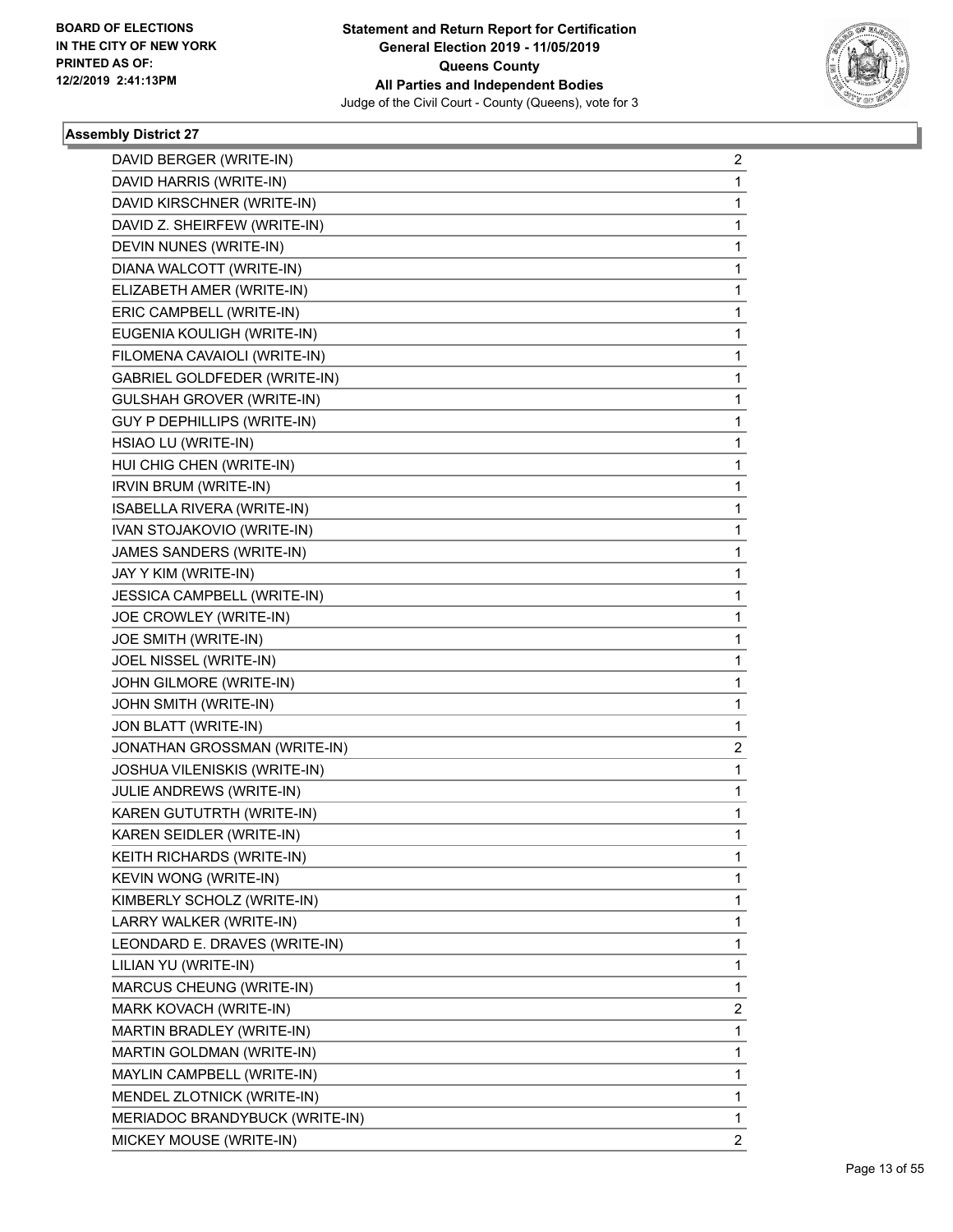

| MORDICHAI RADA (WRITE-IN)                 | $\mathbf{1}$ |
|-------------------------------------------|--------------|
| MUSTY SHERMAN (WRITE-IN)                  | 1            |
| NOAH DEAR (WRITE-IN)                      | 1            |
| NOVA CIRILLO (WRITE-IN)                   | 1            |
| PAUL GALEA (WRITE-IN)                     | 1            |
| PEREGRIN TOOK (WRITE-IN)                  | 1            |
| PETER BONELLI (WRITE-IN)                  | $\mathbf{1}$ |
| RACHEL B. SCHECHTER (WRITE-IN)            | 2            |
| RITA PALMA (WRITE-IN)                     | 1            |
| RUCHY FRIER (WRITE-IN)                    | 1            |
| RUDOLPH GIULIANI (WRITE-IN)               | 2            |
| RUTH KOSTER (WRITE-IN)                    | $\mathbf{1}$ |
| SANDY SANTANA (WRITE-IN)                  | 1            |
| SANTA CLAUS (WRITE-IN)                    | 1            |
| SCOTT AVIDON (WRITE-IN)                   | 1            |
| STACEY STAFFELD (WRITE-IN)                | 1            |
| STAMATIOS LATHURAKIS (WRITE-IN)           | 1            |
| STEVEN MAX (WRITE-IN)                     | 1            |
| THOMAS OVERMILLER (WRITE-IN)              | 1            |
| UNATTRIBUTABLE WRITE-IN (WRITE-IN)        | 55           |
| UNCOUNTED WRITE-IN PER STATUTE (WRITE-IN) | 10           |
| URI SEGIMAN (WRITE-IN)                    | 1            |
| YEHUDA SCHECHBEV (WRITE-IN)               | 1            |
| YITZCHOK Z. SCHWARTZ (WRITE-IN)           | 1            |
| ZEMMA SHECHTER (WRITE-IN)                 | 1            |
| <b>Total Votes</b>                        | 24,579       |
| Unrecorded                                | 11.799       |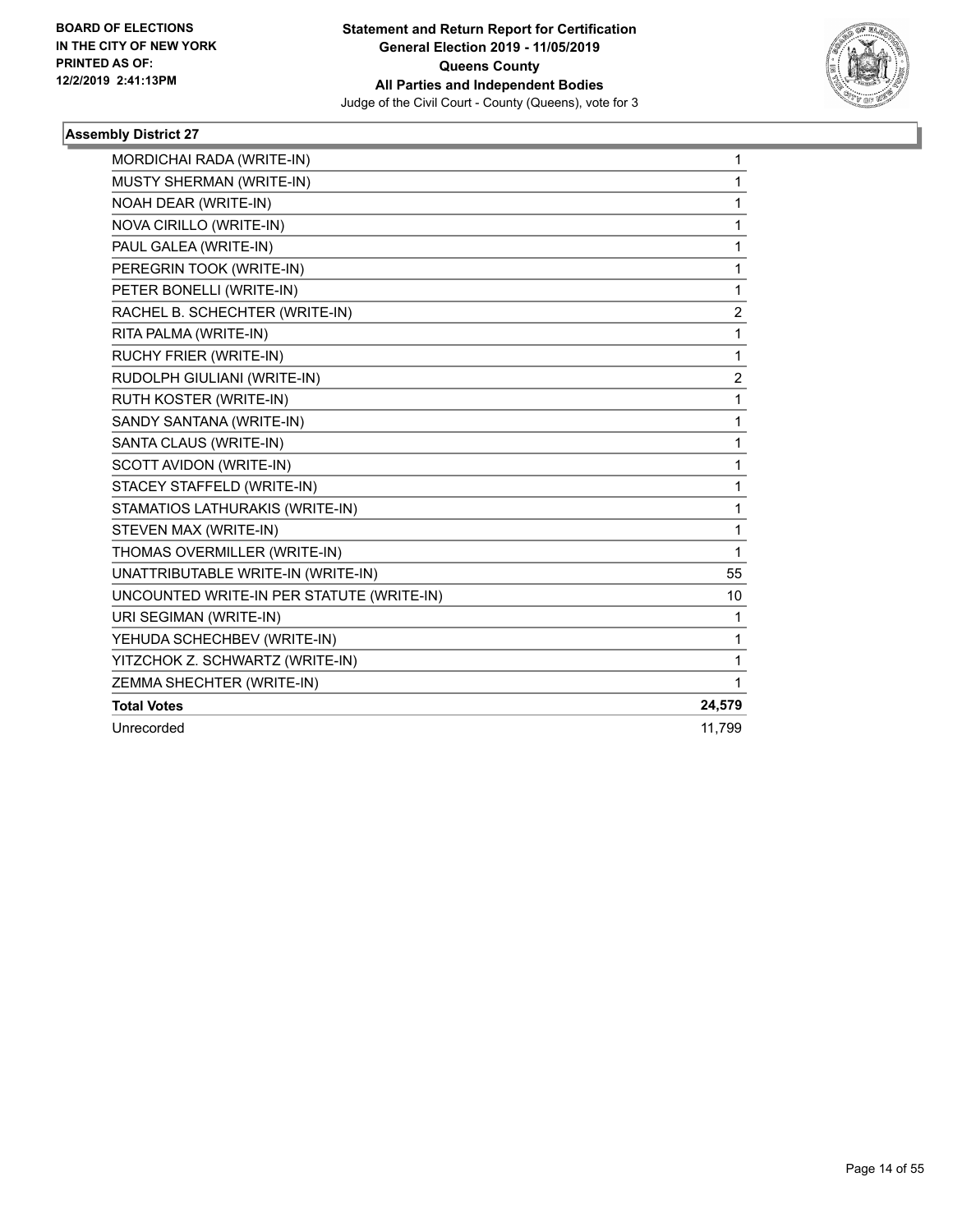

| <b>PUBLIC COUNTER</b>                                    | 14,216 |
|----------------------------------------------------------|--------|
| MANUALLY COUNTED EMERGENCY                               | 0      |
| ABSENTEE / MILITARY                                      | 467    |
| <b>AFFIDAVIT</b>                                         | 100    |
| <b>Total Ballots</b>                                     | 14,783 |
| Less - Inapplicable Federal/Special Presidential Ballots | 0      |
| <b>Total Applicable Ballots</b>                          | 14,783 |
| MICHELE R. TITUS (DEMOCRATIC)                            | 8,369  |
| KEVIN J. HANRATTY (REPUBLICAN)                           | 4,423  |
| KEVIN J. HANRATTY (CONSERVATIVE)                         | 729    |
| LUMARIE MALDONADO-CRUZ (DEMOCRATIC)                      | 9,039  |
| CLAUDIA LANZETTA (DEMOCRATIC)                            | 8,905  |
| ADAM KOKESH (WRITE-IN)                                   | 1      |
| ADRINA LA DUCA (WRITE-IN)                                | 1      |
| ALEX JONES (WRITE-IN)                                    | 1      |
| ALEXANDRIA ANTHONY (WRITE-IN)                            | 1      |
| ALEXANDRU MARIN (WRITE-IN)                               | 1      |
| ANA DELEON (WRITE-IN)                                    | 1      |
| ANDREW MONTELEONE (WRITE-IN)                             | 1      |
| ANDREW NAPOITAN (WRITE-IN)                               | 1      |
| <b>ANTHONY CUMIA (WRITE-IN)</b>                          | 1      |
| ARMEN PAKHLADZHYAN (WRITE-IN)                            | 2      |
| BEN SHAPIRO (WRITE-IN)                                   | 1      |
| BINO CMCKO (WRITE-IN)                                    | 1      |
| BO SCHMOE (WRITE-IN)                                     | 1      |
| <b>BOB HOLDER (WRITE-IN)</b>                             | 1      |
| <b>BRIAN TRATNER (WRITE-IN)</b>                          | 1      |
| BRIGHT D. LIMM (WRITE-IN)                                | 1      |
| <b>BRUCE WILLIS (WRITE-IN)</b>                           | 1      |
| <b>BUGS BUNNY (WRITE-IN)</b>                             | 1      |
| <b>BUZZ LIGHTYEAR (WRITE-IN)</b>                         | 1      |
| CHARLES GIUDICE (WRITE-IN)                               | 1      |
| CHRIS O'MALLEY (WRITE-IN)                                | 1      |
| CLARENCE THOMAS (WRITE-IN)                               | 1      |
| CLARK KENT (WRITE-IN)                                    | 1      |
| DANIEL KOGAN (WRITE-IN)                                  | 1      |
| DAVE G. COOGAN (WRITE-IN)                                | 1      |
| DEBORAH EPSTEIN-ATLAS (WRITE-IN)                         | 1      |
| DONALD DUCK (WRITE-IN)                                   | 1      |
| DOROTHY DEMING (WRITE-IN)                                | 1      |
| EDWARD J QUIGLEY (WRITE-IN)                              | 1      |
| EDWIN DEWITT (WRITE-IN)                                  | 1      |
| ENRICO DEMARCO (WRITE-IN)                                | 1      |
| ERIC FIRESTONE (WRITE-IN)                                | 1      |
| ERIC ULRICH (WRITE-IN)                                   | 1      |
| EUGERA SAVARTSMAR (WRITE-IN)                             | 1      |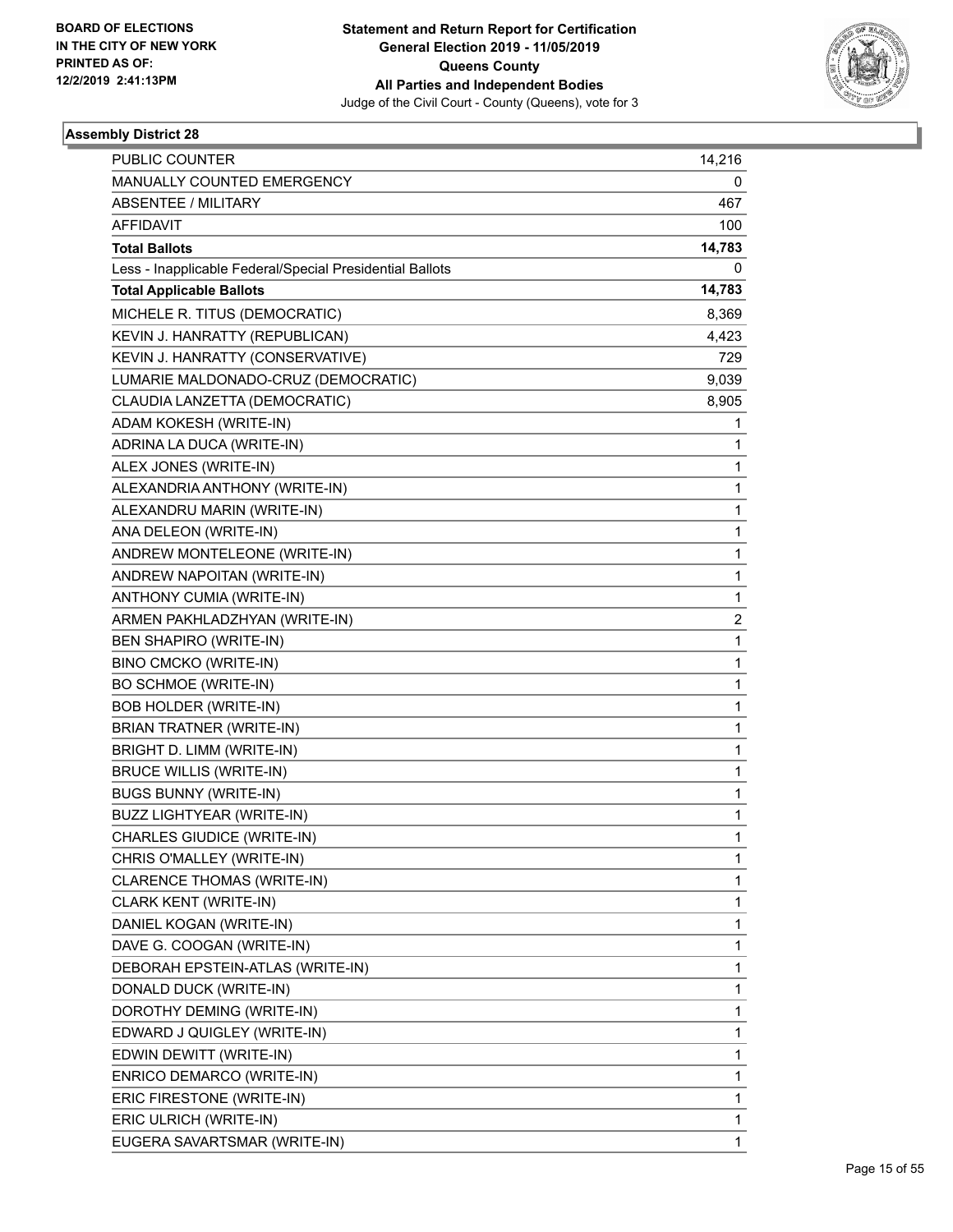

| FEDERICK DUNCAN (WRITE-IN)          | 1            |
|-------------------------------------|--------------|
| FRANK CAPRIO (WRITE-IN)             | $\mathbf{1}$ |
| FREDERICK DUNCAN (WRITE-IN)         | 1            |
| <b>GARRETT LEW (WRITE-IN)</b>       | 1            |
| <b>GARY TRAVERSON (WRITE-IN)</b>    | 1            |
| <b>GEORGE SAVA (WRITE-IN)</b>       | 1            |
| GEORGE W. BUSH (WRITE-IN)           | 1            |
| GEORGE W. BUSH JR. (WRITE-IN)       | $\mathbf{1}$ |
| <b>GREG HUGHS (WRITE-IN)</b>        | 1            |
| GREGORY L. LASAK (WRITE-IN)         | 1            |
| <b>GRETCHEN ROBINSON (WRITE-IN)</b> | 1            |
| HARVEY BIRDMAS (WRITE-IN)           | 1            |
| HERBERT HOOVER (WRITE-IN)           | 1            |
| HILLARY CLINTON (WRITE-IN)          | $\mathbf{1}$ |
| HOWARD STERN (WRITE-IN)             | 1            |
| JACKSON SCIACCA (WRITE-IN)          | 1            |
| JAKE LA SALLA (WRITE-IN)            | 1            |
| JAMES P. SCHATZ (WRITE-IN)          | 1            |
| JAMES WILLIAM LUTZ (WRITE-IN)       | 1            |
| JANICE CHEN (WRITE-IN)              | $\mathbf{1}$ |
| JERRY GAILA (WRITE-IN)              | 1            |
| JESUS VALDEZ (WRITE-IN)             | 1            |
| JOE BROWN (WRITE-IN)                | 1            |
| JOE SCHMOE (WRITE-IN)               | 1            |
| JOHN MACARL (WRITE-IN)              | 1            |
| JOHN O'REILLY (WRITE-IN)            | 1            |
| JOHN SMITH (WRITE-IN)               | 2            |
| JOHN VANNATA (WRITE-IN)             | 1            |
| JOHNNETTE TRAILL (WRITE-IN)         | 1            |
| JONATHAN S. KINGSTON (WRITE-IN)     | 2            |
| JOSEPH DIBENEDETTO (WRITE-IN)       | 1            |
| JOSEPH KASPER (WRITE-IN)            | $\mathbf{1}$ |
| JOSEPH MUSCARELLA (WRITE-IN)        | 1            |
| JOSEPH W. MURRAY (WRITE-IN)         | 1            |
| JOSHUA ROSENBERG (WRITE-IN)         | 1            |
| JUDGE DREDD (WRITE-IN)              | 1            |
| JUDY HUANG (WRITE-IN)               | 1            |
| KARL MARX (WRITE-IN)                | 1            |
| KEVIN BURKE (WRITE-IN)              | 1            |
| KEVIN DURANT (WRITE-IN)             | 1            |
| LAURA INGRAHEN (WRITE-IN)           | 1            |
| LAUREL YAU (WRITE-IN)               | 1            |
| LEIGH CHANG (WRITE-IN)              | 1            |
| LOIS LANE (WRITE-IN)                | 1            |
| LORETTA FROHEHOETA (WRITE-IN)       | 1            |
| LUIS D. FELIX (WRITE-IN)            | 1            |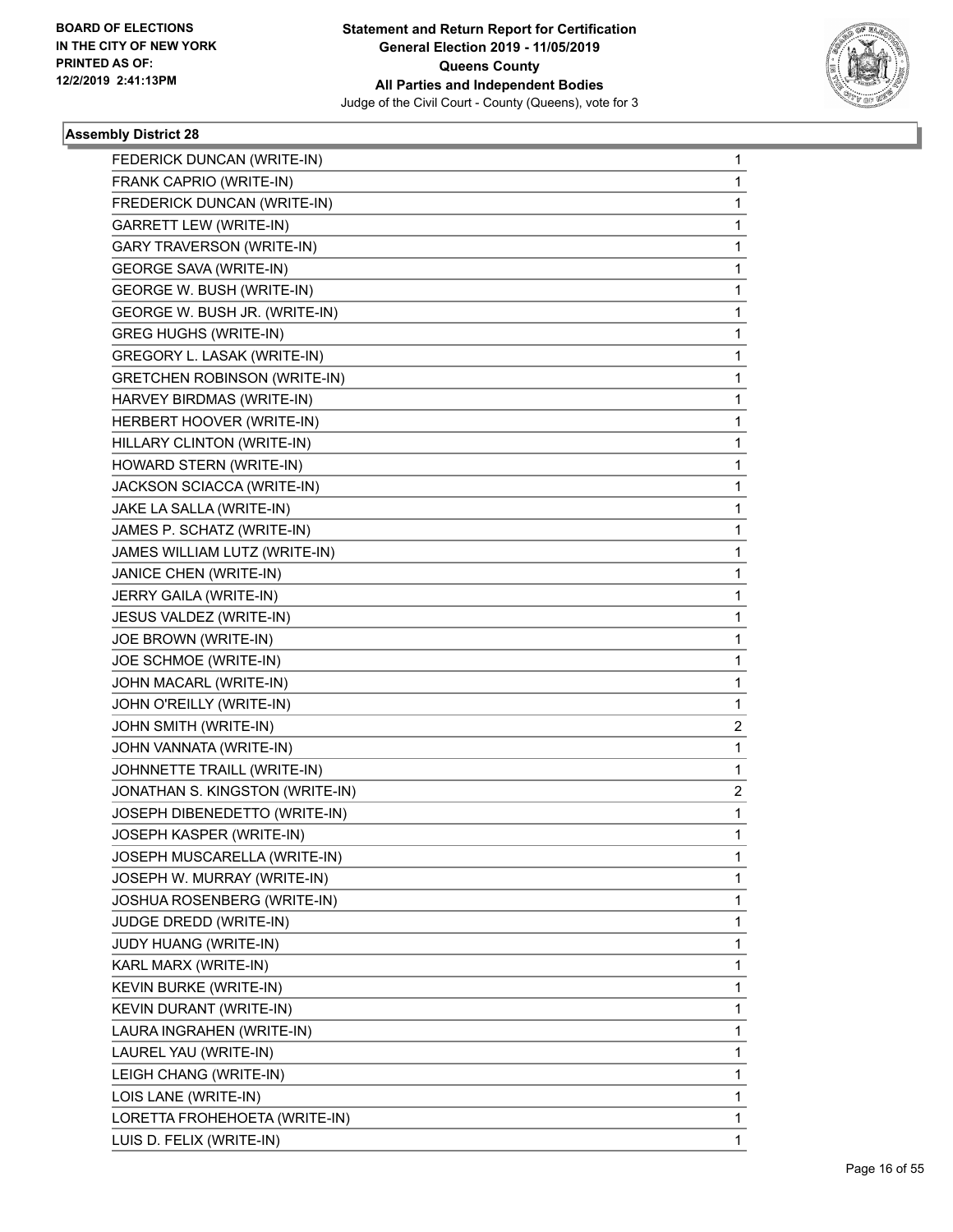

| <b>MARK DIEMIAN (WRITE-IN)</b>            | 1  |
|-------------------------------------------|----|
| MARK WELIKY (WRITE-IN)                    | 1  |
| MARSHALL JOHNSON (WRITE-IN)               | 1  |
| MATT DRUDGE (WRITE-IN)                    | 1  |
| MATTHEW CANZONERI (WRITE-IN)              | 1  |
| MATTHEW D HUNTER (WRITE-IN)               | 1  |
| MATTHEW D. HUNTER (WRITE-IN)              | 1  |
| MATTHEW POWERS (WRITE-IN)                 | 1  |
| MELISSA LAM (WRITE-IN)                    | 1  |
| MELISSA SKLARZ (WRITE-IN)                 | 1  |
| MICHAEL DELUCA (WRITE-IN)                 | 1  |
| MICHAEL H. GOLDMAN (WRITE-IN)             | 2  |
| MICHAEL LOPTUS (WRITE-IN)                 | 1  |
| MICHAEL O'REILLY (WRITE-IN)               | 1  |
| MICHAEL REICH (WRITE-IN)                  | 1  |
| MICKEY MOUSE (WRITE-IN)                   | 2  |
| MIKE MILLER (WRITE-IN)                    | 1  |
| MIKE PENCE (WRITE-IN)                     | 1  |
| MOCHI CHAN-HUANG (WRITE-IN)               | 1  |
| MORIA ROSE (WRITE-IN)                     | 1  |
| MOSHE KLESS (WRITE-IN)                    | 1  |
| NICOLE MACGREGOR MUNDY (WRITE-IN)         | 1  |
| NIKKI HALEY (WRITE-IN)                    | 1  |
| NIKOLA NOCI (WRITE-IN)                    | 1  |
| PATRICIA CALBERSON ROBERTS (WRITE-IN)     | 1  |
| PETER BEADLE (WRITE-IN)                   | 3  |
| RAJANEESH BHASKAR (WRITE-IN)              | 1  |
| RAYMOND KWONG (WRITE-IN)                  | 1  |
| ROBERT DNEEN (WRITE-IN)                   | 1  |
| ROBIN QUIVERS (WRITE-IN)                  | 1  |
| RON PAUL (WRITE-IN)                       | 2  |
| RONALD BLANT (WRITE-IN)                   | 1  |
| RUDOLPH GIULIANI (WRITE-IN)               | 1  |
| RUSH LIMBAUGH (WRITE-IN)                  | 1  |
| SHLOMO A. HAHN (WRITE-IN)                 | 1  |
| SPONGEBOB SQUAREPANTS (WRITE-IN)          | 1  |
| STEPHEN J BOGAEZ (WRITE-IN)               | 1  |
| THOMAS LOUGRAN (WRITE-IN)                 | 1  |
| THOMAS SCHEER (WRITE-IN)                  | 1  |
| TIFFANY CABAN (WRITE-IN)                  | 2  |
| TOM FITION (WRITE-IN)                     | 1  |
| TY SWEANEY (WRITE-IN)                     | 1  |
| UNATTRIBUTABLE WRITE-IN (WRITE-IN)        | 71 |
| UNCOUNTED WRITE-IN PER STATUTE (WRITE-IN) | 9  |
| WILLIAM MOONEY (WRITE-IN)                 | 1  |
| <b>WILLIE SUTTON (WRITE-IN)</b>           | 1  |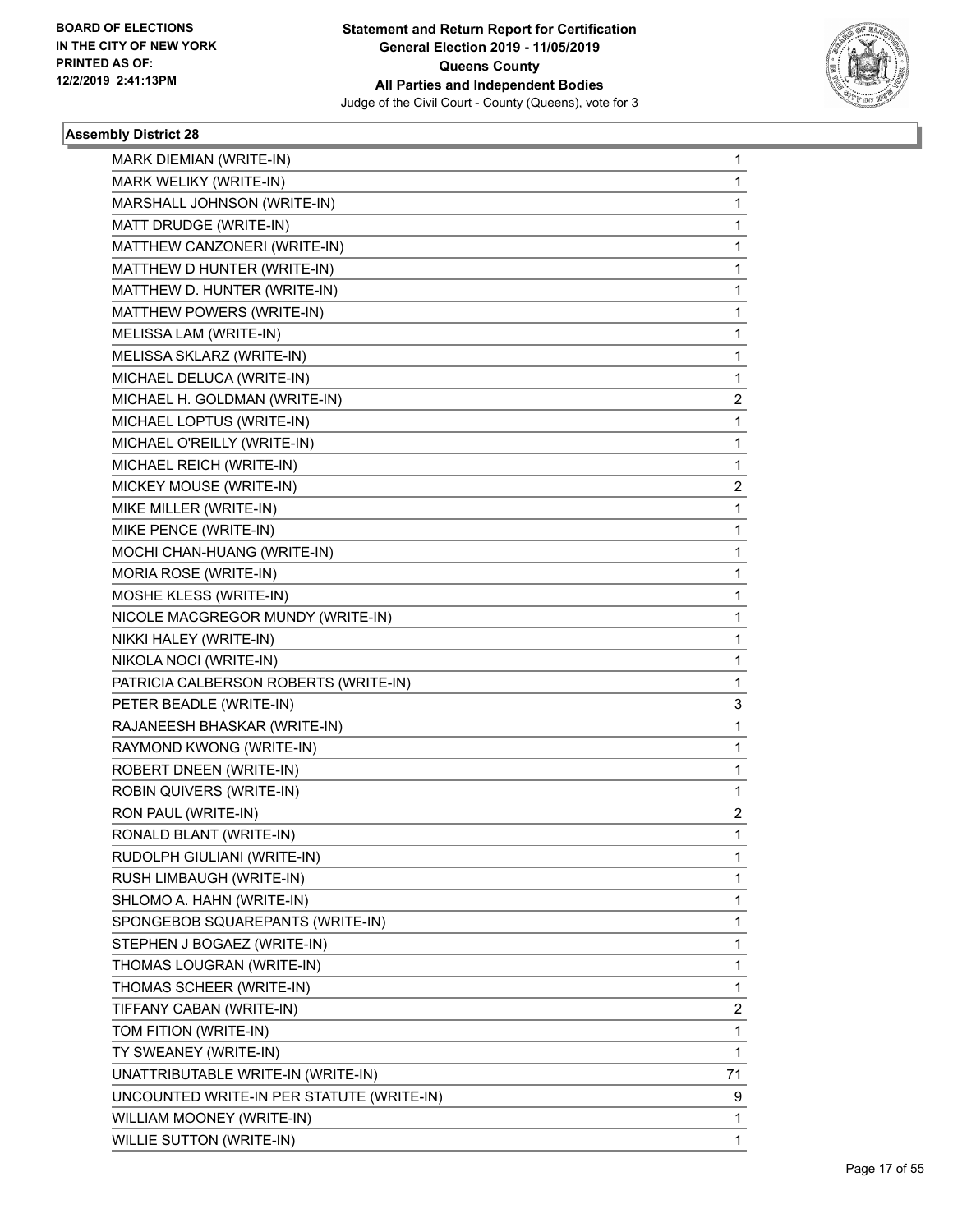

| WYLIE GOODMAN (WRITE-IN) |        |
|--------------------------|--------|
| ZOE ORRESO (WRITE-IN)    |        |
| ZVI SAMUELS (WRITE-IN)   |        |
| <b>Total Votes</b>       | 31.681 |
| Unrecorded               | 12.668 |
|                          |        |

| <b>PUBLIC COUNTER</b>                                    | 11,550         |
|----------------------------------------------------------|----------------|
| MANUALLY COUNTED EMERGENCY                               | 0              |
| <b>ABSENTEE / MILITARY</b>                               | 244            |
| <b>AFFIDAVIT</b>                                         | 82             |
| <b>Total Ballots</b>                                     | 11,876         |
| Less - Inapplicable Federal/Special Presidential Ballots | 0              |
| <b>Total Applicable Ballots</b>                          | 11,876         |
| MICHELE R. TITUS (DEMOCRATIC)                            | 9,446          |
| KEVIN J. HANRATTY (REPUBLICAN)                           | 498            |
| KEVIN J. HANRATTY (CONSERVATIVE)                         | 121            |
| LUMARIE MALDONADO-CRUZ (DEMOCRATIC)                      | 8,792          |
| CLAUDIA LANZETTA (DEMOCRATIC)                            | 8,350          |
| CEDRICK CLINTON (WRITE-IN)                               | 1              |
| KOKO KITTY (WRITE-IN)                                    | 1              |
| LOLA RICHARDS (WRITE-IN)                                 | 1              |
| MARIA CELISTIN (WRITE-IN)                                | 1              |
| MINISTER FARRAKHA (WRITE-IN)                             | 1              |
| RJ RICHARDS (WRITE-IN)                                   | 1              |
| UNATTRIBUTABLE WRITE-IN (WRITE-IN)                       | $\overline{7}$ |
| UNCOUNTED WRITE-IN PER STATUTE (WRITE-IN)                | 1              |
| <b>Total Votes</b>                                       | 27,221         |
| Unrecorded                                               | 8,407          |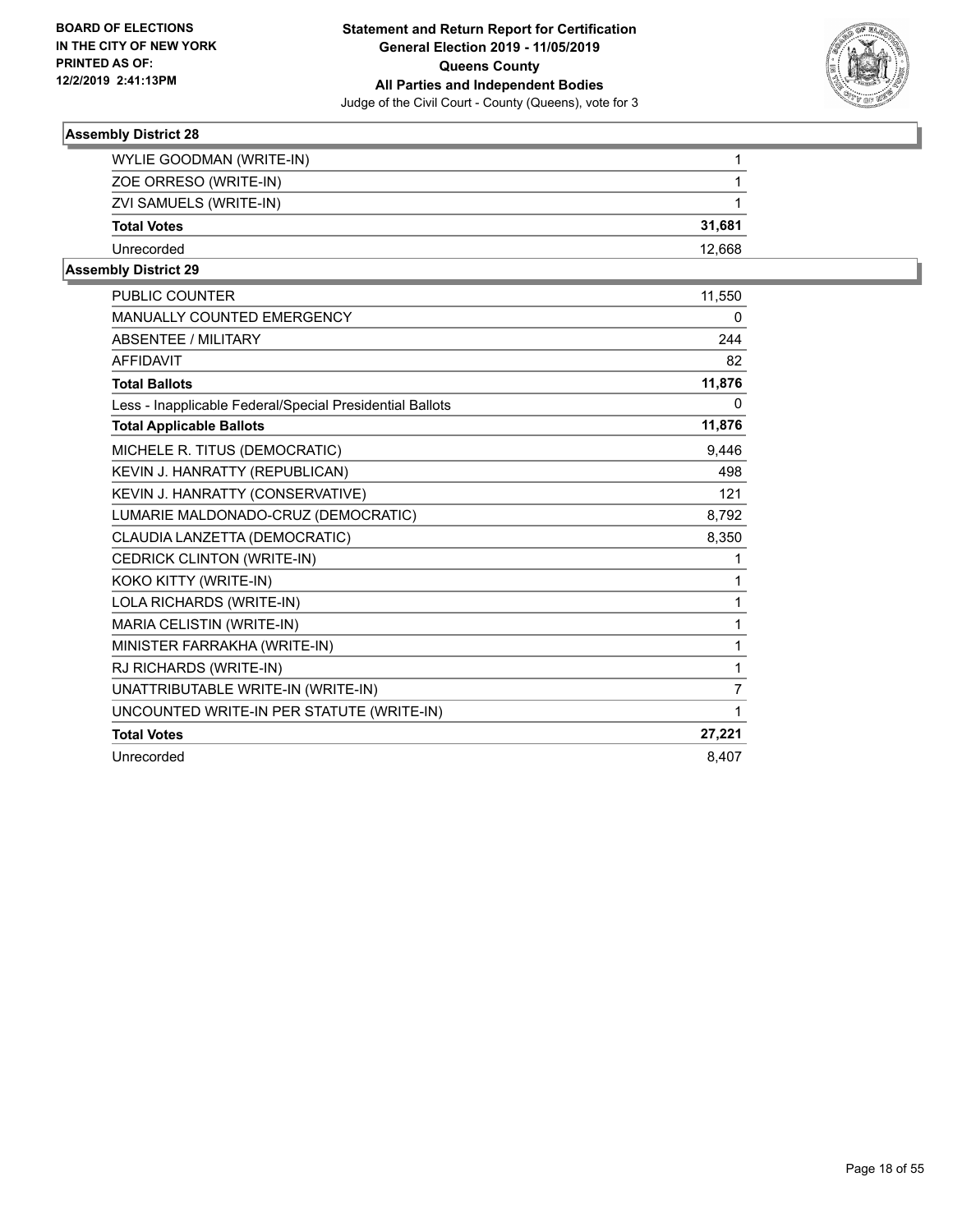

| <b>PUBLIC COUNTER</b>                                    | 12,493                  |
|----------------------------------------------------------|-------------------------|
| MANUALLY COUNTED EMERGENCY                               | 0                       |
| <b>ABSENTEE / MILITARY</b>                               | 401                     |
| AFFIDAVIT                                                | 75                      |
| <b>Total Ballots</b>                                     | 12,969                  |
| Less - Inapplicable Federal/Special Presidential Ballots | 0                       |
| <b>Total Applicable Ballots</b>                          | 12,969                  |
| MICHELE R. TITUS (DEMOCRATIC)                            | 6,941                   |
| KEVIN J. HANRATTY (REPUBLICAN)                           | 3,943                   |
| KEVIN J. HANRATTY (CONSERVATIVE)                         | 674                     |
| LUMARIE MALDONADO-CRUZ (DEMOCRATIC)                      | 7,605                   |
| CLAUDIA LANZETTA (DEMOCRATIC)                            | 7,360                   |
| ALBERT ADAM BREUD (WRITE-IN)                             | 1                       |
| ALEKSANDER HEMON (WRITE-IN)                              | 1                       |
| ALYSSA GIBSON (WRITE-IN)                                 | 1                       |
| ANN KRAMER (WRITE-IN)                                    | 1                       |
| ANNE COURT (WRITE-IN)                                    | 1                       |
| ANTHONY NUNZIATO (WRITE-IN)                              | 1                       |
| BARTOSZ GRABINSKI (WRITE-IN)                             | $\overline{2}$          |
| BIBI RASHEAD (WRITE-IN)                                  | 1                       |
| <b>BORIS KARLOFF (WRITE-IN)</b>                          | 1                       |
| CHARLES PAYNE (WRITE-IN)                                 | 1                       |
| CHAUNCY KATT (WRITE-IN)                                  | 1                       |
| CILLIAN CAUBIA (WRITE-IN)                                | 1                       |
| COOKIE KATT (WRITE-IN)                                   | 1                       |
| CYNTHIA CARATURO (WRITE-IN)                              | 2                       |
| DANIEL LEVIN (WRITE-IN)                                  | 1                       |
| DANIEL Y. SHIN (WRITE-IN)                                | $\overline{2}$          |
| DEVIN BALKIND (WRITE-IN)                                 | 1                       |
| DONALD J. TRUMP (WRITE-IN)                               | 2                       |
| DONALD TRUMP JR. (WRITE-IN)                              | $\overline{\mathbf{c}}$ |
| DONNA FUREY (WRITE-IN)                                   | $\mathbf{1}$            |
| EICNA NIRENBERG (WRITE-IN)                               | 1                       |
| ELMER FUDD (WRITE-IN)                                    | 1                       |
| FRANK BASANTA (WRITE-IN)                                 | 1                       |
| HAVEN WILLIAMS (WRITE-IN)                                | 1                       |
| HAYLEY MOHAMMED (WRITE-IN)                               | 1                       |
| ISABELLE SEGAL (WRITE-IN)                                | 1                       |
| IVANKA TRUMP (WRITE-IN)                                  | 1                       |
| <b>IWAN KINAL (WRITE-IN)</b>                             | 1                       |
| JAMES KLOCK (WRITE-IN)                                   | 1                       |
| JANUIZ GRABINSKI (WRITE-IN)                              | 1                       |
| JEAN CAROBS (WRITE-IN)                                   | 1                       |
| <b>JESSE SMITH (WRITE-IN)</b>                            | 1                       |
| JESSICA EARLE GARGAN (WRITE-IN)                          | 1                       |
| JOSEPH BASANTA (WRITE-IN)                                | 1                       |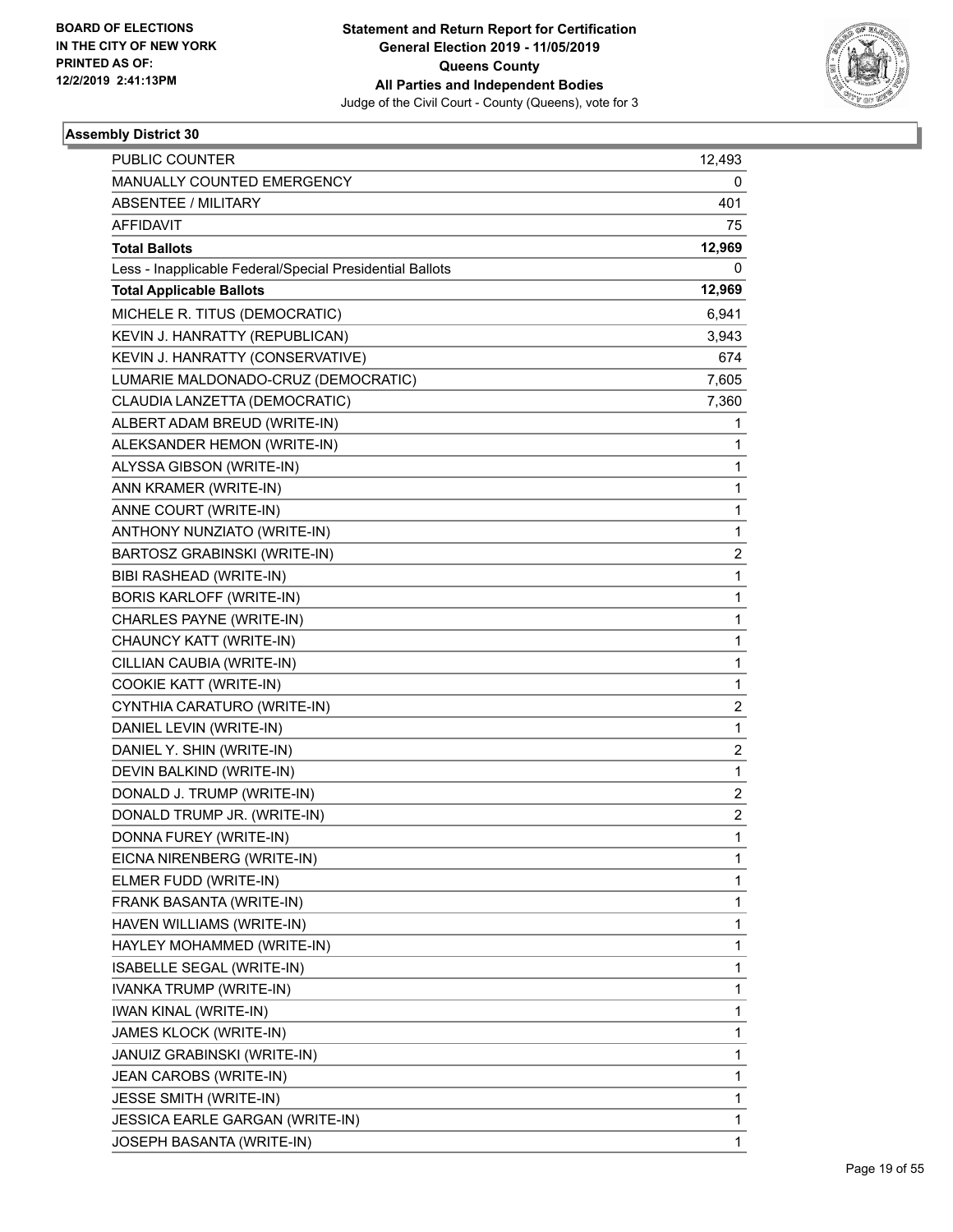

| JUDGE JUDY (WRITE-IN)<br>JUDITH MATTICH (WRITE-IN)<br>JUSTIN CARROLL (WRITE-IN)<br>JUSTIN SAMRA (WRITE-IN)<br>KASPER GRABINSKI (WRITE-IN)<br>KELLY CUHAJ (WRITE-IN)<br>KELLY KIVLAN (WRITE-IN)<br>KEVIN CASEY (WRITE-IN)<br>KEVIN DUFFY (WRITE-IN)<br>KEVIN WANG (WRITE-IN)<br>LARRY SHARPE (WRITE-IN)<br>LEIGH CHANG (WRITE-IN)<br>LINSON WANG (WRITE-IN)<br>MARC LEVINE (WRITE-IN)<br>MARION PAPKA (WRITE-IN)<br>MARK DIEMIAN (WRITE-IN)<br>MARY PERRY (WRITE-IN)<br>MATTHEW CARATURO (WRITE-IN)<br>MICHAEL REILY (WRITE-IN)<br>MICHAEL SAVAGE (WRITE-IN)<br>MICKEY MOUSE (WRITE-IN)<br>MOLLY BLOOM (WRITE-IN)<br>MONICA MENENDEZ (WRITE-IN)<br>OKSANA KINAL (WRITE-IN)<br>PATRICK KLOCK (WRITE-IN)<br>PHIL ORENSTEIN (WRITE-IN)<br>RAYMOND ELVIS GAZER (WRITE-IN)<br>ROBERT HOLDEN (WRITE-IN)<br>ROBERT MILES (WRITE-IN)<br>ROBERT WISE (WRITE-IN)<br>RON GUIDEY (WRITE-IN)<br>RONNIE D. WAY, ESQ. (WRITE-IN)<br>RUDOLPH GIULIANI (WRITE-IN)<br>RYAN GIRDUSKY (WRITE-IN)<br>SAMAD NEWAZ (WRITE-IN)<br>SAMUEL ZANNELI (WRITE-IN)<br>SANTA CLAUS (WRITE-IN)<br>SEAN HANNITY (WRITE-IN)<br>SEMTA GLEES (WRITE-IN)<br>SEYMOR PECKUS (WRITE-IN)<br>SEYMORE HEINEY (WRITE-IN)<br>STEPHEN DEDALUS (WRITE-IN)<br>STEVE HILTON (WRITE-IN)<br>STEVE MORENA (WRITE-IN)<br>STEVE WIENER (WRITE-IN) |                      |              |
|-------------------------------------------------------------------------------------------------------------------------------------------------------------------------------------------------------------------------------------------------------------------------------------------------------------------------------------------------------------------------------------------------------------------------------------------------------------------------------------------------------------------------------------------------------------------------------------------------------------------------------------------------------------------------------------------------------------------------------------------------------------------------------------------------------------------------------------------------------------------------------------------------------------------------------------------------------------------------------------------------------------------------------------------------------------------------------------------------------------------------------------------------------------------------------------------------------------------------------------------------------------------------------------------|----------------------|--------------|
|                                                                                                                                                                                                                                                                                                                                                                                                                                                                                                                                                                                                                                                                                                                                                                                                                                                                                                                                                                                                                                                                                                                                                                                                                                                                                           |                      | 1            |
|                                                                                                                                                                                                                                                                                                                                                                                                                                                                                                                                                                                                                                                                                                                                                                                                                                                                                                                                                                                                                                                                                                                                                                                                                                                                                           |                      | 1            |
|                                                                                                                                                                                                                                                                                                                                                                                                                                                                                                                                                                                                                                                                                                                                                                                                                                                                                                                                                                                                                                                                                                                                                                                                                                                                                           |                      | $\mathbf{1}$ |
|                                                                                                                                                                                                                                                                                                                                                                                                                                                                                                                                                                                                                                                                                                                                                                                                                                                                                                                                                                                                                                                                                                                                                                                                                                                                                           |                      | 1            |
|                                                                                                                                                                                                                                                                                                                                                                                                                                                                                                                                                                                                                                                                                                                                                                                                                                                                                                                                                                                                                                                                                                                                                                                                                                                                                           |                      | 1            |
|                                                                                                                                                                                                                                                                                                                                                                                                                                                                                                                                                                                                                                                                                                                                                                                                                                                                                                                                                                                                                                                                                                                                                                                                                                                                                           |                      | 1            |
|                                                                                                                                                                                                                                                                                                                                                                                                                                                                                                                                                                                                                                                                                                                                                                                                                                                                                                                                                                                                                                                                                                                                                                                                                                                                                           |                      | 1            |
|                                                                                                                                                                                                                                                                                                                                                                                                                                                                                                                                                                                                                                                                                                                                                                                                                                                                                                                                                                                                                                                                                                                                                                                                                                                                                           |                      | 1            |
|                                                                                                                                                                                                                                                                                                                                                                                                                                                                                                                                                                                                                                                                                                                                                                                                                                                                                                                                                                                                                                                                                                                                                                                                                                                                                           |                      | $\mathbf 1$  |
|                                                                                                                                                                                                                                                                                                                                                                                                                                                                                                                                                                                                                                                                                                                                                                                                                                                                                                                                                                                                                                                                                                                                                                                                                                                                                           |                      | 1            |
|                                                                                                                                                                                                                                                                                                                                                                                                                                                                                                                                                                                                                                                                                                                                                                                                                                                                                                                                                                                                                                                                                                                                                                                                                                                                                           |                      | 1            |
|                                                                                                                                                                                                                                                                                                                                                                                                                                                                                                                                                                                                                                                                                                                                                                                                                                                                                                                                                                                                                                                                                                                                                                                                                                                                                           |                      | 2            |
|                                                                                                                                                                                                                                                                                                                                                                                                                                                                                                                                                                                                                                                                                                                                                                                                                                                                                                                                                                                                                                                                                                                                                                                                                                                                                           |                      | 1            |
|                                                                                                                                                                                                                                                                                                                                                                                                                                                                                                                                                                                                                                                                                                                                                                                                                                                                                                                                                                                                                                                                                                                                                                                                                                                                                           |                      | 1            |
|                                                                                                                                                                                                                                                                                                                                                                                                                                                                                                                                                                                                                                                                                                                                                                                                                                                                                                                                                                                                                                                                                                                                                                                                                                                                                           |                      | $\mathbf 1$  |
|                                                                                                                                                                                                                                                                                                                                                                                                                                                                                                                                                                                                                                                                                                                                                                                                                                                                                                                                                                                                                                                                                                                                                                                                                                                                                           |                      | 1            |
|                                                                                                                                                                                                                                                                                                                                                                                                                                                                                                                                                                                                                                                                                                                                                                                                                                                                                                                                                                                                                                                                                                                                                                                                                                                                                           |                      | 1            |
|                                                                                                                                                                                                                                                                                                                                                                                                                                                                                                                                                                                                                                                                                                                                                                                                                                                                                                                                                                                                                                                                                                                                                                                                                                                                                           |                      | 1            |
|                                                                                                                                                                                                                                                                                                                                                                                                                                                                                                                                                                                                                                                                                                                                                                                                                                                                                                                                                                                                                                                                                                                                                                                                                                                                                           |                      | 1            |
|                                                                                                                                                                                                                                                                                                                                                                                                                                                                                                                                                                                                                                                                                                                                                                                                                                                                                                                                                                                                                                                                                                                                                                                                                                                                                           |                      | 1            |
|                                                                                                                                                                                                                                                                                                                                                                                                                                                                                                                                                                                                                                                                                                                                                                                                                                                                                                                                                                                                                                                                                                                                                                                                                                                                                           |                      | $\mathbf 1$  |
|                                                                                                                                                                                                                                                                                                                                                                                                                                                                                                                                                                                                                                                                                                                                                                                                                                                                                                                                                                                                                                                                                                                                                                                                                                                                                           |                      | 1            |
|                                                                                                                                                                                                                                                                                                                                                                                                                                                                                                                                                                                                                                                                                                                                                                                                                                                                                                                                                                                                                                                                                                                                                                                                                                                                                           |                      | 1            |
|                                                                                                                                                                                                                                                                                                                                                                                                                                                                                                                                                                                                                                                                                                                                                                                                                                                                                                                                                                                                                                                                                                                                                                                                                                                                                           |                      | 1            |
|                                                                                                                                                                                                                                                                                                                                                                                                                                                                                                                                                                                                                                                                                                                                                                                                                                                                                                                                                                                                                                                                                                                                                                                                                                                                                           |                      | 1            |
|                                                                                                                                                                                                                                                                                                                                                                                                                                                                                                                                                                                                                                                                                                                                                                                                                                                                                                                                                                                                                                                                                                                                                                                                                                                                                           |                      | 1            |
|                                                                                                                                                                                                                                                                                                                                                                                                                                                                                                                                                                                                                                                                                                                                                                                                                                                                                                                                                                                                                                                                                                                                                                                                                                                                                           |                      | $\mathbf 1$  |
|                                                                                                                                                                                                                                                                                                                                                                                                                                                                                                                                                                                                                                                                                                                                                                                                                                                                                                                                                                                                                                                                                                                                                                                                                                                                                           |                      | 1            |
|                                                                                                                                                                                                                                                                                                                                                                                                                                                                                                                                                                                                                                                                                                                                                                                                                                                                                                                                                                                                                                                                                                                                                                                                                                                                                           |                      | 1            |
|                                                                                                                                                                                                                                                                                                                                                                                                                                                                                                                                                                                                                                                                                                                                                                                                                                                                                                                                                                                                                                                                                                                                                                                                                                                                                           |                      | $\mathbf 1$  |
|                                                                                                                                                                                                                                                                                                                                                                                                                                                                                                                                                                                                                                                                                                                                                                                                                                                                                                                                                                                                                                                                                                                                                                                                                                                                                           |                      | 1            |
|                                                                                                                                                                                                                                                                                                                                                                                                                                                                                                                                                                                                                                                                                                                                                                                                                                                                                                                                                                                                                                                                                                                                                                                                                                                                                           |                      | 1            |
|                                                                                                                                                                                                                                                                                                                                                                                                                                                                                                                                                                                                                                                                                                                                                                                                                                                                                                                                                                                                                                                                                                                                                                                                                                                                                           |                      | 3            |
|                                                                                                                                                                                                                                                                                                                                                                                                                                                                                                                                                                                                                                                                                                                                                                                                                                                                                                                                                                                                                                                                                                                                                                                                                                                                                           |                      | 1            |
|                                                                                                                                                                                                                                                                                                                                                                                                                                                                                                                                                                                                                                                                                                                                                                                                                                                                                                                                                                                                                                                                                                                                                                                                                                                                                           |                      | 1            |
|                                                                                                                                                                                                                                                                                                                                                                                                                                                                                                                                                                                                                                                                                                                                                                                                                                                                                                                                                                                                                                                                                                                                                                                                                                                                                           |                      | $\mathbf 1$  |
|                                                                                                                                                                                                                                                                                                                                                                                                                                                                                                                                                                                                                                                                                                                                                                                                                                                                                                                                                                                                                                                                                                                                                                                                                                                                                           |                      | 1            |
|                                                                                                                                                                                                                                                                                                                                                                                                                                                                                                                                                                                                                                                                                                                                                                                                                                                                                                                                                                                                                                                                                                                                                                                                                                                                                           |                      | 1            |
|                                                                                                                                                                                                                                                                                                                                                                                                                                                                                                                                                                                                                                                                                                                                                                                                                                                                                                                                                                                                                                                                                                                                                                                                                                                                                           |                      | 1            |
|                                                                                                                                                                                                                                                                                                                                                                                                                                                                                                                                                                                                                                                                                                                                                                                                                                                                                                                                                                                                                                                                                                                                                                                                                                                                                           |                      | 1            |
|                                                                                                                                                                                                                                                                                                                                                                                                                                                                                                                                                                                                                                                                                                                                                                                                                                                                                                                                                                                                                                                                                                                                                                                                                                                                                           |                      | 1            |
|                                                                                                                                                                                                                                                                                                                                                                                                                                                                                                                                                                                                                                                                                                                                                                                                                                                                                                                                                                                                                                                                                                                                                                                                                                                                                           |                      | $\mathbf 1$  |
|                                                                                                                                                                                                                                                                                                                                                                                                                                                                                                                                                                                                                                                                                                                                                                                                                                                                                                                                                                                                                                                                                                                                                                                                                                                                                           |                      | 1            |
|                                                                                                                                                                                                                                                                                                                                                                                                                                                                                                                                                                                                                                                                                                                                                                                                                                                                                                                                                                                                                                                                                                                                                                                                                                                                                           |                      | 1            |
|                                                                                                                                                                                                                                                                                                                                                                                                                                                                                                                                                                                                                                                                                                                                                                                                                                                                                                                                                                                                                                                                                                                                                                                                                                                                                           |                      | 1            |
|                                                                                                                                                                                                                                                                                                                                                                                                                                                                                                                                                                                                                                                                                                                                                                                                                                                                                                                                                                                                                                                                                                                                                                                                                                                                                           | SUSAN LEE (WRITE-IN) | 1            |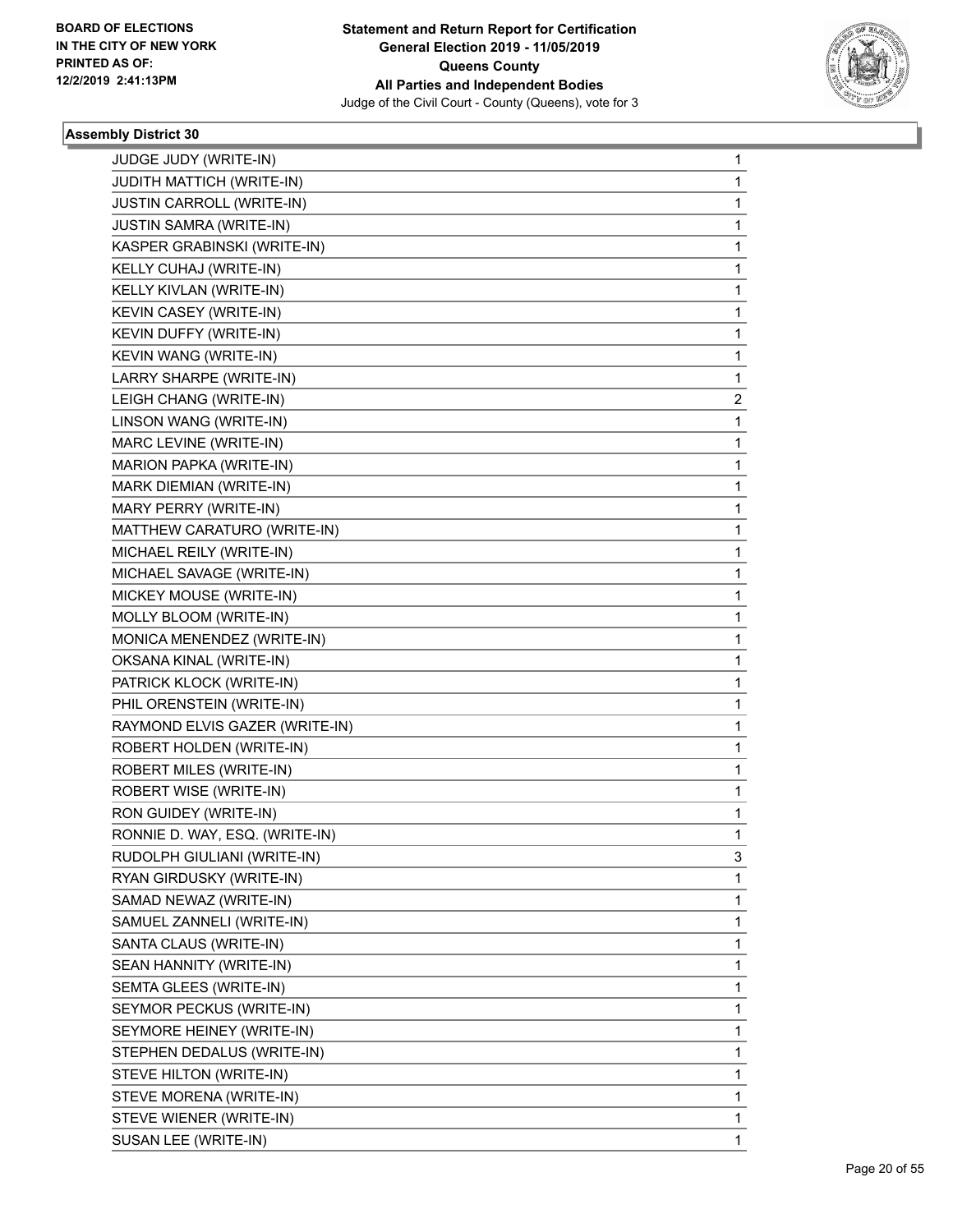

| TAYLOR SWIFT (WRITE-IN)                   |        |
|-------------------------------------------|--------|
| THOMAS PAYTE (WRITE-IN)                   |        |
| TIFFANY CABAN (WRITE-IN)                  | 3      |
| TOR JOHNSON (WRITE-IN)                    |        |
| UNATTRIBUTABLE WRITE-IN (WRITE-IN)        | 70     |
| UNCOUNTED WRITE-IN PER STATUTE (WRITE-IN) | 22     |
| <b>Total Votes</b>                        | 26,709 |
| Unrecorded                                | 12.198 |
|                                           |        |

| PUBLIC COUNTER                                           | 8,174        |
|----------------------------------------------------------|--------------|
| <b>MANUALLY COUNTED EMERGENCY</b>                        | 0            |
| ABSENTEE / MILITARY                                      | 236          |
| AFFIDAVIT                                                | 80           |
| <b>Total Ballots</b>                                     | 8,490        |
| Less - Inapplicable Federal/Special Presidential Ballots | 0            |
| <b>Total Applicable Ballots</b>                          | 8,490        |
| MICHELE R. TITUS (DEMOCRATIC)                            | 6,665        |
| KEVIN J. HANRATTY (REPUBLICAN)                           | 669          |
| KEVIN J. HANRATTY (CONSERVATIVE)                         | 159          |
| LUMARIE MALDONADO-CRUZ (DEMOCRATIC)                      | 5,384        |
| CLAUDIA LANZETTA (DEMOCRATIC)                            | 5,023        |
| ALAN KATEMAN (WRITE-IN)                                  | 1            |
| ANDREW MARTIN (WRITE-IN)                                 | 1            |
| ANGEL CRUZ (WRITE-IN)                                    | 1            |
| BARBARA LEE (WRITE-IN)                                   | 1            |
| DAFFY DUCK (WRITE-IN)                                    | 1            |
| DELAWRENCE WILLIAMS (WRITE-IN)                           | 1            |
| DONALD DUCK (WRITE-IN)                                   | 1            |
| EDWIN WILLIAMS (WRITE-IN)                                | 1            |
| ERIC ULRICH (WRITE-IN)                                   | 1            |
| GLORIA MOTTERA (WRITE-IN)                                | 1            |
| JOHN C. NAUDUS (WRITE-IN)                                | 1            |
| MICHAEL MOSSA (WRITE-IN)                                 | $\mathbf{1}$ |
| MIGUEL FRANCES (WRITE-IN)                                | $\mathbf{1}$ |
| MILTON FLOREZ (WRITE-IN)                                 | 1            |
| MIRANDA FRANCES (WRITE-IN)                               | 1            |
| OSASUHW ASENSTA (WRITE-IN)                               | 1            |
| RENEE PARADIS (WRITE-IN)                                 | $\mathbf{1}$ |
| ROY DOMNITZ (WRITE-IN)                                   | 1            |
| TIFFANY CABAN (WRITE-IN)                                 | 1            |
| UNATTRIBUTABLE WRITE-IN (WRITE-IN)                       | 20           |
| UNCOUNTED WRITE-IN PER STATUTE (WRITE-IN)                | 2            |
| ZIYAD R. AZEEZ (WRITE-IN)                                | $\mathbf 1$  |
| <b>Total Votes</b>                                       | 17,942       |
| Unrecorded                                               | 7,528        |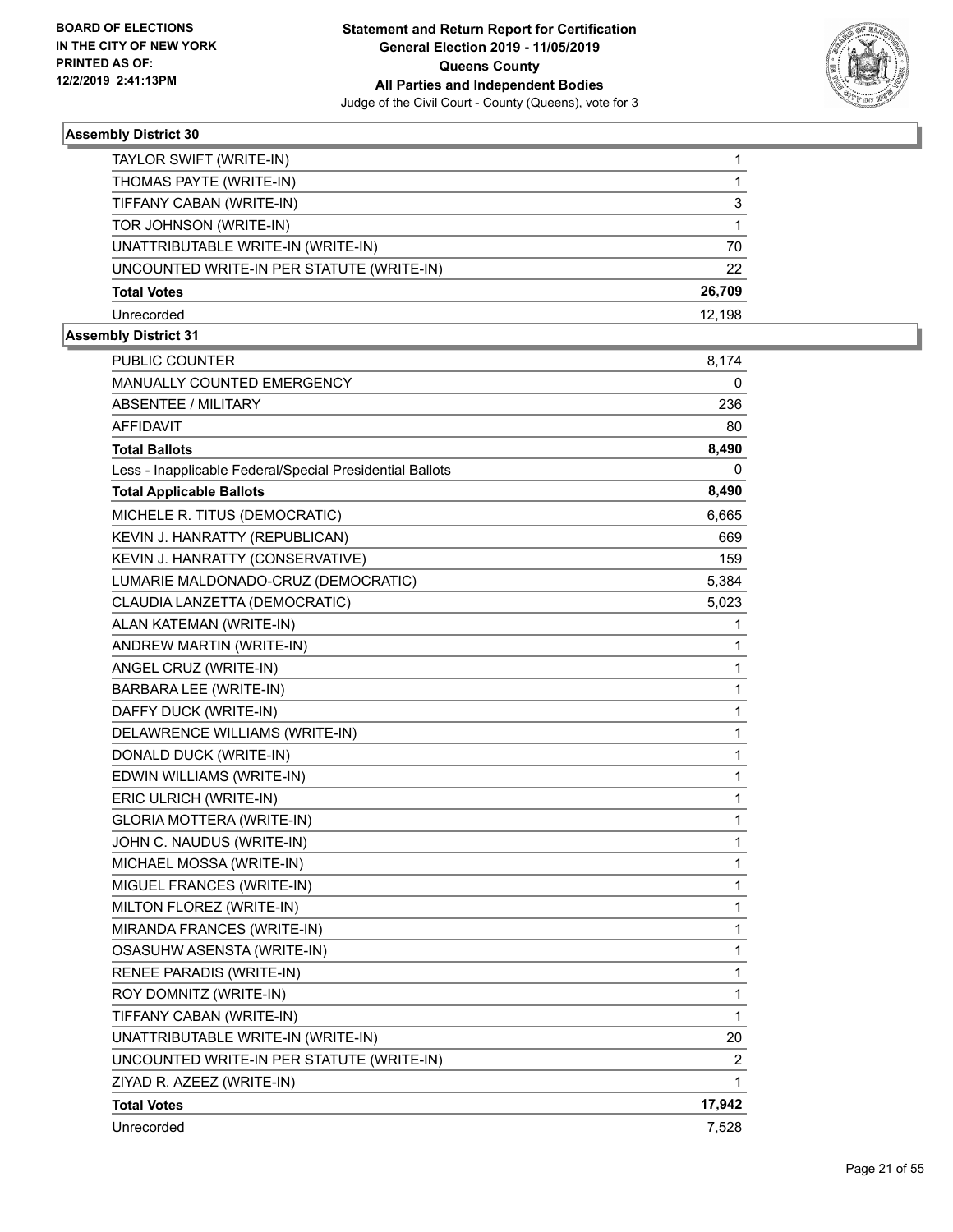

| <b>PUBLIC COUNTER</b>                                    | 12,171         |
|----------------------------------------------------------|----------------|
| <b>MANUALLY COUNTED EMERGENCY</b>                        | 0              |
| <b>ABSENTEE / MILITARY</b>                               | 296            |
| <b>AFFIDAVIT</b>                                         | 72             |
| <b>Total Ballots</b>                                     | 12,539         |
| Less - Inapplicable Federal/Special Presidential Ballots | 0              |
| <b>Total Applicable Ballots</b>                          | 12,539         |
| MICHELE R. TITUS (DEMOCRATIC)                            | 9,703          |
| KEVIN J. HANRATTY (REPUBLICAN)                           | 467            |
| KEVIN J. HANRATTY (CONSERVATIVE)                         | 80             |
| LUMARIE MALDONADO-CRUZ (DEMOCRATIC)                      | 8,783          |
| CLAUDIA LANZETTA (DEMOCRATIC)                            | 8,195          |
| BOSMAN SHUTTLESWORTH (WRITE-IN)                          | 1              |
| CLAUDIA LANZETTA (WRITE-IN)                              | 1              |
| DEANDRA COLEMAN (WRITE-IN)                               | 1              |
| JOE MARTHONE (WRITE-IN)                                  | 1              |
| JOSEPH MARTHONE (WRITE-IN)                               | 1              |
| MICHAEL DREADD (WRITE-IN)                                | 1              |
| MICHAEL H. GOLDMAN (WRITE-IN)                            | 1              |
| MICHAEL WARVEN (WRITE-IN)                                | 1              |
| MICHELE R. TITUS (WRITE-IN)                              | $\overline{2}$ |
| ROSE MARIE STEWART (WRITE-IN)                            | 1              |
| SHERYL LEE RALPH (WRITE-IN)                              | 1              |
| TERESA ORR (WRITE-IN)                                    | 1              |
| UNATTRIBUTABLE WRITE-IN (WRITE-IN)                       | 25             |
| UNCOUNTED WRITE-IN PER STATUTE (WRITE-IN)                | 1              |
| <b>Total Votes</b>                                       | 27,267         |
| Unrecorded                                               | 10,350         |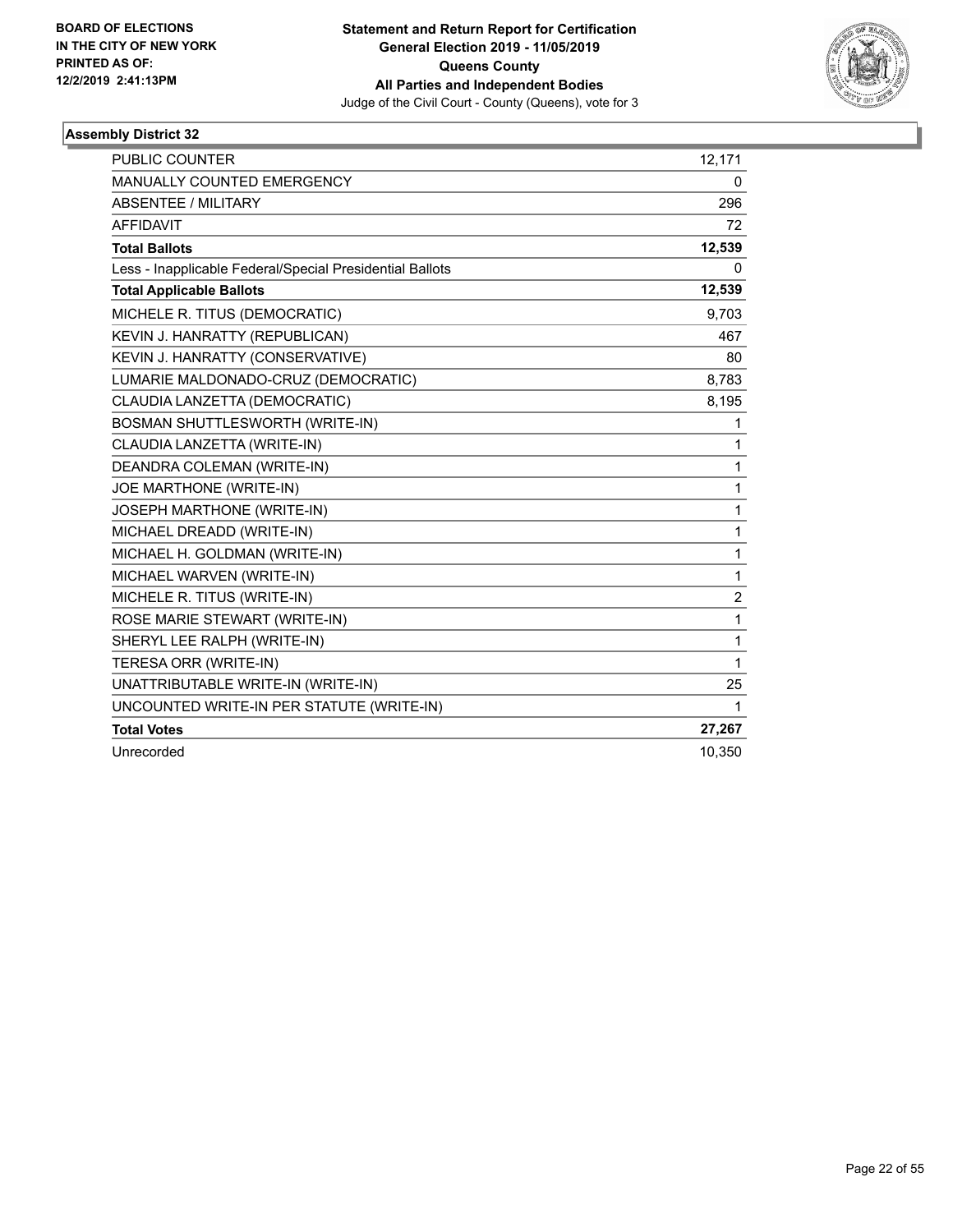

| <b>PUBLIC COUNTER</b>                                    | 13,771 |
|----------------------------------------------------------|--------|
| MANUALLY COUNTED EMERGENCY                               | 0      |
| <b>ABSENTEE / MILITARY</b>                               | 282    |
| <b>AFFIDAVIT</b>                                         | 62     |
| <b>Total Ballots</b>                                     | 14,115 |
| Less - Inapplicable Federal/Special Presidential Ballots | 0      |
| <b>Total Applicable Ballots</b>                          | 14,115 |
| MICHELE R. TITUS (DEMOCRATIC)                            | 10,211 |
| KEVIN J. HANRATTY (REPUBLICAN)                           | 1,400  |
| KEVIN J. HANRATTY (CONSERVATIVE)                         | 324    |
| LUMARIE MALDONADO-CRUZ (DEMOCRATIC)                      | 9,675  |
| CLAUDIA LANZETTA (DEMOCRATIC)                            | 9,221  |
| CHRISTOPHER GERAPHTY (WRITE-IN)                          | 1      |
| CLAUDIA LANZETTA (WRITE-IN)                              | 1      |
| CLIFTON CANNADY (WRITE-IN)                               | 1      |
| DECLAN FINN (WRITE-IN)                                   | 1      |
| DENNIS J. LYNCH (WRITE-IN)                               | 1      |
| DONALD TRUMP JR. (WRITE-IN)                              | 1      |
| DONNA LAPIDUS (WRITE-IN)                                 | 1      |
| EDWINA MARTIN (WRITE-IN)                                 | 1      |
| ELIZABETH WARREN (WRITE-IN)                              | 1      |
| <b>GRAY ALIEN (WRITE-IN)</b>                             | 1      |
| HOMER SIMPSON (WRITE-IN)                                 | 1      |
| JACK BAUER (WRITE-IN)                                    | 1      |
| JOE BIDEN (WRITE-IN)                                     | 1      |
| JOHN WEATHERSPOON (WRITE-IN)                             | 1      |
| LAUREN LAMATTINA (WRITE-IN)                              | 1      |
| LISA MARTIN OWENS (WRITE-IN)                             | 1      |
| MARC CLARTION (WRITE-IN)                                 | 1      |
| MARK LEVINE (WRITE-IN)                                   | 1      |
| MICKEY MOUSE (WRITE-IN)                                  | 2      |
| MINA MALIK (WRITE-IN)                                    | 1      |
| PHILIP NELAN (WRITE-IN)                                  | 1      |
| PHILIP SICA (WRITE-IN)                                   | 1      |
| PRINCE AKEEM (WRITE-IN)                                  | 1      |
| RAY CAMERON (WRITE-IN)                                   | 1      |
| ROBERT BRADY (WRITE-IN)                                  | 1      |
| RUDOLPH GIULIANI (WRITE-IN)                              | 1      |
| SHAWN FRANCOS (WRITE-IN)                                 | 1      |
| TIFFANY CABAN (WRITE-IN)                                 | 1      |
| TOM MUSTAC (WRITE-IN)                                    | 1      |
| UNATTRIBUTABLE WRITE-IN (WRITE-IN)                       | 31     |
| UNCOUNTED WRITE-IN PER STATUTE (WRITE-IN)                | 5      |
| <b>Total Votes</b>                                       | 30,897 |
| Unrecorded                                               | 11,448 |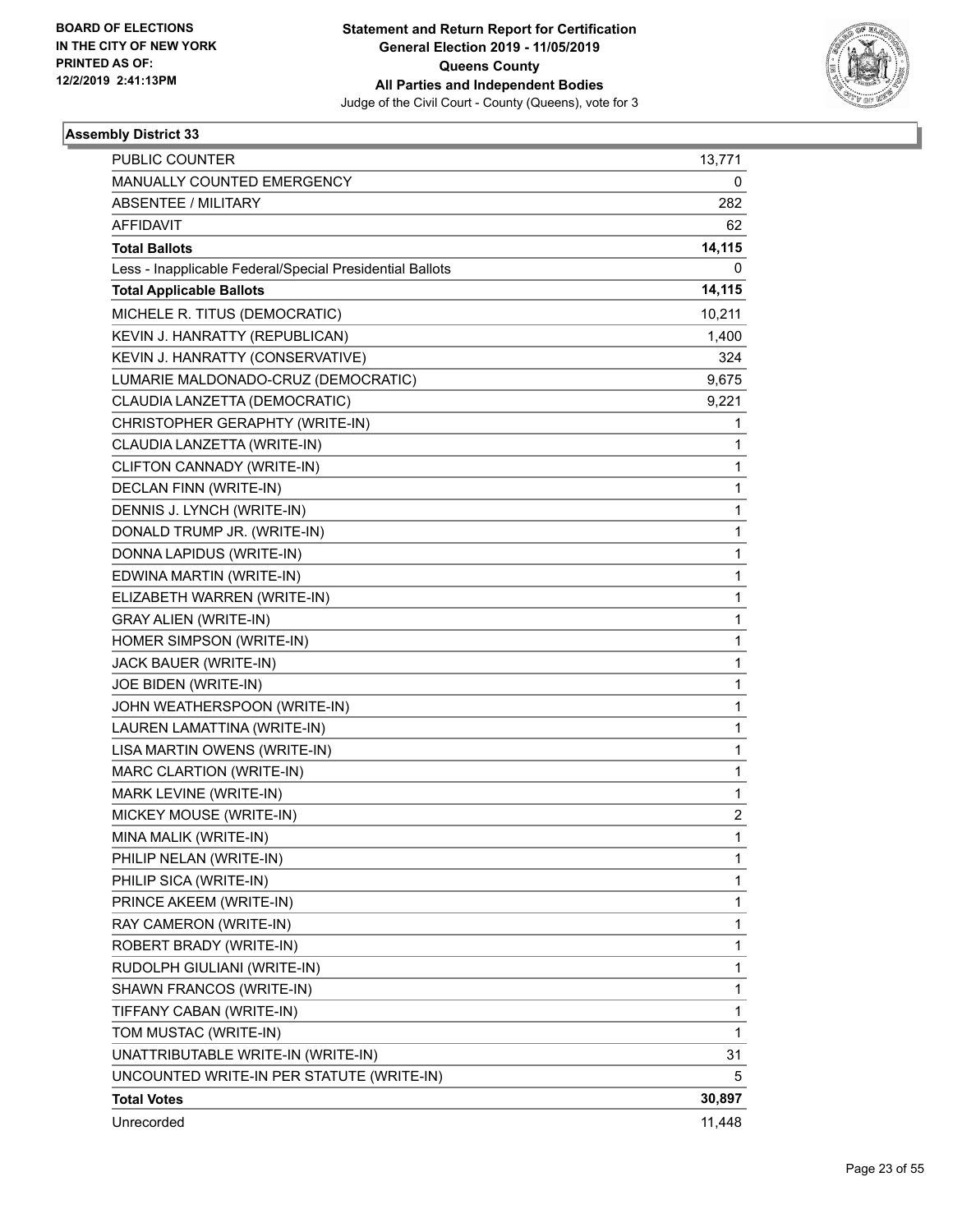

| <b>PUBLIC COUNTER</b>                                    | 8,820          |
|----------------------------------------------------------|----------------|
| MANUALLY COUNTED EMERGENCY                               | 0              |
| <b>ABSENTEE / MILITARY</b>                               | 211            |
| AFFIDAVIT                                                | 49             |
| <b>Total Ballots</b>                                     | 9,080          |
| Less - Inapplicable Federal/Special Presidential Ballots | 0              |
| <b>Total Applicable Ballots</b>                          | 9,080          |
| MICHELE R. TITUS (DEMOCRATIC)                            | 5,642          |
| KEVIN J. HANRATTY (REPUBLICAN)                           | 1,494          |
| KEVIN J. HANRATTY (CONSERVATIVE)                         | 259            |
| LUMARIE MALDONADO-CRUZ (DEMOCRATIC)                      | 6,454          |
| CLAUDIA LANZETTA (DEMOCRATIC)                            | 5,837          |
| ALI NAJUL (WRITE-IN)                                     | 1              |
| AMANDEEP SINGH (WRITE-IN)                                | 1              |
| ANDREW A. GROSSMAN (WRITE-IN)                            | 1              |
| ANDREW D. GROSSMAN (WRITE-IN)                            | 1              |
| ANGELA MERCADO (WRITE-IN)                                | 1              |
| ANGELIA STACH (WRITE-IN)                                 | 1              |
| ARTURO SANCHEZ (WRITE-IN)                                | 1              |
| BENJAMIN P.D. MEJIA (WRITE-IN)                           | 1              |
| BERNARD B. CHEN (WRITE-IN)                               | 1              |
| BERNIE SANDERS (WRITE-IN)                                | 1              |
| CARLOS BELTRAN (WRITE-IN)                                | 1              |
| CLAUDIA ARYASH (WRITE-IN)                                | 1              |
| CLAUDIA LANZETTA (WRITE-IN)                              | 1              |
| CONRAD LEZCANO (WRITE-IN)                                | 1              |
| DANIEL Y. SHIN (WRITE-IN)                                | 2              |
| DESMOND BONHOMMIE ISIAH (WRITE-IN)                       | 1              |
| DON KINSCHER (WRITE-IN)                                  | 1              |
| DONALD TRUMP JR. (WRITE-IN)                              | 2              |
| ELIZABETH CROWLEY (WRITE-IN)                             | 1              |
| ELIZABETH WARREN (WRITE-IN)                              | 1              |
| FINNUALA O'DOHERTY (WRITE-IN)                            | 1              |
| GIDEON E. KATZ (WRITE-IN)                                | $\overline{2}$ |
| JAMES KIERNAN (WRITE-IN)                                 | 1              |
| JAMES KIRK (WRITE-IN)                                    | 1              |
| JEFFREY HELLER (WRITE-IN)                                | 1              |
| JOHN BALLIRO (WRITE-IN)                                  | 1              |
| JOSEPH CROWLEY (WRITE-IN)                                | 3              |
| JUDGE JUDY (WRITE-IN)                                    | 1              |
| JUNOT DIAZ (WRITE-IN)                                    | 1              |
| KAMALA HARRIS (WRITE-IN)                                 | 1              |
| KEVIN MAHER (WRITE-IN)                                   | 1              |
| KEVIN SIMO (WRITE-IN)                                    | 1              |
| KWOK MUI (WRITE-IN)                                      | 1              |
| LAWRENCE E. KERCHER (WRITE-IN)                           | 1              |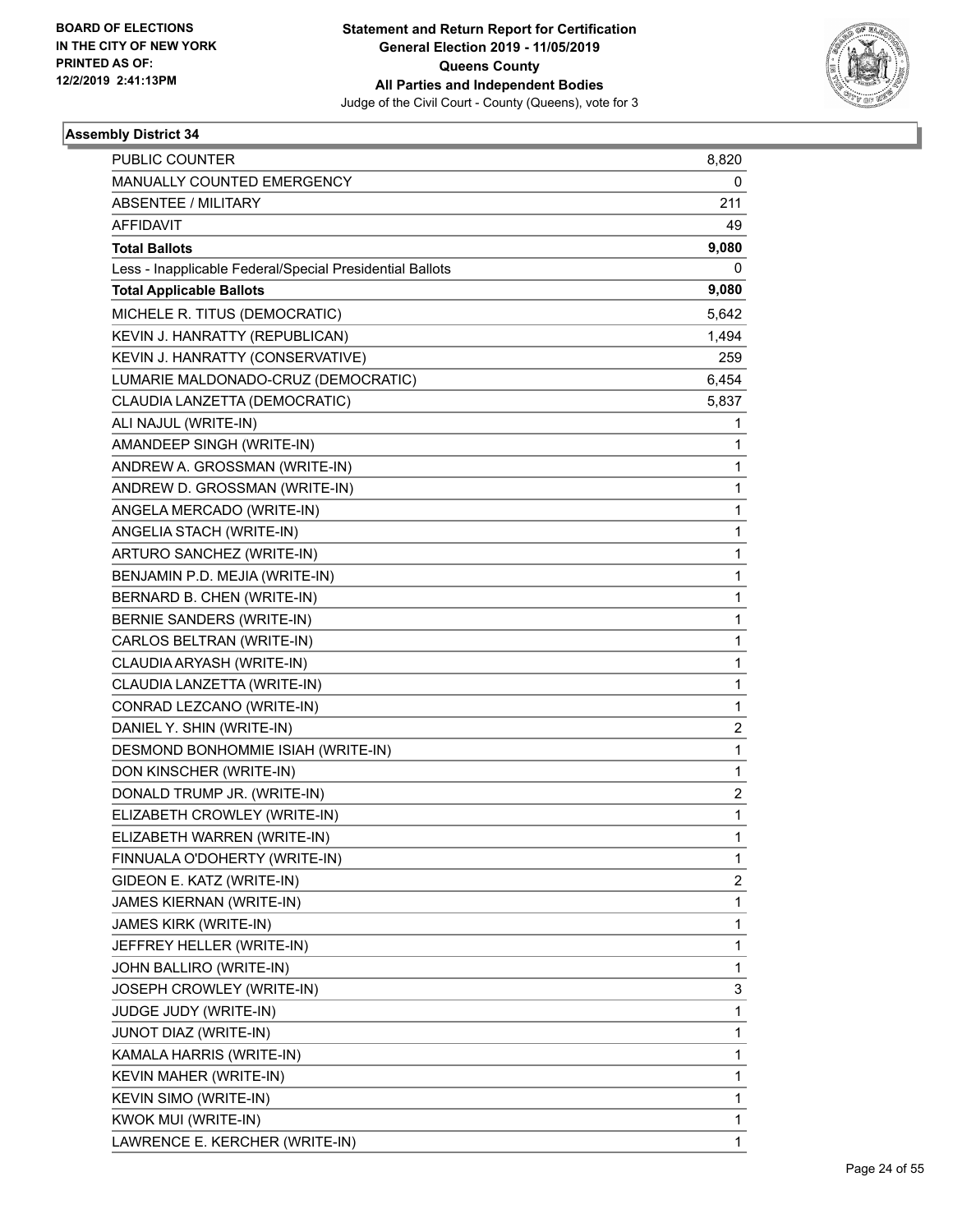

| MARILYN ESPITIA (WRITE-IN)                | 1      |
|-------------------------------------------|--------|
| MARION PAPKA (WRITE-IN)                   | 1      |
| MARK BONES (WRITE-IN)                     | 1      |
| MARK LEVINE (WRITE-IN)                    | 1      |
| MATTHEW REGAN (WRITE-IN)                  | 1      |
| MICHAEEL VARTHOLOMEUS (WRITE-IN)          | 1      |
| MICKEY MOUSE (WRITE-IN)                   | 2      |
| MONICA BELUCCI (WRITE-IN)                 | 1      |
| OLIVIA DE HAVILLAND (WRITE-IN)            | 1      |
| <b>OSCAR GROUCH (WRITE-IN)</b>            | 1      |
| PATRICIA GARCIA (WRITE-IN)                | 1      |
| PETER BRASH (WRITE-IN)                    | 1      |
| PHILIP HOME (WRITE-IN)                    | 1      |
| RAMARLERY GRAHAM (WRITE-IN)               | 1      |
| RAY KELLY (WRITE-IN)                      | 1      |
| ROBERT B. LIMM (WRITE-IN)                 | 1      |
| ROBERT KATZ (WRITE-IN)                    | 1      |
| RODNEY REED (WRITE-IN)                    | 1      |
| ROMINA FRAIESANI (WRITE-IN)               | 1      |
| RUDOLPH GIULIANI (WRITE-IN)               | 1      |
| SANDRA BLAND (WRITE-IN)                   | 1      |
| SEBASTIAN MAGUIRE (WRITE-IN)              | 1      |
| SHERIF SADEK (WRITE-IN)                   | 1      |
| STEVE BANNON (WRITE-IN)                   | 1      |
| STEVE JOBS (WRITE-IN)                     | 1      |
| TIFFANY CABAN (WRITE-IN)                  | 10     |
| UNATTRIBUTABLE WRITE-IN (WRITE-IN)        | 50     |
| UNCOUNTED WRITE-IN PER STATUTE (WRITE-IN) | 8      |
| WILLIAM FALLON (WRITE-IN)                 | 1      |
| <b>Total Votes</b>                        | 19,820 |
| Unrecorded                                | 7,420  |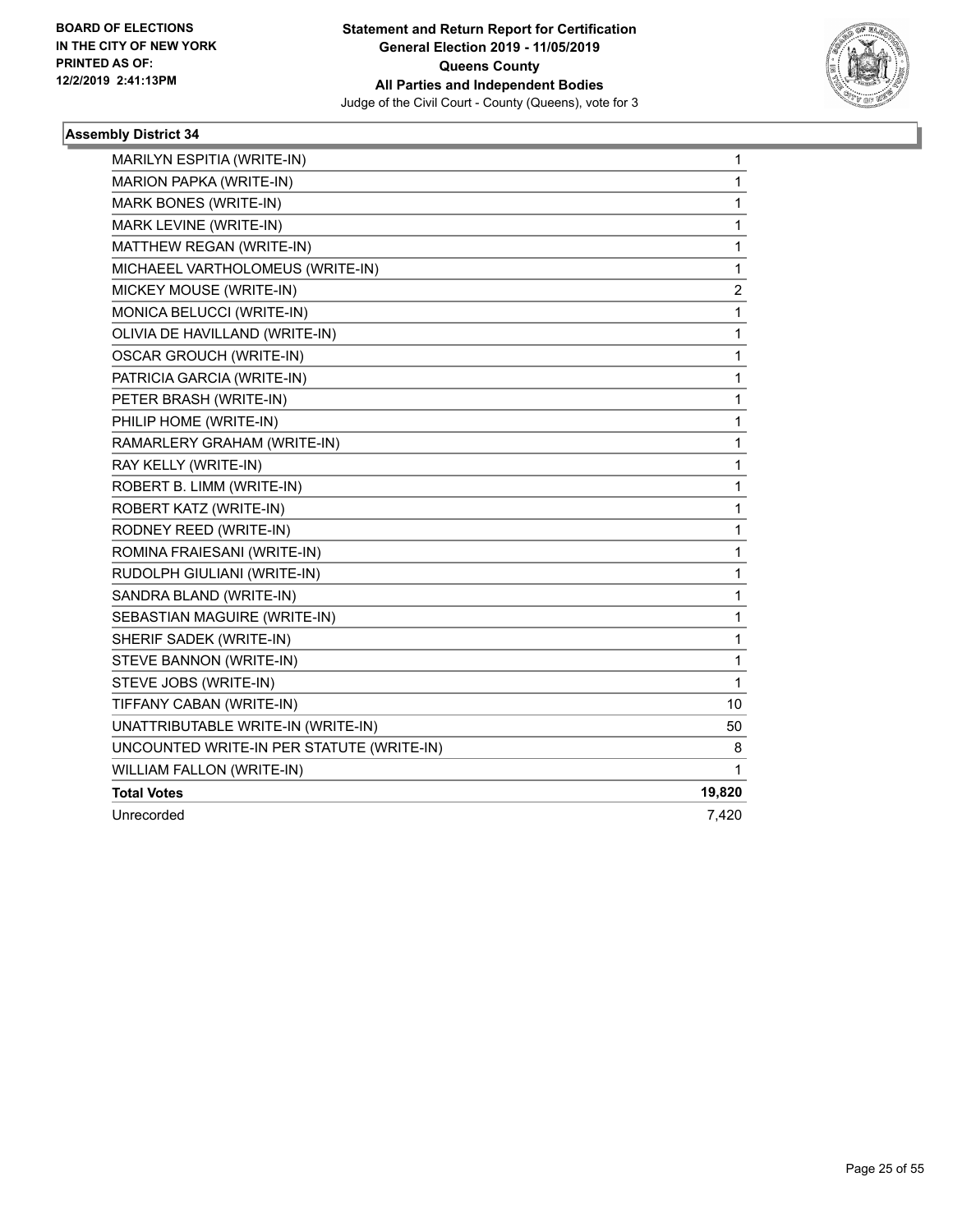

| <b>PUBLIC COUNTER</b>                                    | 6,395  |
|----------------------------------------------------------|--------|
| MANUALLY COUNTED EMERGENCY                               | 0      |
| <b>ABSENTEE / MILITARY</b>                               | 314    |
| <b>AFFIDAVIT</b>                                         | 41     |
| <b>Total Ballots</b>                                     | 6,750  |
| Less - Inapplicable Federal/Special Presidential Ballots | 0      |
| <b>Total Applicable Ballots</b>                          | 6,750  |
| MICHELE R. TITUS (DEMOCRATIC)                            | 4,124  |
| KEVIN J. HANRATTY (REPUBLICAN)                           | 950    |
| KEVIN J. HANRATTY (CONSERVATIVE)                         | 141    |
| LUMARIE MALDONADO-CRUZ (DEMOCRATIC)                      | 4,464  |
| CLAUDIA LANZETTA (DEMOCRATIC)                            | 3,938  |
| CASSANDRA BOUTIN (WRITE-IN)                              | 1      |
| DIANA PRINCE (WRITE-IN)                                  | 1      |
| FRANKLYN LEONASDO (WRITE-IN)                             | 1      |
| FRED HIPPOLHE (WRITE-IN)                                 | 1      |
| JACK BLACK (WRITE-IN)                                    | 1      |
| JOHN C. SPATARO (WRITE-IN)                               | 1      |
| JOSEPH W. MURRAY (WRITE-IN)                              | 1      |
| MARK J. BIBLIS (WRITE-IN)                                | 1      |
| MICKEY MOUSE (WRITE-IN)                                  | 1      |
| UNATTRIBUTABLE WRITE-IN (WRITE-IN)                       | 26     |
| UNCOUNTED WRITE-IN PER STATUTE (WRITE-IN)                | 3      |
| WYATT GIBBONS (WRITE-IN)                                 | 1      |
| <b>Total Votes</b>                                       | 13,656 |
| Unrecorded                                               | 6,594  |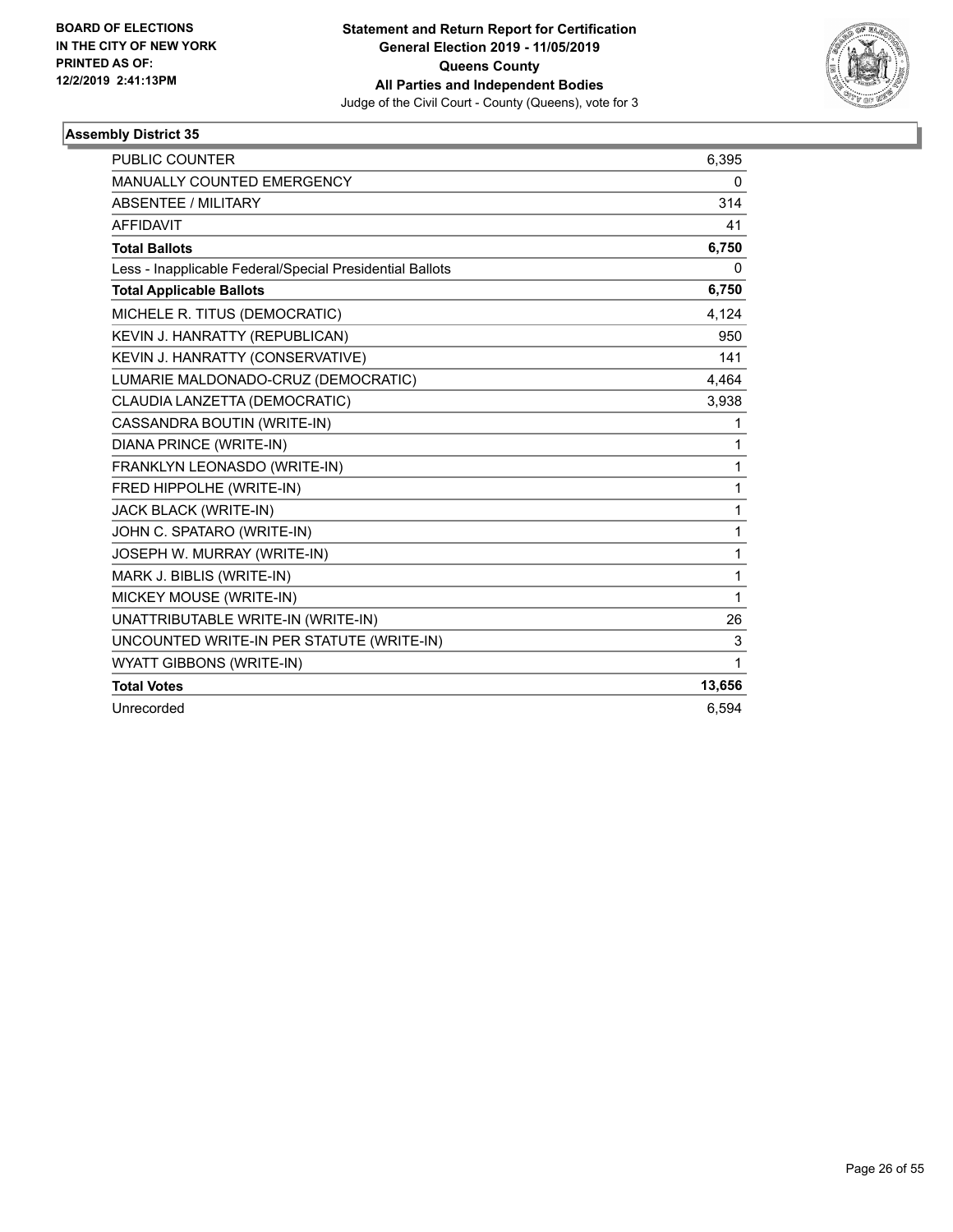

| <b>PUBLIC COUNTER</b>                                    | 14,382 |
|----------------------------------------------------------|--------|
| MANUALLY COUNTED EMERGENCY                               |        |
| <b>ABSENTEE / MILITARY</b>                               | 226    |
| AFFIDAVIT                                                | 137    |
| <b>Total Ballots</b>                                     | 14,746 |
| Less - Inapplicable Federal/Special Presidential Ballots | 0      |
| <b>Total Applicable Ballots</b>                          | 14,746 |
| MICHELE R. TITUS (DEMOCRATIC)                            | 10,680 |
| KEVIN J. HANRATTY (REPUBLICAN)                           | 2,153  |
| KEVIN J. HANRATTY (CONSERVATIVE)                         | 335    |
| LUMARIE MALDONADO-CRUZ (DEMOCRATIC)                      | 11,085 |
| CLAUDIA LANZETTA (DEMOCRATIC)                            | 10,792 |
| ALDO P. GALANTE (WRITE-IN)                               | 1      |
| ALEXANDRIA OCASIO-CORTEZ (WRITE-IN)                      | 1      |
| ANDREAS CHRISTOU (WRITE-IN)                              | 1      |
| ANN MARIE SCALIA (WRITE-IN)                              | 1      |
| ANNEMARIE CARUSO (WRITE-IN)                              | 1      |
| ARCHIE BUNKER (WRITE-IN)                                 | 1      |
| AUGUSTIN LOPEZ (WRITE-IN)                                | 1      |
| <b>BRUCE KRAMER (WRITE-IN)</b>                           | 1      |
| BTZALEL HIRSCHHORN (WRITE-IN)                            | 1      |
| CAPTAIN AMERICA (WRITE-IN)                               | 2      |
| CLIFF BOOTH (WRITE-IN)                                   | 1      |
| COSTA CONSTANZOEL (WRITE-IN)                             | 1      |
| DAISY DUCK (WRITE-IN)                                    | 1      |
| DAN KIRSCHENBAUM (WRITE-IN)                              | 1      |
| DANIEL CHU (WRITE-IN)                                    | 1      |
| DANIEL KOGAN (WRITE-IN)                                  | 1      |
| DAVID FRENCH (WRITE-IN)                                  | 1      |
| DENNY CRANE (WRITE-IN)                                   | 1      |
| DONALD J. TRUMP (WRITE-IN)                               | 1      |
| EZRA GERHARDT (WRITE-IN)                                 | 1      |
| FRANCISCO LAGO (WRITE-IN)                                | 1      |
| <b>GEORGE E. PATAKI (WRITE-IN)</b>                       | 1      |
| <b>GORDON BASTIAN (WRITE-IN)</b>                         | 1      |
| GREGORY L. LASAK (WRITE-IN)                              | 1      |
| IRIS BERNSTEIN (WRITE-IN)                                | 1      |
| JACK MCCOY (WRITE-IN)                                    | 1      |
| JACOB DEGROM (WRITE-IN)                                  | 1      |
| JAMES CONNER (WRITE-IN)                                  | 1      |
| JAMES J. WAYDEN (WRITE-IN)                               | 1      |
| JAMES WORDS (WRITE-IN)                                   | 1      |
| JASON WEINGARTNER (WRITE-IN)                             | 1      |
| JERRY JOHN RAIMONDO (WRITE-IN)                           | 1      |
| <b>JESS DIATLO (WRITE-IN)</b>                            | 1      |
| JESSE ROSE (WRITE-IN)                                    | 1      |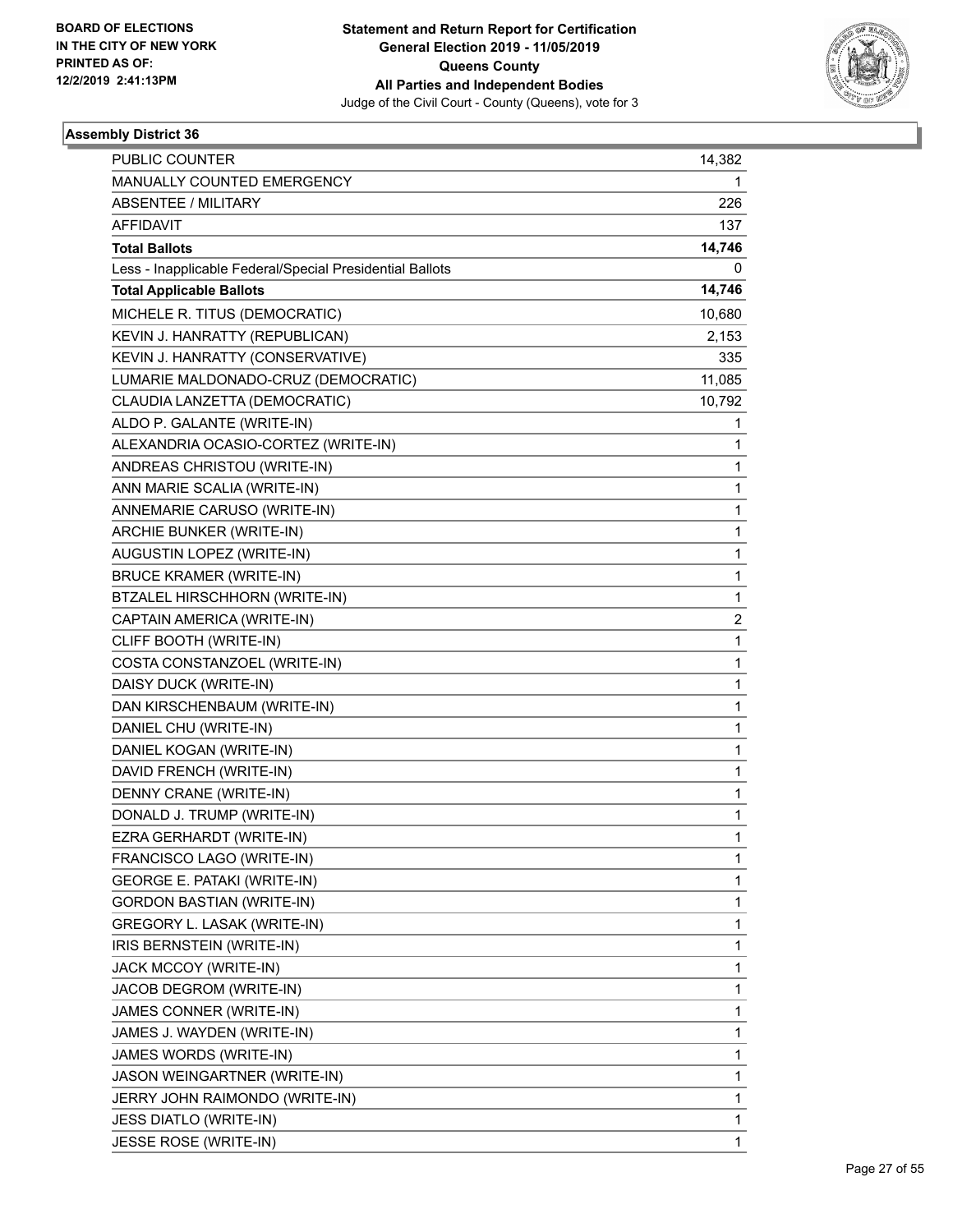

| JOHN CULVER (WRITE-IN)                    | 1      |
|-------------------------------------------|--------|
| JOHN R. FLETCHER (WRITE-IN)               | 1      |
| JOHN WILLIAM MEDLA (WRITE-IN)             | 1      |
| JORDAN DIATLO (WRITE-IN)                  | 1      |
| JOSEPH KASPER (WRITE-IN)                  | 1      |
| JOSEPH MARINO (WRITE-IN)                  | 1      |
| JOSH ABRAMS (WRITE-IN)                    | 1      |
| JOSH GORDON (WRITE-IN)                    | 1      |
| JURGEN KLOPP (WRITE-IN)                   | 1      |
| KELLY GARNER (WRITE-IN)                   | 1      |
| KYLER MURRAY (WRITE-IN)                   | 1      |
| LEXI KNAUTH (WRITE-IN)                    | 1      |
| MAKONNEN JACKMAN (WRITE-IN)               | 1      |
| MARK C MURYNEC (WRITE-IN)                 | 1      |
| MARK INGRA (WRITE-IN)                     | 1      |
| MARK SIMONE (WRITE-IN)                    | 1      |
| MATTHEW CARLIN (WRITE-IN)                 | 1      |
| MATTHEW CHEFETZ (WRITE-IN)                | 1      |
| MAX LAM (WRITE-IN)                        | 1      |
| MELISSA SKLARZ (WRITE-IN)                 | 1      |
| MICHAEL BABCOCK (WRITE-IN)                | 1      |
| MICHAEL MARRONE (WRITE-IN)                | 1      |
| MIKE STANLEY (WRITE-IN)                   | 1      |
| MIKHAIL SHILOV (WRITE-IN)                 | 1      |
| NICOLE ALOISE (WRITE-IN)                  | 1      |
| OLIE HU (WRITE-IN)                        | 1      |
| PAUL ANDERSON (WRITE-IN)                  | 1      |
| PETER ALONSO (WRITE-IN)                   | 1      |
| RICH LOWENY (WRITE-IN)                    | 1      |
| RUDOLPH GIULIANI (WRITE-IN)               | 1      |
| SARA ISABELLE STANLEY (WRITE-IN)          | 1      |
| <b>SCROOGE MCDUCK (WRITE-IN)</b>          | 1      |
| STEVEN WIDOM (WRITE-IN)                   | 2      |
| TAMEKA PORTY (WRITE-IN)                   | 1      |
| THOMAS DEWEY (WRITE-IN)                   | 1      |
| TIFFANY CABAN (WRITE-IN)                  | 2      |
| UNATTRIBUTABLE WRITE-IN (WRITE-IN)        | 74     |
| UNCOUNTED WRITE-IN PER STATUTE (WRITE-IN) | 6      |
| WALLY DANKO (WRITE-IN)                    | 1      |
| WARRAN R. GRAHAM (WRITE-IN)               | 1      |
| WENDY LONG (WRITE-IN)                     | 1      |
| WESLEY CHEN (WRITE-IN)                    | 1      |
| WYATT GIBBONS (WRITE-IN)                  | 1      |
| <b>Total Votes</b>                        | 35,203 |
| Unrecorded                                | 9,035  |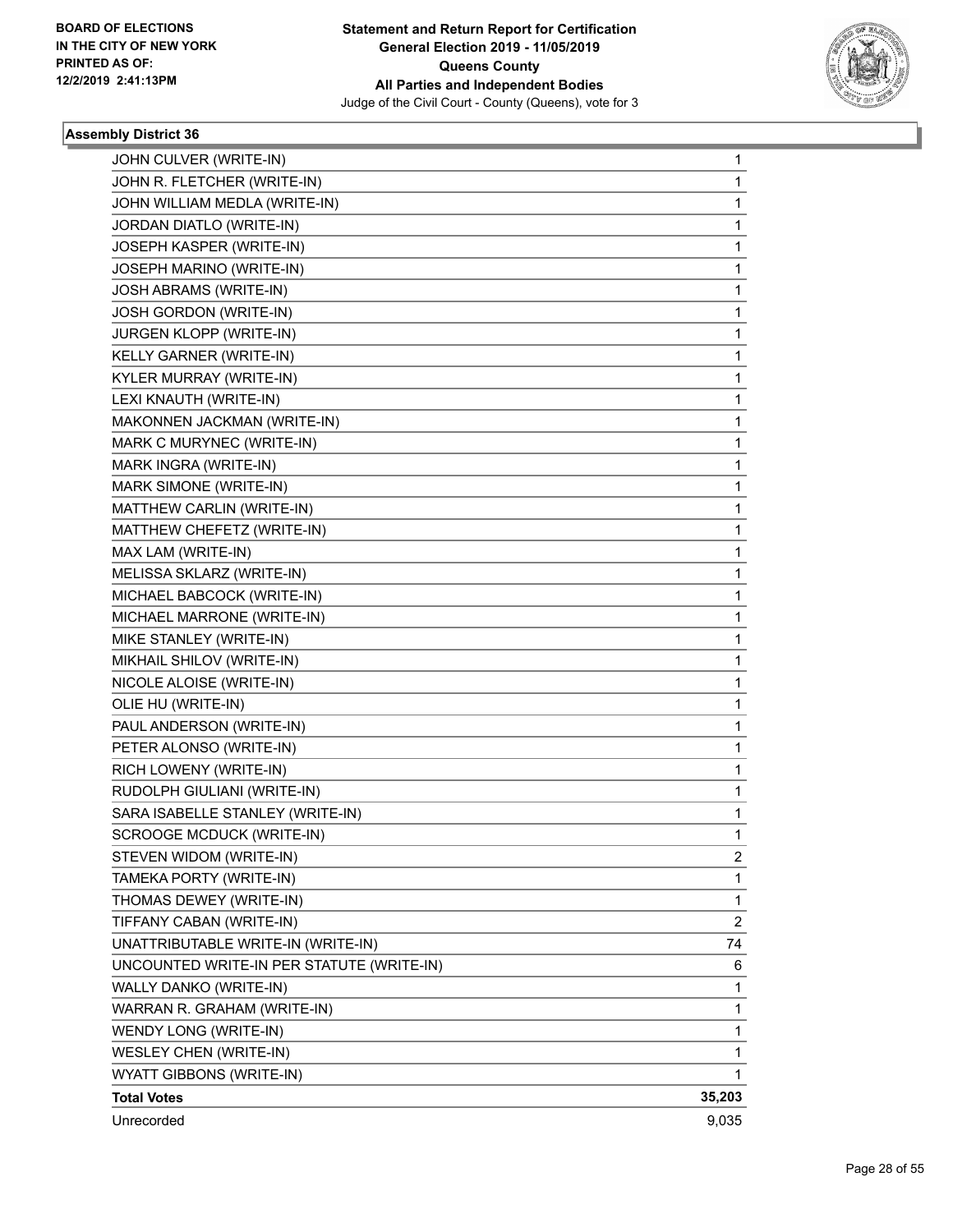

| <b>PUBLIC COUNTER</b>                                    | 12,613       |
|----------------------------------------------------------|--------------|
| MANUALLY COUNTED EMERGENCY                               | 0            |
| <b>ABSENTEE / MILITARY</b>                               | 166          |
| <b>AFFIDAVIT</b>                                         | 104          |
| <b>Total Ballots</b>                                     | 12,883       |
| Less - Inapplicable Federal/Special Presidential Ballots | 0            |
| <b>Total Applicable Ballots</b>                          | 12,883       |
| MICHELE R. TITUS (DEMOCRATIC)                            | 9,031        |
| KEVIN J. HANRATTY (REPUBLICAN)                           | 1,606        |
| KEVIN J. HANRATTY (CONSERVATIVE)                         | 320          |
| LUMARIE MALDONADO-CRUZ (DEMOCRATIC)                      | 9,584        |
| CLAUDIA LANZETTA (DEMOCRATIC)                            | 9,013        |
| AARON AMARAL (WRITE-IN)                                  | 1            |
| AARON JUDGE (WRITE-IN)                                   | 1            |
| ACE KAUFMANN (WRITE-IN)                                  | 1            |
| ADAM EDMONTON (WRITE-IN)                                 | 1            |
| ALEX XENOS (WRITE-IN)                                    | 1            |
| ALEXANDRO BERRIOS (WRITE-IN)                             | 1            |
| ALICIA GLEN (WRITE-IN)                                   | 1            |
| ANASTASIA DELANEY (WRITE-IN)                             | 1            |
| ANATOLE ASHRAF (WRITE-IN)                                | 1            |
| ANCK SUZUKI (WRITE-IN)                                   | 1            |
| APRATIM SEN (WRITE-IN)                                   | $\mathbf{1}$ |
| BARBARA J. MONROE (WRITE-IN)                             | 1            |
| BARY GOLDONSR (WRITE-IN)                                 | 1            |
| BILL DRISCOLL (WRITE-IN)                                 | 1            |
| <b>BOB GIBSON (WRITE-IN)</b>                             | 1            |
| CAROLINE ANNE KOBYLARZ BROWN (WRITE-IN)                  | 1            |
| CHRISTOPHER REID (WRITE-IN)                              | $\mathbf{1}$ |
| CLAUDIA GREENE (WRITE-IN)                                | 1            |
| DAMIEN STEIN (WRITE-IN)                                  | 1            |
| DANIEL Y. SHIN (WRITE-IN)                                | 1            |
| DAVID B WILKING (WRITE-IN)                               | 1            |
| DEVIN BALKIND (WRITE-IN)                                 | 1            |
| DIANE METCALF (WRITE-IN)                                 | 1            |
| DOUGLAS R. ROSE (WRITE-IN)                               | 1            |
| EDMUND C. BROWN JR. (WRITE-IN)                           | 1            |
| ETHAN BLYAN (WRITE-IN)                                   | 1            |
| FRANK KAUFMAN (WRITE-IN)                                 | 1            |
| FRONE KAUFMANN (WRITE-IN)                                | 1            |
| <b>GLORIA SUEN (WRITE-IN)</b>                            | 1            |
| HODA SAMIR (WRITE-IN)                                    | 1            |
| IVANKA TRUMP (WRITE-IN)                                  | 1            |
| <b>JASON FREDRICK (WRITE-IN)</b>                         | 1            |
| JEFF VOGEL (WRITE-IN)                                    | 1            |
| JEFRALD KATZ (WRITE-IN)                                  | 1            |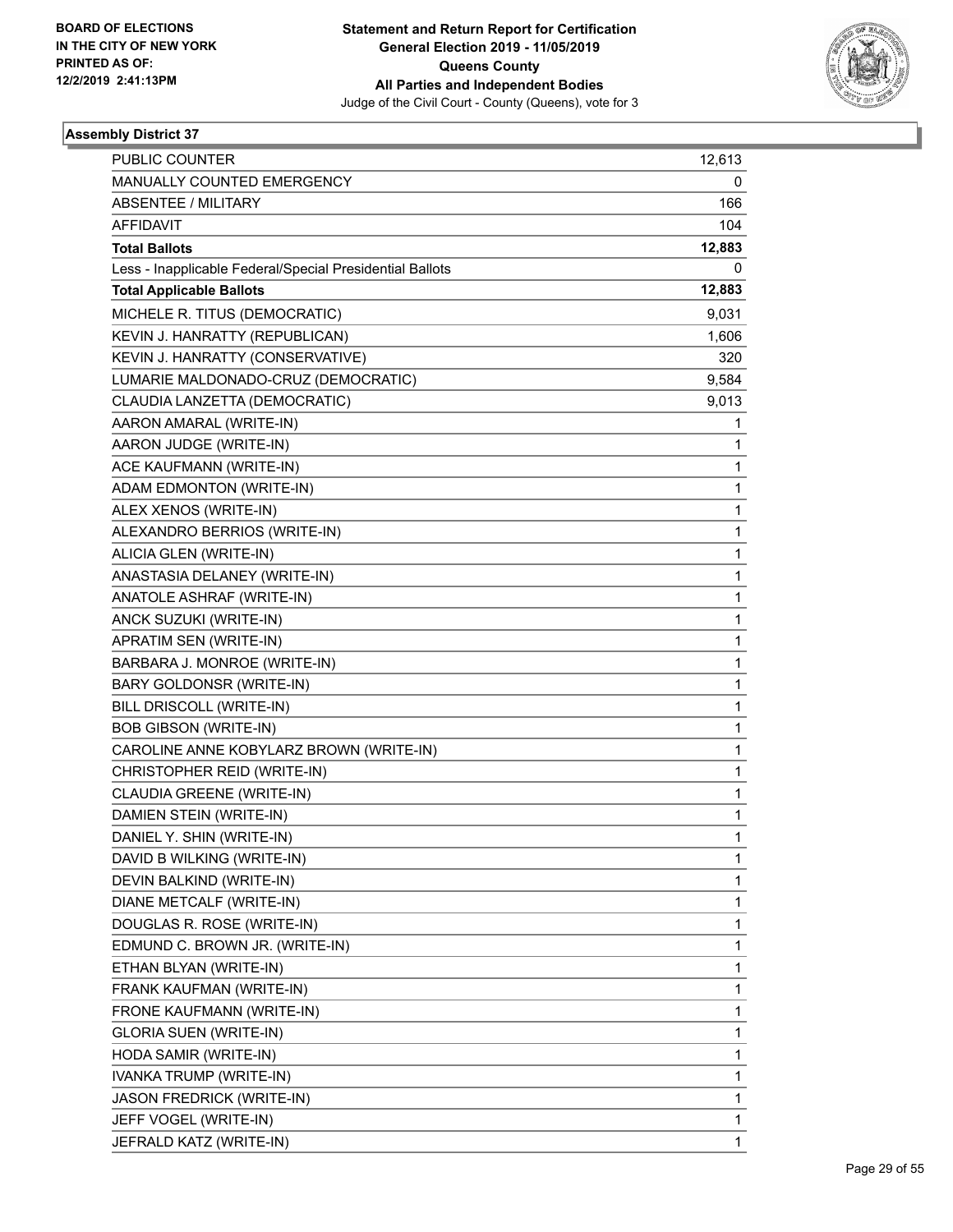

| JIMMY LEE (WRITE-IN)                      | 1                       |
|-------------------------------------------|-------------------------|
| JOHN BURIC (WRITE-IN)                     | $\mathbf{1}$            |
| KITTY KATZ (WRITE-IN)                     | $\overline{c}$          |
| MARYANN THERAPPEL (WRITE-IN)              | 1                       |
| MATTHEW POWERS (WRITE-IN)                 | 1                       |
| MICHAEL OROSCH (WRITE-IN)                 | 1                       |
| MICHELLE ROMANO (WRITE-IN)                | 1                       |
| MICKEY MOUSE (WRITE-IN)                   | 1                       |
| NEEA DUTTA (WRITE-IN)                     | 1                       |
| PAUL NORDEN (WRITE-IN)                    | $\mathbf{1}$            |
| PETE VASILLE (WRITE-IN)                   | 1                       |
| RITA PALMA (WRITE-IN)                     | $\overline{\mathbf{c}}$ |
| ROBERT R. SANCHEZ (WRITE-IN)              | 1                       |
| SARA SUZUKI (WRITE-IN)                    | 1                       |
| SARAH POMAR (WRITE-IN)                    | $\mathbf{1}$            |
| SHARMELA MEDIRATTA (WRITE-IN)             | 1                       |
| THOMAS CRAVEN (WRITE-IN)                  | 1                       |
| THOMAS MOORE (WRITE-IN)                   | $\mathbf{1}$            |
| TINA GARANES (WRITE-IN)                   | $\mathbf 1$             |
| TOM JONES (WRITE-IN)                      | 1                       |
| TONY MOK (WRITE-IN)                       | $\mathbf{1}$            |
| TREY GOWDY (WRITE-IN)                     | 1                       |
| TRISTAN DELANEY (WRITE-IN)                | $\mathbf{1}$            |
| UNATTRIBUTABLE WRITE-IN (WRITE-IN)        | 60                      |
| UNCOUNTED WRITE-IN PER STATUTE (WRITE-IN) | 6                       |
| VINNY DIMARTINO (WRITE-IN)                | 2                       |
| WALTER IWACHIW (WRITE-IN)                 | 1                       |
| WOJCIECH KLEPADIO (WRITE-IN)              | $\overline{2}$          |
| <b>Total Votes</b>                        | 29,684                  |
| Unrecorded                                | 8,965                   |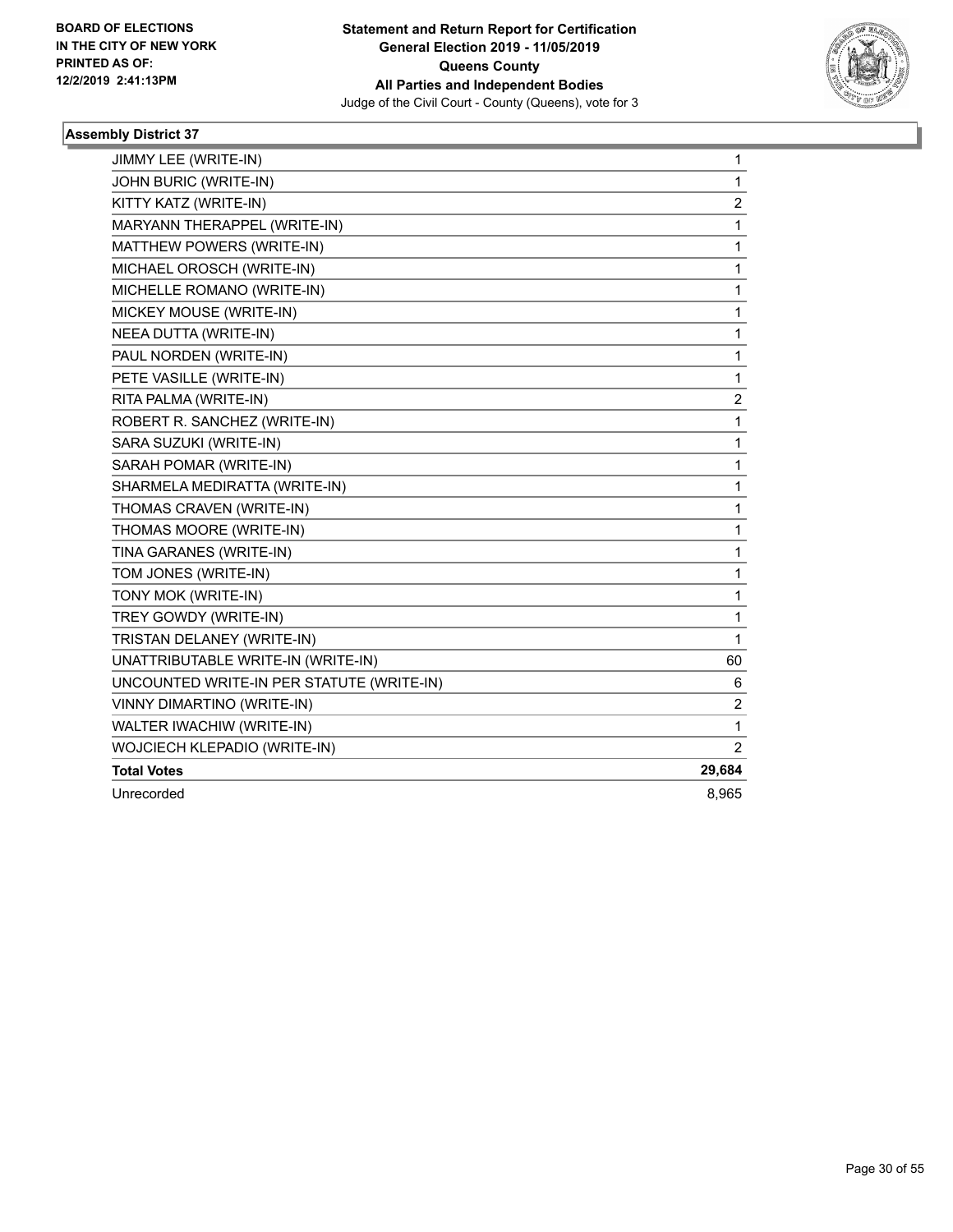

| <b>PUBLIC COUNTER</b>                                    | 7,266          |
|----------------------------------------------------------|----------------|
| MANUALLY COUNTED EMERGENCY                               | 0              |
| ABSENTEE / MILITARY                                      | 132            |
| AFFIDAVIT                                                | 61             |
| <b>Total Ballots</b>                                     | 7,459          |
| Less - Inapplicable Federal/Special Presidential Ballots | 0              |
| <b>Total Applicable Ballots</b>                          | 7,459          |
| MICHELE R. TITUS (DEMOCRATIC)                            | 4,241          |
| KEVIN J. HANRATTY (REPUBLICAN)                           | 1,679          |
| KEVIN J. HANRATTY (CONSERVATIVE)                         | 334            |
| LUMARIE MALDONADO-CRUZ (DEMOCRATIC)                      | 4,946          |
| CLAUDIA LANZETTA (DEMOCRATIC)                            | 4,462          |
| ADEN SANTOS (WRITE-IN)                                   | 1              |
| BEATRICE RAMDIN (WRITE-IN)                               | 1              |
| BILL SMITH (WRITE-IN)                                    | 1              |
| <b>BOB FUTTERMAN (WRITE-IN)</b>                          | 1              |
| <b>BRENDAN FINN (WRITE-IN)</b>                           | 1              |
| DAVID J. SMITH (WRITE-IN)                                | 1              |
| DENNIS J KELLY (WRITE-IN)                                | 1              |
| DONALD DUCK (WRITE-IN)                                   | 1              |
| DONALD J. TRUMP (WRITE-IN)                               | 1              |
| ELIANA PALACIOS (WRITE-IN)                               | 1              |
| FRAN O'LEARY (WRITE-IN)                                  | 1              |
| FRANK OCASIO (WRITE-IN)                                  | 1              |
| FRANK ZAPPA (WRITE-IN)                                   | 1              |
| <b>GEORGE E. PATAKI (WRITE-IN)</b>                       | 1              |
| JAMES BENSON (WRITE-IN)                                  | 1              |
| JAMES HETFIELD (WRITE-IN)                                | 1              |
| JESSICA WATZ (WRITE-IN)                                  | 1              |
| JOHN FOX (WRITE-IN)                                      | 1              |
| JOHN SEMINERIO (WRITE-IN)                                | 1              |
| JOSE SALTOS (WRITE-IN)                                   | 1              |
| JOSEPH MERO (WRITE-IN)                                   | 1              |
| JOTANO KUJO (WRITE-IN)                                   | 1              |
| LEIGH CHANG (WRITE-IN)                                   | 1              |
| MARC S. REISCH (WRITE-IN)                                | $\mathbf{1}$   |
| MARK LEVINE (WRITE-IN)                                   | $\overline{2}$ |
| MARTHA ARELLANO (WRITE-IN)                               | 1              |
| MARY E BROGAN (WRITE-IN)                                 | 1              |
| MATT BINDER (WRITE-IN)                                   | 1              |
| MATT POWERS (WRITE-IN)                                   | 1              |
| MATTHEW PECORINO (WRITE-IN)                              | 1              |
| MICHAEL H. GOLDMAN (WRITE-IN)                            | 1              |
| MICKEY MOUSE (WRITE-IN)                                  | 3              |
| PAUL JUSER (WRITE-IN)                                    | 2              |
| RICHARD D. WOLFF (WRITE-IN)                              | 1              |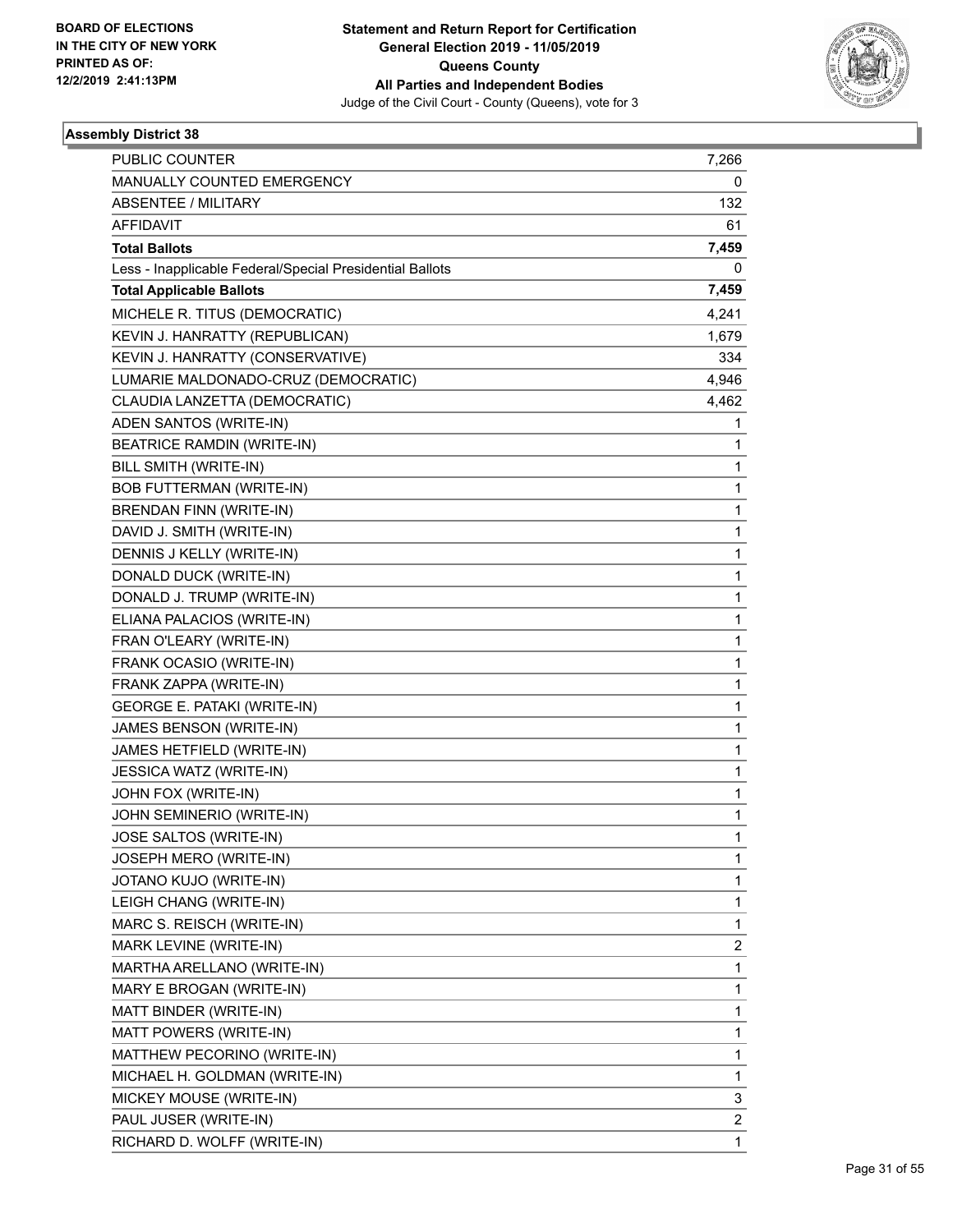

| RODOLTON POOLE (WRITE-IN)                 |        |
|-------------------------------------------|--------|
| RUDOLPH GIULIANI (WRITE-IN)               |        |
| SATROHAN RAMDIN (WRITE-IN)                |        |
| STEVE DAY (WRITE-IN)                      |        |
| TED NUGENT (WRITE-IN)                     |        |
| TOM RIGGI (WRITE-IN)                      |        |
| TOM ROM (WRITE-IN)                        |        |
| TRAY GOWDY (WRITE-IN)                     |        |
| UNATTRIBUTABLE WRITE-IN (WRITE-IN)        | 40     |
| UNCOUNTED WRITE-IN PER STATUTE (WRITE-IN) | 9      |
| <b>Total Votes</b>                        | 15,757 |
| Unrecorded                                | 6.620  |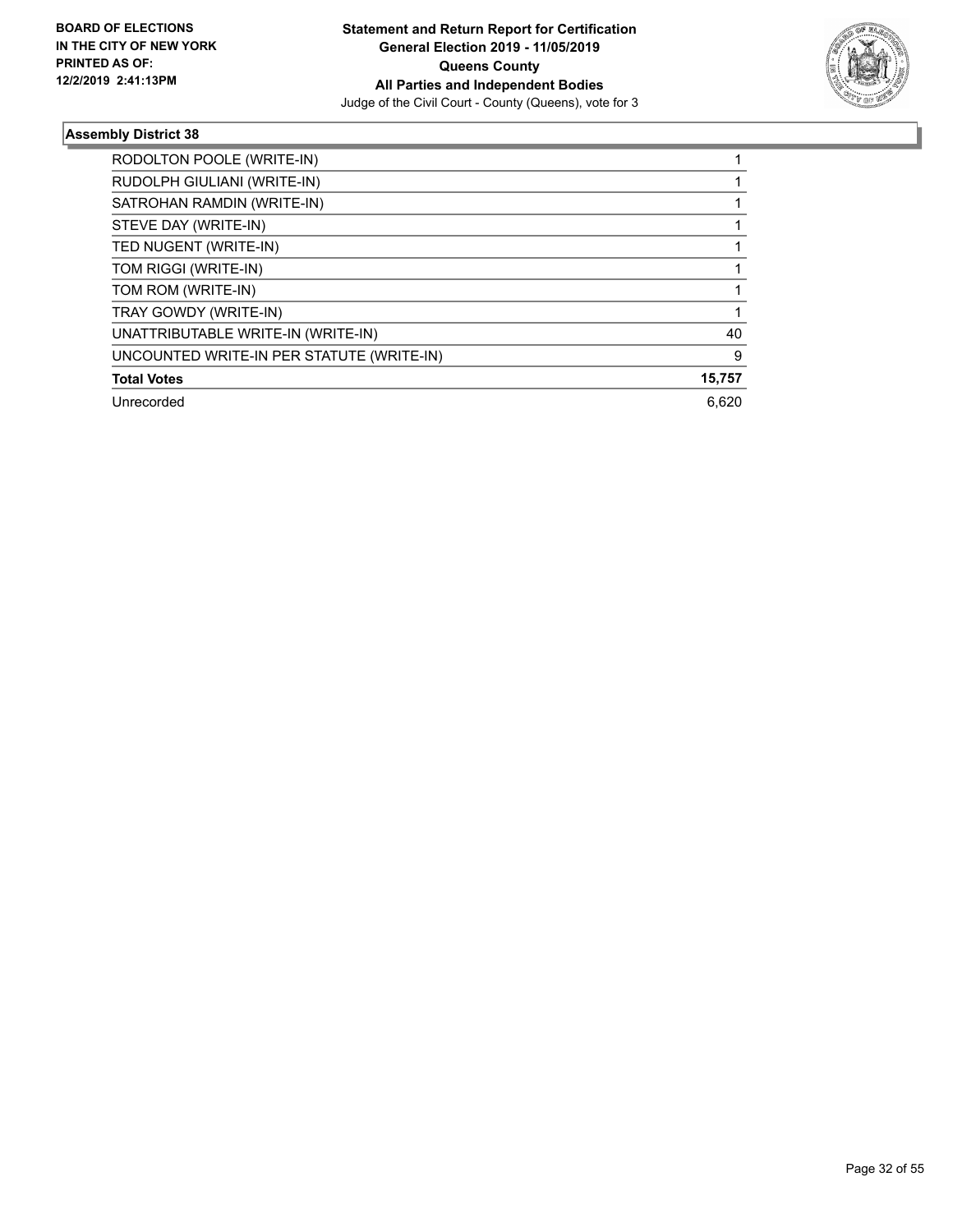

| <b>PUBLIC COUNTER</b>                                    | 6,415                   |
|----------------------------------------------------------|-------------------------|
| <b>MANUALLY COUNTED EMERGENCY</b>                        | 0                       |
| <b>ABSENTEE / MILITARY</b>                               | 87                      |
| AFFIDAVIT                                                | 35                      |
| <b>Total Ballots</b>                                     | 6,537                   |
| Less - Inapplicable Federal/Special Presidential Ballots | 0                       |
| <b>Total Applicable Ballots</b>                          | 6,537                   |
| MICHELE R. TITUS (DEMOCRATIC)                            | 3,984                   |
| KEVIN J. HANRATTY (REPUBLICAN)                           | 1,021                   |
| KEVIN J. HANRATTY (CONSERVATIVE)                         | 143                     |
| LUMARIE MALDONADO-CRUZ (DEMOCRATIC)                      | 4,645                   |
| CLAUDIA LANZETTA (DEMOCRATIC)                            | 4,149                   |
| ALAN CARTER (WRITE-IN)                                   | 1                       |
| BERNIE SANDERS (WRITE-IN)                                | $\mathbf{1}$            |
| <b>BUGS BUNNY (WRITE-IN)</b>                             | $\mathbf{1}$            |
| CHUNG HAN (WRITE-IN)                                     | $\mathbf 1$             |
| DANIEL Y. SHIN (WRITE-IN)                                | 1                       |
| DENIS SEPULVEDA (WRITE-IN)                               | $\mathbf{1}$            |
| DEREK BOWERS (WRITE-IN)                                  | $\mathbf{1}$            |
| HUMTY DUMTY (WRITE-IN)                                   | $\mathbf{1}$            |
| ISSAC J. VEINGRAM (WRITE-IN)                             | $\mathbf{1}$            |
| MATTHEW CARLIN (WRITE-IN)                                | 1                       |
| MICHELE ER (WRITE-IN)                                    | $\mathbf{1}$            |
| MICKEY MOUSE (WRITE-IN)                                  | $\overline{\mathbf{c}}$ |
| MIRA SINGER (WRITE-IN)                                   | $\mathbf{1}$            |
| OLIVER TAN (WRITE-IN)                                    | $\mathbf{1}$            |
| ORESTES JACINTO (WRITE-IN)                               | 1                       |
| TIFFANY CABAN (WRITE-IN)                                 | 3                       |
| UNATTRIBUTABLE WRITE-IN (WRITE-IN)                       | 36                      |
| UNCOUNTED WRITE-IN PER STATUTE (WRITE-IN)                | 7                       |
| WALTER QCNER (WRITE-IN)                                  | 1                       |
| <b>WYATT GIBBONS (WRITE-IN)</b>                          | 1                       |
| <b>Total Votes</b>                                       | 14,006                  |
| Unrecorded                                               | 5,605                   |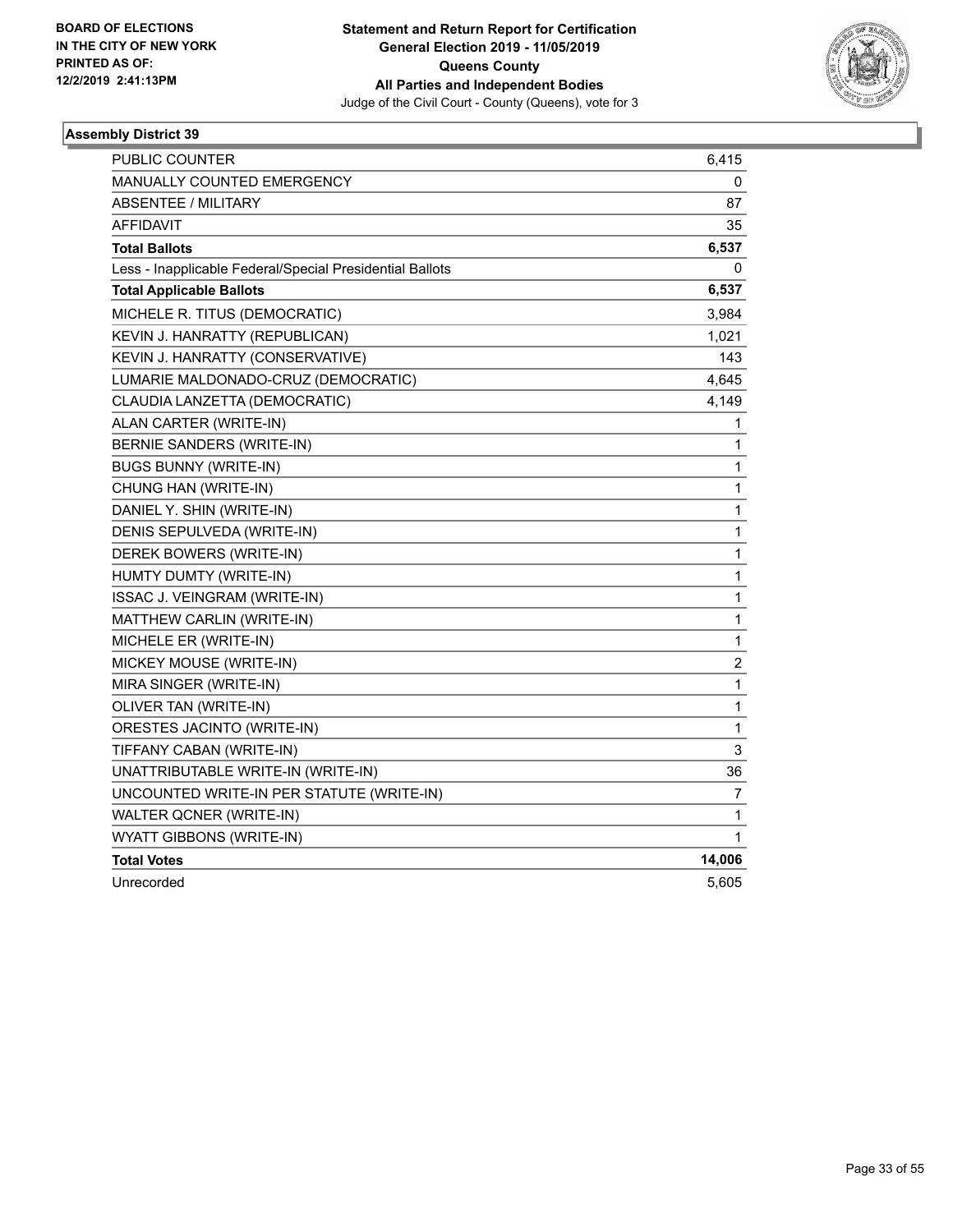

| <b>PUBLIC COUNTER</b>                                    | 6,793          |
|----------------------------------------------------------|----------------|
| MANUALLY COUNTED EMERGENCY                               | 0              |
| <b>ABSENTEE / MILITARY</b>                               | 208            |
| <b>AFFIDAVIT</b>                                         | 56             |
| <b>Total Ballots</b>                                     | 7,057          |
| Less - Inapplicable Federal/Special Presidential Ballots | 0              |
| <b>Total Applicable Ballots</b>                          | 7,057          |
| MICHELE R. TITUS (DEMOCRATIC)                            | 3,724          |
| KEVIN J. HANRATTY (REPUBLICAN)                           | 2,235          |
| KEVIN J. HANRATTY (CONSERVATIVE)                         | 336            |
| LUMARIE MALDONADO-CRUZ (DEMOCRATIC)                      | 4,137          |
| CLAUDIA LANZETTA (DEMOCRATIC)                            | 3,906          |
| ANDREAS CHRIGRA (WRITE-IN)                               | 1              |
| ANDREW YANG (WRITE-IN)                                   | 1              |
| ANTHONY BATISTI (WRITE-IN)                               | $\mathbf{1}$   |
| CHARLIE BROWN (WRITE-IN)                                 | 1              |
| CHRISTOPHER FARRELL (WRITE-IN)                           | 1              |
| DAVID BELLON (WRITE-IN)                                  | $\mathbf{1}$   |
| DENNIS BUTLER (WRITE-IN)                                 | $\mathbf{1}$   |
| DEVIN BALKIND (WRITE-IN)                                 | 1              |
| DONALD DUCK (WRITE-IN)                                   | $\mathbf{1}$   |
| ELIZABETH GHONERA (WRITE-IN)                             | 1              |
| <b>GARY MIRET (WRITE-IN)</b>                             | 1              |
| <b>GARY SWANSON (WRITE-IN)</b>                           | $\mathbf{1}$   |
| JOE GIRADI (WRITE-IN)                                    | $\mathbf 1$    |
| JOHN FARRELL (WRITE-IN)                                  | 1              |
| JOHN ROBERTS (WRITE-IN)                                  | $\mathbf{1}$   |
| MARCO RAMIUS (WRITE-IN)                                  | 1              |
| NANCY AIDSTEIN (WRITE-IN)                                | 1              |
| NICHOLAS YURISAK (WRITE-IN)                              | $\mathbf 1$    |
| PAUL W. WONG (WRITE-IN)                                  | 1              |
| PETER KOO (WRITE-IN)                                     | $\overline{c}$ |
| RALPH TISEO (WRITE-IN)                                   | 1              |
| SNOW WHITE (WRITE-IN)                                    | 1              |
| STORMY DANIELS (WRITE-IN)                                | 1              |
| UNATTRIBUTABLE WRITE-IN (WRITE-IN)                       | 34             |
| UNCOUNTED WRITE-IN PER STATUTE (WRITE-IN)                | 9              |
| <b>Total Votes</b>                                       | 14,405         |
| Unrecorded                                               | 6,766          |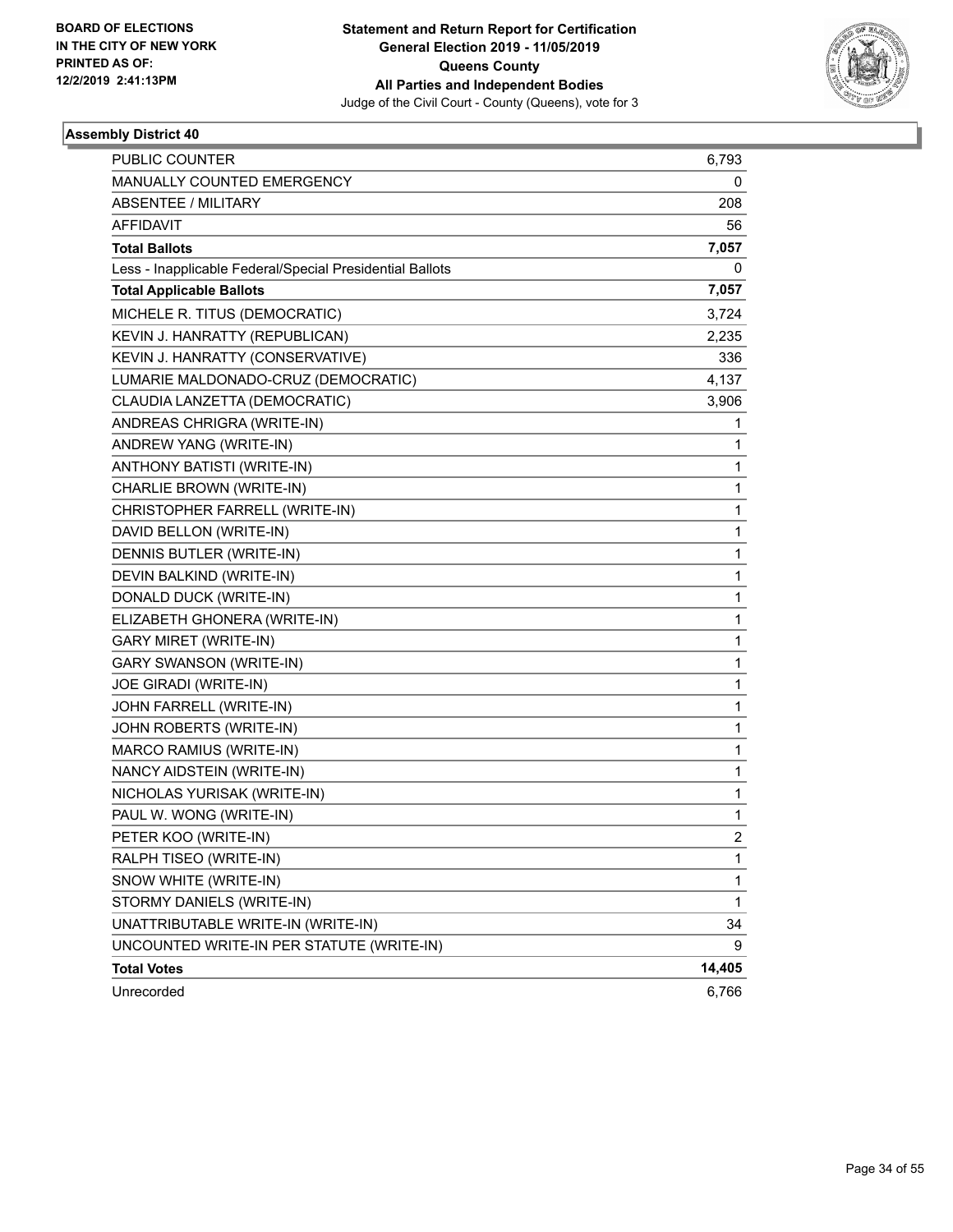

| <b>PUBLIC COUNTER</b>                                    | 195,823 |
|----------------------------------------------------------|---------|
| MANUALLY COUNTED EMERGENCY                               | 1.      |
| <b>ABSENTEE / MILITARY</b>                               | 5,373   |
| AFFIDAVIT                                                | 1,321   |
| <b>Total Ballots</b>                                     | 202,518 |
| Less - Inapplicable Federal/Special Presidential Ballots | 0       |
| <b>Total Applicable Ballots</b>                          | 202,518 |
| MICHELE R. TITUS (DEMOCRATIC)                            | 125,151 |
| KEVIN J. HANRATTY (REPUBLICAN)                           | 43,830  |
| KEVIN J. HANRATTY (CONSERVATIVE)                         | 7,508   |
| LUMARIE MALDONADO-CRUZ (DEMOCRATIC)                      | 129,264 |
| CLAUDIA LANZETTA (DEMOCRATIC)                            | 123,075 |
| AARON AMARAL (WRITE-IN)                                  | 1       |
| AARON CYPERSHEN (WRITE-IN)                               | 1       |
| AARON JUDGE (WRITE-IN)                                   | 2       |
| AARON KOSTER (WRITE-IN)                                  | 1       |
| ABE LINCOLN (WRITE-IN)                                   | 1       |
| ABRAHAM DUBIN (WRITE-IN)                                 | 1       |
| ABRAHAM JOY (WRITE-IN)                                   | 1       |
| ABRAHAM LOG (WRITE-IN)                                   | 1       |
| ACE KAUFMANN (WRITE-IN)                                  | 1       |
| ADAM EDMONTON (WRITE-IN)                                 | 1       |
| ADAM GASE (WRITE-IN)                                     | 1       |
| ADAM GOLDSMITH (WRITE-IN)                                | 1       |
| ADAM KOKESH (WRITE-IN)                                   | 1       |
| ADAM SCHIFF (WRITE-IN)                                   | 1       |
| ADEN SANTOS (WRITE-IN)                                   | 1       |
| ADRIANNE CAVAIOLI (WRITE-IN)                             | 1       |
| ADRINA LA DUCA (WRITE-IN)                                | 1       |
| AHARON MACHLIS (WRITE-IN)                                | 1       |
| ALAN CARTER (WRITE-IN)                                   | 1       |
| ALAN KATEMAN (WRITE-IN)                                  | 1       |
| ALAN SHIFF (WRITE-IN)                                    | 1       |
| ALBERT ADAM BREUD (WRITE-IN)                             | 1       |
| ALBERT F. PENNISI (WRITE-IN)                             | 1       |
| ALDO P. GALANTE (WRITE-IN)                               | 1       |
| ALEKSANDER HEMON (WRITE-IN)                              | 1       |
| ALEX CHAN (WRITE-IN)                                     | 1       |
| ALEX JONES (WRITE-IN)                                    | 1       |
| ALEX XENOS (WRITE-IN)                                    | 1       |
| ALEXANDER DIFFERNDALE (WRITE-IN)                         | 1       |
| ALEXANDRIA ANTHONY (WRITE-IN)                            | 1       |
| ALEXANDRIA OCASIO-CORTEZ (WRITE-IN)                      | 1       |
| ALEXANDRO BERRIOS (WRITE-IN)                             | 1       |
| ALEXANDRU MARIN (WRITE-IN)                               | 1       |
| ALEYAMMA VARGHESE (WRITE-IN)                             | 2       |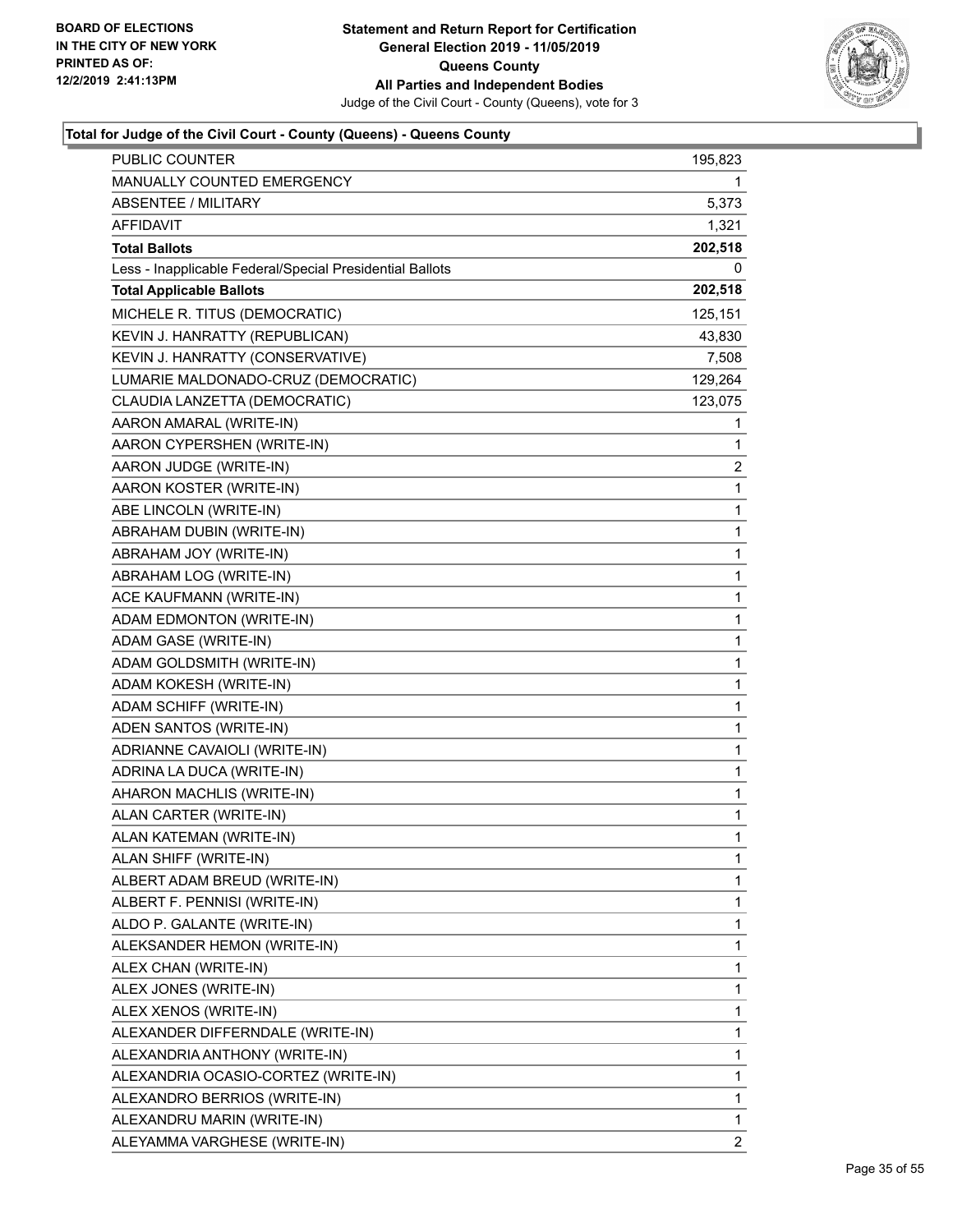

| ALFONSO C. PISTONE (WRITE-IN) | 1              |
|-------------------------------|----------------|
| ALGEMIS PENA (WRITE-IN)       | 1              |
| ALI NAJUL (WRITE-IN)          | 1              |
| ALICIA GLEN (WRITE-IN)        | 1              |
| ALIZA SHERMAN (WRITE-IN)      | 1              |
| ALSTON JAMES (WRITE-IN)       | 1              |
| ALYSSA GIBSON (WRITE-IN)      | 1              |
| AMANDEEP SINGH (WRITE-IN)     | 1              |
| AMY GOLDMAN (WRITE-IN)        | 1              |
| ANA DELEON (WRITE-IN)         | 1              |
| ANASTASIA DELANEY (WRITE-IN)  | 1              |
| ANATOLE ASHRAF (WRITE-IN)     | 1              |
| ANCK SUZUKI (WRITE-IN)        | 1              |
| ANDRE LEADON (WRITE-IN)       | 1              |
| ANDREAS CHRIGRA (WRITE-IN)    | 1              |
| ANDREAS CHRISTOU (WRITE-IN)   | 1              |
| ANDREW A. GROSSMAN (WRITE-IN) | 1              |
| ANDREW D. GROSSMAN (WRITE-IN) | 1              |
| ANDREW KOVACH (WRITE-IN)      | 1              |
| ANDREW MARTIN (WRITE-IN)      | 1              |
| ANDREW MONTELEONE (WRITE-IN)  | 1              |
| ANDREW NAPOITAN (WRITE-IN)    | 1              |
| ANDREW SPIROPOULOS (WRITE-IN) | 1              |
| ANDREW YANG (WRITE-IN)        | 1              |
| ANGEL CRUZ (WRITE-IN)         | 1              |
| ANGEL DELVILLIN (WRITE-IN)    | 1              |
| ANGELA MERCADO (WRITE-IN)     | 1              |
| ANGELA R. CRUZ (WRITE-IN)     | 1              |
| ANGELIA STACH (WRITE-IN)      | 1              |
| ANN KRAMER (WRITE-IN)         | 1              |
| ANN MARIE SCALIA (WRITE-IN)   | 1              |
| ANNA SCOTCHIC (WRITE-IN)      | $\overline{2}$ |
| ANNE COURT (WRITE-IN)         | 1              |
| ANNEMARIE CARUSO (WRITE-IN)   | 1              |
| ANTHONY ALLOCCO (WRITE-IN)    | 1              |
| ANTHONY BATISTI (WRITE-IN)    | 1              |
| ANTHONY BRUNO (WRITE-IN)      | 1              |
| ANTHONY CUMIA (WRITE-IN)      | 1              |
| ANTHONY NUNZIATO (WRITE-IN)   | 1              |
| ANTHONY SCALLIA (WRITE-IN)    | 1              |
| ANTHONY WEINER (WRITE-IN)     | 2              |
| ANTONIO AMATO IV (WRITE-IN)   | 1              |
| APRATIM SEN (WRITE-IN)        | 1              |
| ARCHIE BUNKER (WRITE-IN)      | 1              |
| ARMEN PAKHLADZHYAN (WRITE-IN) | $\overline{2}$ |
| ARON CYPERSTEIN (WRITE-IN)    | 1              |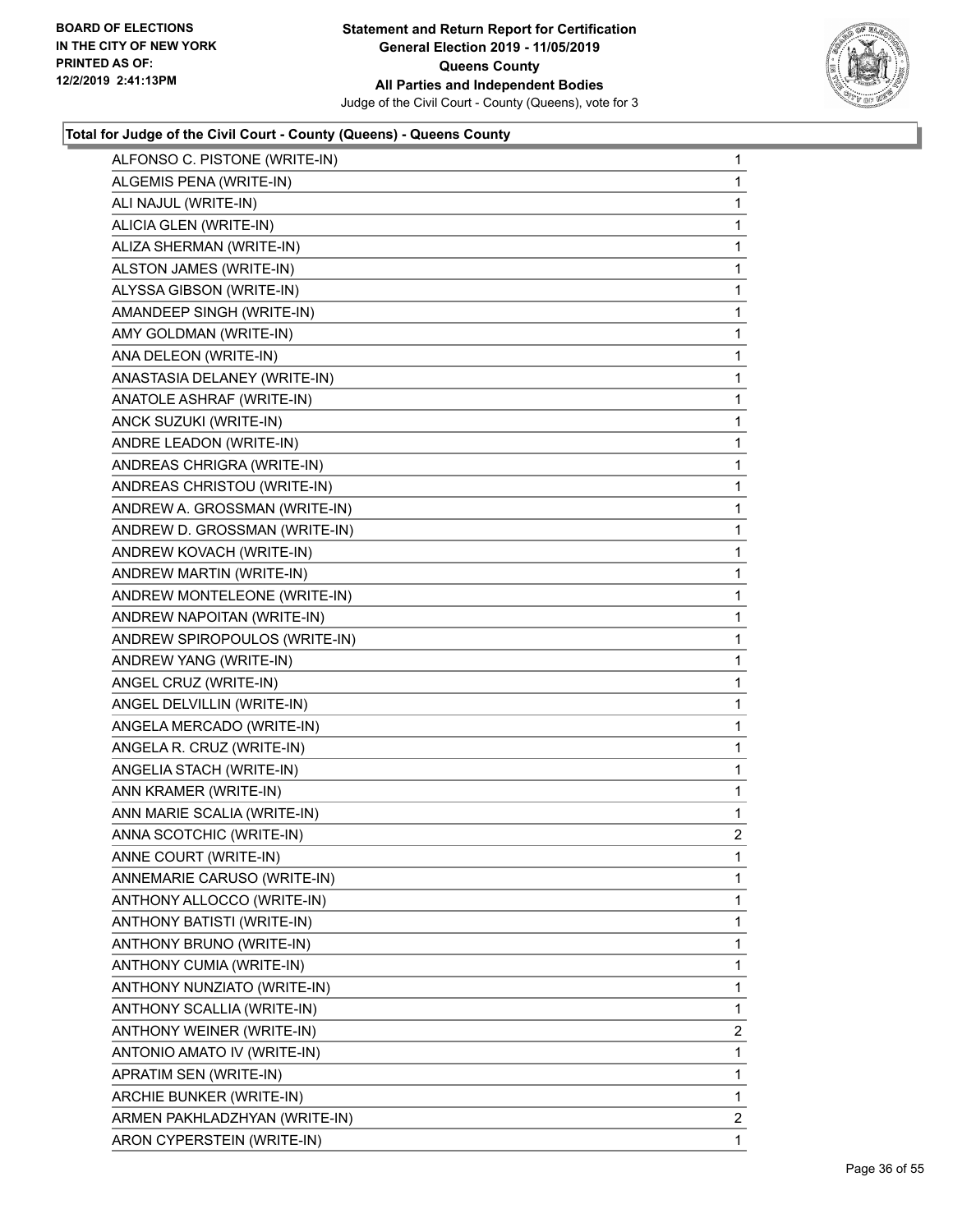

| ARPH MAY (WRITE-IN)                    | $\mathbf{1}$ |
|----------------------------------------|--------------|
| ART FEENEY (WRITE-IN)                  | $\mathbf 1$  |
| ARTHUR BRANCH (WRITE-IN)               | $\mathbf 1$  |
| ARTURO SANCHEZ (WRITE-IN)              | $\mathbf 1$  |
| ASHER G. GROSSMAN (WRITE-IN)           | 3            |
| ASHER TAUB (WRITE-IN)                  | 2            |
| AUGUSTIN LOPEZ (WRITE-IN)              | $\mathbf 1$  |
| AVIVA GRUNBLATT (WRITE-IN)             | 1            |
| AVIVA SKI NECHAMA LISKER (WRITE-IN)    | $\mathbf 1$  |
| <b>BALLIN OBAMA CLINTON (WRITE-IN)</b> | $\mathbf 1$  |
| BARBARA J. MONROE (WRITE-IN)           | 1            |
| BARBARA LEE (WRITE-IN)                 | $\mathbf 1$  |
| BARRY MILANO (WRITE-IN)                | $\mathbf 1$  |
| BARRY NEWMAN (WRITE-IN)                | 1            |
| BARTOSZ GRABINSKI (WRITE-IN)           | 2            |
| BARY GOLDONSR (WRITE-IN)               | $\mathbf 1$  |
| <b>BEATRICE RAMDIN (WRITE-IN)</b>      | 1            |
| BEN DOVER (WRITE-IN)                   | $\mathbf 1$  |
| BEN LAMPERT (WRITE-IN)                 | $\mathbf 1$  |
| BEN SHAPIRO (WRITE-IN)                 | 1            |
| BENJAMIN CHEN (WRITE-IN)               | $\mathbf{1}$ |
| BENJAMIN J. FISCHER (WRITE-IN)         | 2            |
| BENJAMIN KAYE (WRITE-IN)               | 2            |
| BENJAMIN KESLER (WRITE-IN)             | 2            |
| BENJAMIN P.D. MEJIA (WRITE-IN)         | $\mathbf 1$  |
| BEREL SHARIN (WRITE-IN)                | 1            |
| BERNADETTE ROSS (WRITE-IN)             | $\mathbf{1}$ |
| BERNARD B. CHEN (WRITE-IN)             | 1            |
| BERNIE SANDERS (WRITE-IN)              | 2            |
| BETHANY FRANKEL (WRITE-IN)             | $\mathbf{1}$ |
| BETSY MCCAUGHEY (WRITE-IN)             | $\mathbf{1}$ |
| BETZALEL HIRSCHORN (WRITE-IN)          | 1            |
| BIAKA RAIZEL BRAUN (WRITE-IN)          | 1            |
| BIBI RASHEAD (WRITE-IN)                | 1            |
| BILL DRISCOLL (WRITE-IN)               | 1            |
| BILL MCSHERRY (WRITE-IN)               | 1            |
| BILL SMITH (WRITE-IN)                  | 1            |
| BILLY JIM (WRITE-IN)                   | 1            |
| BINO CMCKO (WRITE-IN)                  | 1            |
| BO SCHMOE (WRITE-IN)                   | 1            |
| <b>BOB FALCONE (WRITE-IN)</b>          | 1            |
| <b>BOB FREDRICK (WRITE-IN)</b>         | 1            |
| <b>BOB FUTTERMAN (WRITE-IN)</b>        | 1            |
| <b>BOB GIBSON (WRITE-IN)</b>           | 1            |
| BOB HOLDER (WRITE-IN)                  | 1            |
| <b>BOOMER E.SIASON (WRITE-IN)</b>      | $\mathbf{1}$ |
|                                        |              |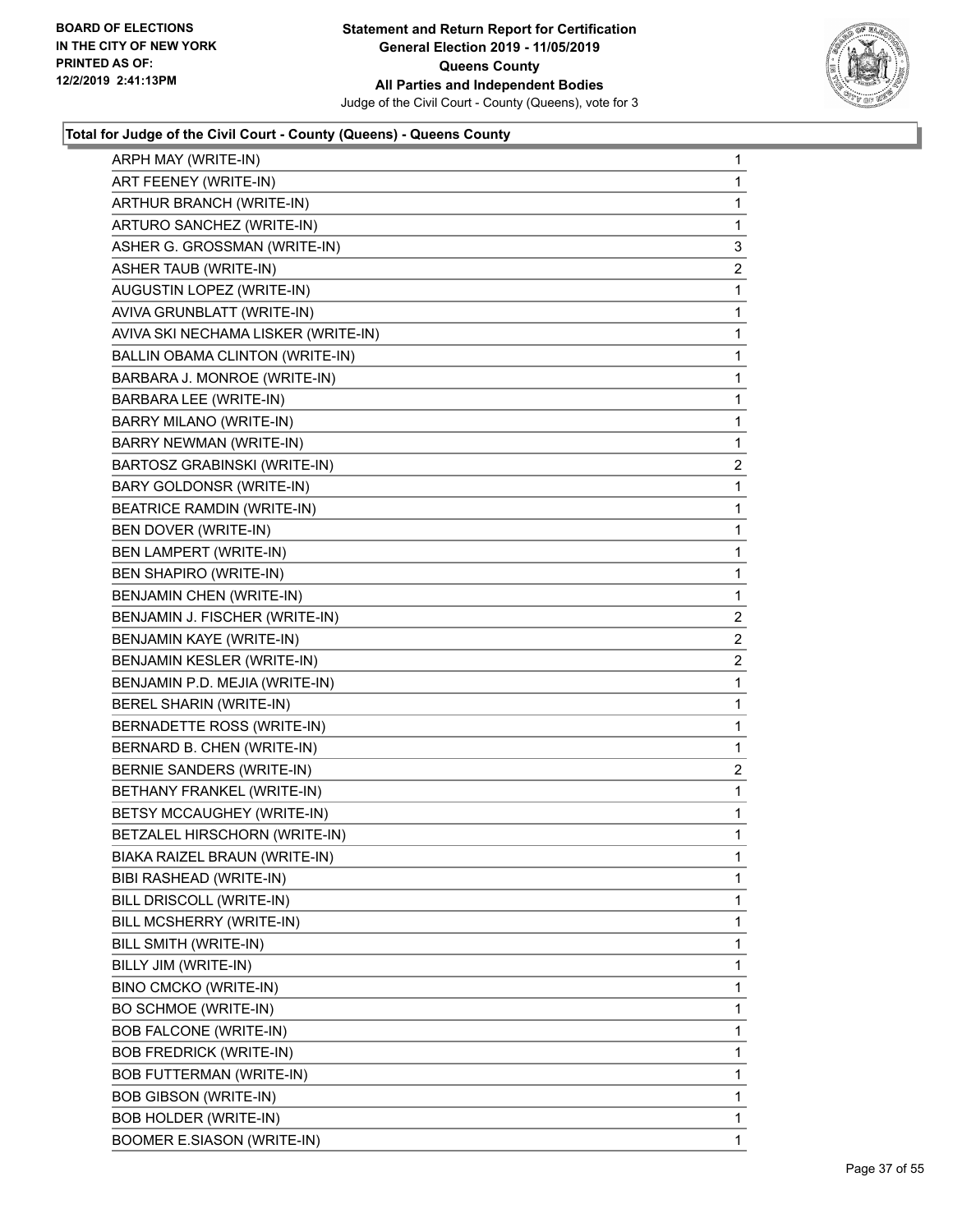

| <b>BORIS KARLOFF (WRITE-IN)</b>         | 1              |
|-----------------------------------------|----------------|
| BOSMAN SHUTTLESWORTH (WRITE-IN)         | 1              |
| BRENDAN FINN (WRITE-IN)                 | 1              |
| BRIAN BERNDTH (WRITE-IN)                | 1              |
| BRIAN SUZAN (WRITE-IN)                  | 1              |
| <b>BRIAN TRATNER (WRITE-IN)</b>         | 1              |
| BRIGHT D. LIMM (WRITE-IN)               | 1              |
| <b>BRUCE KRAMER (WRITE-IN)</b>          | 1              |
| BRUCE ORIOVSKY (WRITE-IN)               | 1              |
| <b>BRUCE WILLIS (WRITE-IN)</b>          | 1              |
| BTZALEL HIRSCHHORN (WRITE-IN)           | 1              |
| <b>BUD ABBOT (WRITE-IN)</b>             | 1              |
| <b>BUGS BUNNY (WRITE-IN)</b>            | $\overline{2}$ |
| <b>BUZZ LIGHTYEAR (WRITE-IN)</b>        | 1              |
| CAPTAIN AMERICA (WRITE-IN)              | $\overline{c}$ |
| CAPTAIN TUTLLE (WRITE-IN)               | 1              |
| CARLOS BELTRAN (WRITE-IN)               | 3              |
| CAROL FLAHERTY (WRITE-IN)               | 1              |
| CAROLINE ANNE KOBYLARZ BROWN (WRITE-IN) | 1              |
| CASSANDRA BOUTIN (WRITE-IN)             | 1              |
| CATHY DONOHOE (WRITE-IN)                | 1              |
| CEDRICK CLINTON (WRITE-IN)              | 1              |
| CHAIM SCHWARTZ (WRITE-IN)               | 1              |
| CHARLES CAMPO (WRITE-IN)                | 1              |
| CHARLES GIUDICE (WRITE-IN)              | 1              |
| CHARLES PAYNE (WRITE-IN)                | 1              |
| CHARLES PODPIRKA (WRITE-IN)             | 1              |
| CHARLES SILVANSTON (WRITE-IN)           | 1              |
| CHARLIE BROWN (WRITE-IN)                | 1              |
| CHARLIE WATTS (WRITE-IN)                | 1              |
| CHAUNCY KATT (WRITE-IN)                 | 1              |
| CHAVIVA ZLOTNICK (WRITE-IN)             | 1              |
| CHAYA MALKA LISKER (WRITE-IN)           | 1              |
| CHERYL DUBIN (WRITE-IN)                 | 1              |
| CHESTER A. AURTHUR (WRITE-IN)           | 1              |
| CHRIS CHRISTIE (WRITE-IN)               | 1              |
| CHRIS GARRY (WRITE-IN)                  | 1              |
| CHRIS O'MALLEY (WRITE-IN)               | 1              |
| CHRIS PAPPAS (WRITE-IN)                 | 1              |
| CHRISTIAN ANELLO (WRITE-IN)             | 1              |
| CHRISTOPHER BLIRA-KOESSLER (WRITE-IN)   | 1              |
| CHRISTOPHER FARRELL (WRITE-IN)          | 1              |
| CHRISTOPHER GARVY (WRITE-IN)            | 1              |
| CHRISTOPHER GERAPHTY (WRITE-IN)         | 1              |
| CHRISTOPHER PRIOR (WRITE-IN)            | 1              |
| CHRISTOPHER REID (WRITE-IN)             | 1              |
|                                         |                |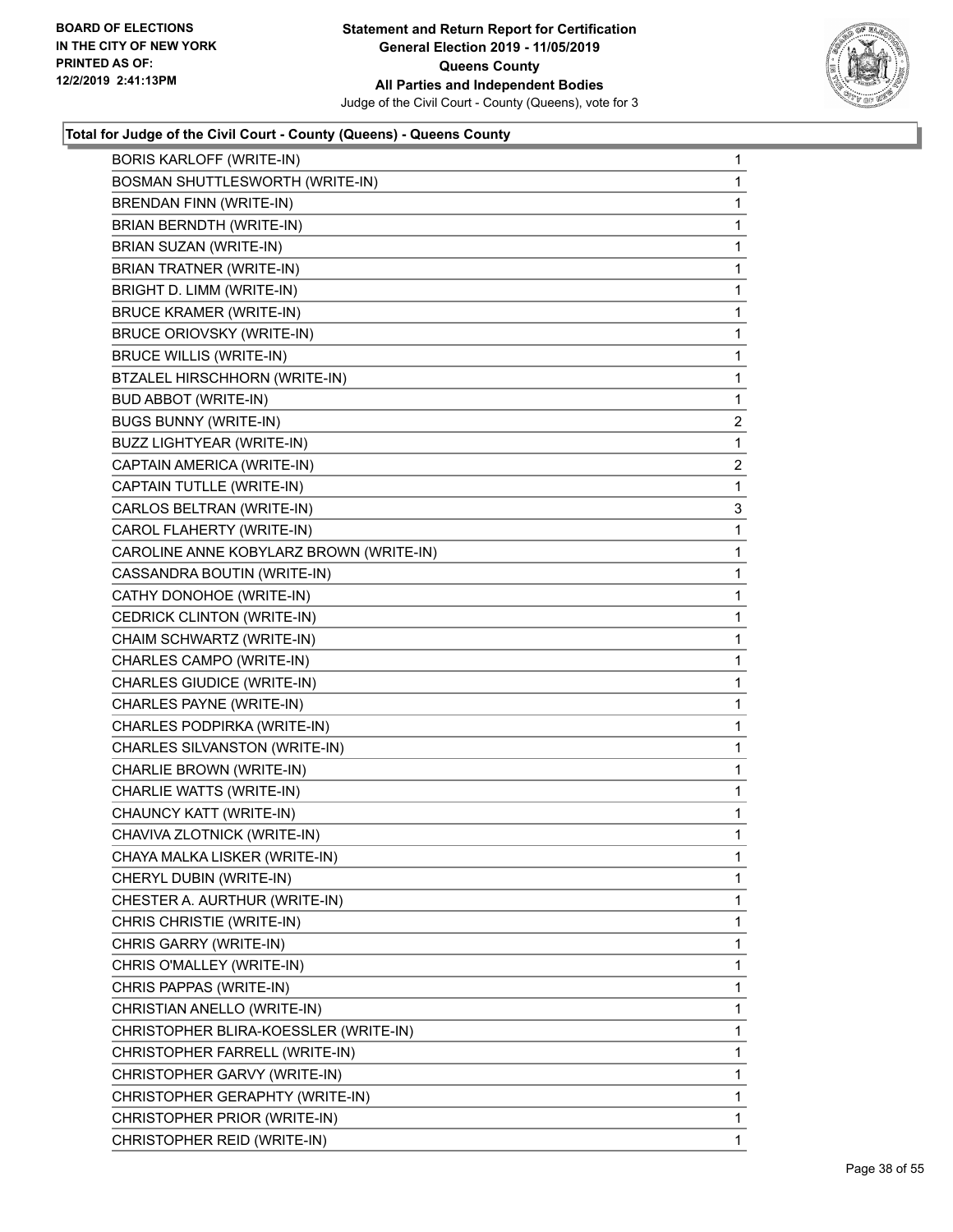

| CHRISTOPHER RIVERA (WRITE-IN) | 1              |
|-------------------------------|----------------|
| CHUNG HAN (WRITE-IN)          | 1              |
| CILLIAN CAUBIA (WRITE-IN)     | 1              |
| CLARENCE THOMAS (WRITE-IN)    | 1              |
| CLARK GABLE (WRITE-IN)        | 1              |
| CLARK KENT (WRITE-IN)         | 1              |
| CLAUDIA ARYASH (WRITE-IN)     | 1              |
| CLAUDIA GREENE (WRITE-IN)     | 1              |
| CLAUDIA LANZETTA (WRITE-IN)   | 3              |
| CLIFF BOOTH (WRITE-IN)        | 1              |
| CLIFTON CANNADY (WRITE-IN)    | 1              |
| CONRAD LEZCANO (WRITE-IN)     | 1              |
| COOKIE KATT (WRITE-IN)        | 1              |
| COSTA CONSTANZOEL (WRITE-IN)  | $\mathbf{1}$   |
| CRAIG SACHS (WRITE-IN)        | 1              |
| CURTIS SLIWA (WRITE-IN)       | $\overline{2}$ |
| CYNTHIA CARATURO (WRITE-IN)   | $\overline{2}$ |
| DAFFY DUCK (WRITE-IN)         | 1              |
| DAISY DUCK (WRITE-IN)         | 1              |
| DAMIEN STEIN (WRITE-IN)       | $\mathbf{1}$   |
| DAN BONGIONO (WRITE-IN)       | 1              |
| DAN KIRSCHENBAUM (WRITE-IN)   | 1              |
| DAN MCLAUGHLIN (WRITE-IN)     | 1              |
| DANIEL CHU (WRITE-IN)         | 1              |
|                               |                |
| DANIEL DSNARAN (WRITE-IN)     | 1              |
| DANIEL KOGAN (WRITE-IN)       | 4              |
| DANIEL LEVIN (WRITE-IN)       | 1              |
| DANIEL MCLAUGHLIN (WRITE-IN)  | 1              |
| DANIEL REISS (WRITE-IN)       | 1              |
| DANIEL RUDOLF (WRITE-IN)      | 1              |
| DANIEL Y. SHIN (WRITE-IN)     | 8              |
| DARA R. LEBWOHL (WRITE-IN)    | 1              |
| DAVE G. COOGAN (WRITE-IN)     | 1              |
| DAVID B WILKING (WRITE-IN)    | 1              |
| DAVID BELLON (WRITE-IN)       | 1              |
| DAVID BERGER (WRITE-IN)       | $\overline{2}$ |
| DAVID E. DUHAN (WRITE-IN)     | 1              |
| DAVID FRENCH (WRITE-IN)       | 1              |
| DAVID HARRIS (WRITE-IN)       | $\overline{2}$ |
| DAVID HOUCK (WRITE-IN)        | 1              |
| DAVID J. SMITH (WRITE-IN)     | 1              |
| DAVID KIRSCHNER (WRITE-IN)    | 1              |
| DAVID KLEIN (WRITE-IN)        | 1              |
| DAVID REICH (WRITE-IN)        | 1              |
| DAVID STEIN (WRITE-IN)        | 1              |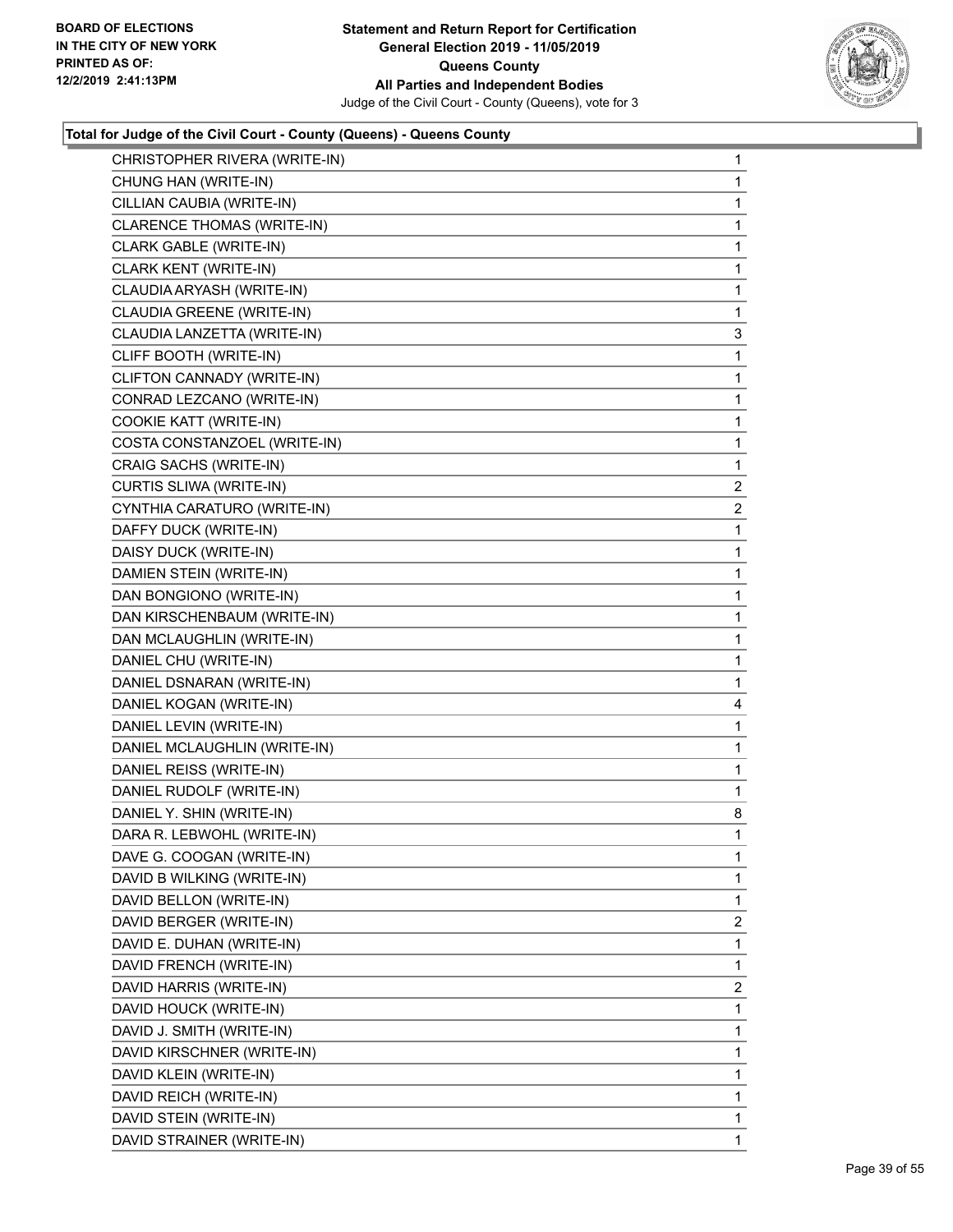

| DAVID Z. SHEIRFEW (WRITE-IN)       | 1  |
|------------------------------------|----|
| DEANDRA COLEMAN (WRITE-IN)         | 1  |
| DEBORAH EPSTEIN-ATLAS (WRITE-IN)   | 1  |
| DEBORAH ROSENWEIG (WRITE-IN)       | 1  |
| DECLAN FINN (WRITE-IN)             | 1  |
| DELAWRENCE WILLIAMS (WRITE-IN)     | 1  |
| DENIS SEPULVEDA (WRITE-IN)         | 1  |
| DENISE WHITE (WRITE-IN)            | 1  |
| DENNIS BUTLER (WRITE-IN)           | 1  |
| DENNIS J KELLY (WRITE-IN)          | 1  |
| DENNIS J. LYNCH (WRITE-IN)         | 1  |
| DENNY CRANE (WRITE-IN)             | 1  |
| DEREK BOWERS (WRITE-IN)            | 1  |
| DESMOND BONHOMMIE ISIAH (WRITE-IN) | 1  |
| DEVIN BALKIND (WRITE-IN)           | 4  |
| DEVIN NUNES (WRITE-IN)             | 1  |
| DIANA PRINCE (WRITE-IN)            | 1  |
| DIANA WALCOTT (WRITE-IN)           | 1  |
| DIANE METCALF (WRITE-IN)           | 1  |
| DOMENICO A DADDIO (WRITE-IN)       | 1  |
| DON KINSCHER (WRITE-IN)            | 1  |
| DONALD DUCK (WRITE-IN)             | 8  |
| DONALD J. TRUMP (WRITE-IN)         | 16 |
| DONALD TRUMP JR. (WRITE-IN)        | 9  |
| DONNA FUREY (WRITE-IN)             | 1  |
| DONNA LAPIDUS (WRITE-IN)           | 1  |
| DOROTHY DEMING (WRITE-IN)          | 1  |
| DOROTHY WAGNER (WRITE-IN)          | 1  |
| DOUGLAS KNIGHT (WRITE-IN)          | 1  |
| DOUGLAS R. ROSE (WRITE-IN)         | 1  |
| EDDIE I. RIVERA (WRITE-IN)         | 1  |
| EDMUND C. BROWN JR. (WRITE-IN)     | 1  |
| EDWARD BYRNE (WRITE-IN)            | 1  |
| EDWARD J QUIGLEY (WRITE-IN)        | 1  |
| EDWARD R. TEMPESTA (WRITE-IN)      | 1  |
| EDWARD SZCMPRUCH (WRITE-IN)        | 1  |
| EDWIN DEWITT (WRITE-IN)            | 1  |
| EDWIN WILLIAMS (WRITE-IN)          | 1  |
| EDWINA MARTIN (WRITE-IN)           | 1  |
| EICNA NIRENBERG (WRITE-IN)         | 1  |
| ELEANOR MORRISSEY (WRITE-IN)       | 2  |
| ELI OPOCYNZKI (WRITE-IN)           | 1  |
| ELIANA PALACIOS (WRITE-IN)         | 1  |
| ELIZABETH AMER (WRITE-IN)          | 1  |
| ELIZABETH CROWLEY (WRITE-IN)       | 1  |
| ELIZABETH GHONERA (WRITE-IN)       | 1  |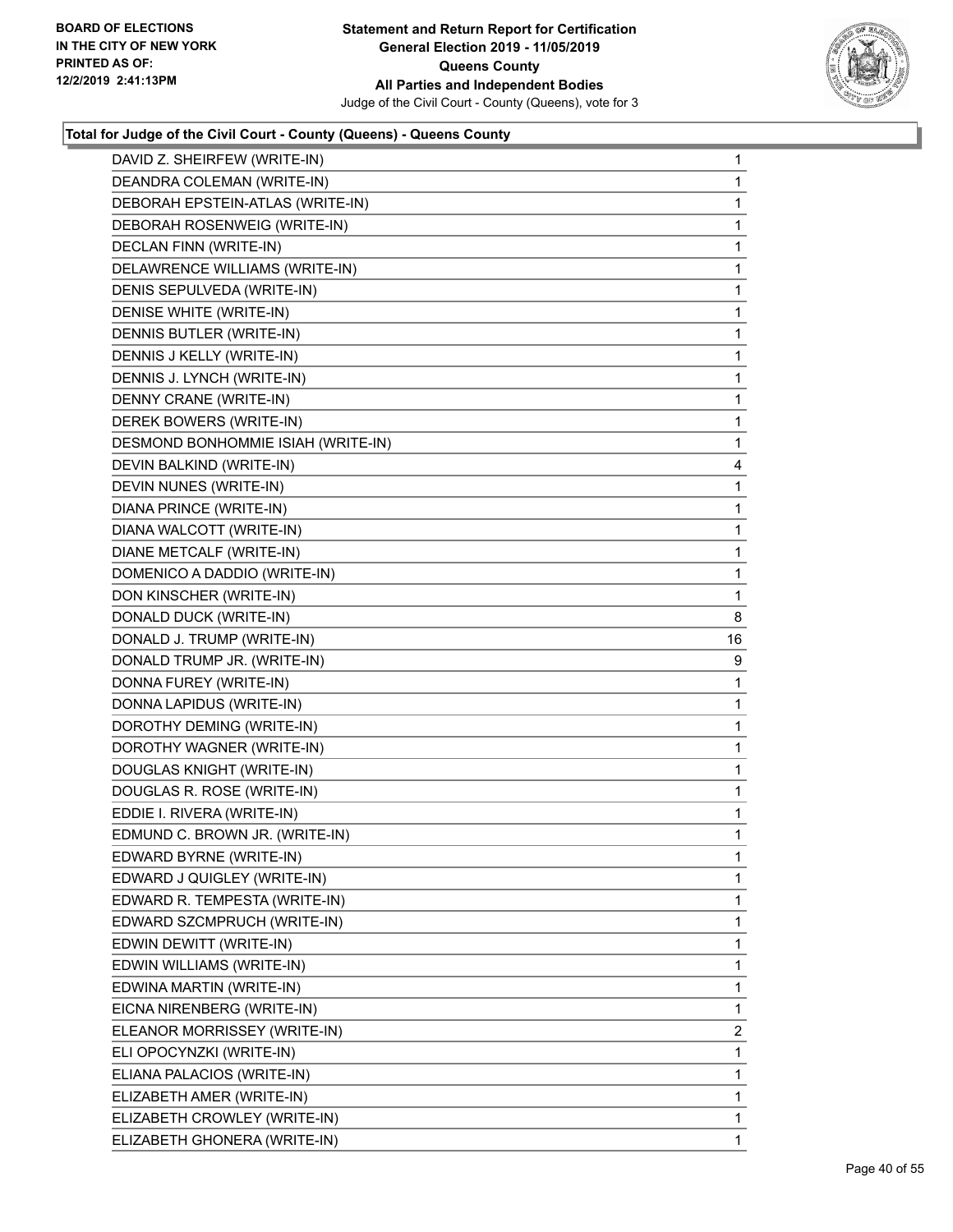

| ELIZABETH MACEWEN-TIMKEN (WRITE-IN) | 3              |
|-------------------------------------|----------------|
| ELIZABETH WARREN (WRITE-IN)         | 2              |
| ELLI MOOSE (WRITE-IN)               | 1              |
| ELMER FUDD (WRITE-IN)               | 3              |
| ENRICO DEMARCO (WRITE-IN)           | 1              |
| ERIC CAMPBELL (WRITE-IN)            | 1              |
| ERIC FIRESTONE (WRITE-IN)           | 1              |
| ERIC TRUMP (WRITE-IN)               | 4              |
| ERIC ULRICH (WRITE-IN)              | 3              |
| ERIN SCHIOTIS (WRITE-IN)            | 1              |
| ETHAN BLYAN (WRITE-IN)              | 1              |
| ETHAN WHINSTON (WRITE-IN)           | 1              |
| EUGENIA KOULIGH (WRITE-IN)          | 1              |
| EUGERA SAVARTSMAR (WRITE-IN)        | 1              |
| EZRA GERHARDT (WRITE-IN)            | 1              |
| FEDERICK DUNCAN (WRITE-IN)          | 1              |
| FILOMENA CAVAIOLI (WRITE-IN)        | 1              |
| FINNUALA O'DOHERTY (WRITE-IN)       | 1              |
| FRAN O'LEARY (WRITE-IN)             | 1              |
| FRANCISCO CATENIGANO (WRITE-IN)     | 1              |
| FRANCISCO LAGO (WRITE-IN)           | 1              |
| FRANK BASANTA (WRITE-IN)            | 1              |
| FRANK BRUNO (WRITE-IN)              | 1              |
| FRANK CAPRIO (WRITE-IN)             | 1              |
| FRANK KAUFMAN (WRITE-IN)            | 1              |
| FRANK OCASIO (WRITE-IN)             | 1              |
| FRANK ZAPPA (WRITE-IN)              | 1              |
| FRANKLIN ROOSEVELT (WRITE-IN)       | 1              |
| FRANKLYN LEONASDO (WRITE-IN)        | 1              |
| FRED HIPPOLHE (WRITE-IN)            | 1              |
| FRED NORRIS (WRITE-IN)              | 1              |
| FREDERICK DUNCAN (WRITE-IN)         | 1              |
| FRONE KAUFMANN (WRITE-IN)           | 1              |
| GABRIEL GOLDFEDER (WRITE-IN)        | $\mathbf{1}$   |
| GARRET THORSEN (WRITE-IN)           | 1              |
| <b>GARRETT LEW (WRITE-IN)</b>       | 1              |
| <b>GARY KRUBEL (WRITE-IN)</b>       | 1              |
| <b>GARY MIRET (WRITE-IN)</b>        | 1              |
| <b>GARY SWANSON (WRITE-IN)</b>      | 1              |
| <b>GARY TRAVERSON (WRITE-IN)</b>    | 1              |
| GAURIEL BRAUNI (WRITE-IN)           | 1              |
| GAVIN THOMAS LIND (WRITE-IN)        | 1              |
| <b>GEORGE DIETZ (WRITE-IN)</b>      | 1              |
| <b>GEORGE E. PATAKI (WRITE-IN)</b>  | $\overline{2}$ |
| <b>GEORGE HEYMANN (WRITE-IN)</b>    | $\overline{2}$ |
| <b>GEORGE LOU LODIS (WRITE-IN)</b>  | 1              |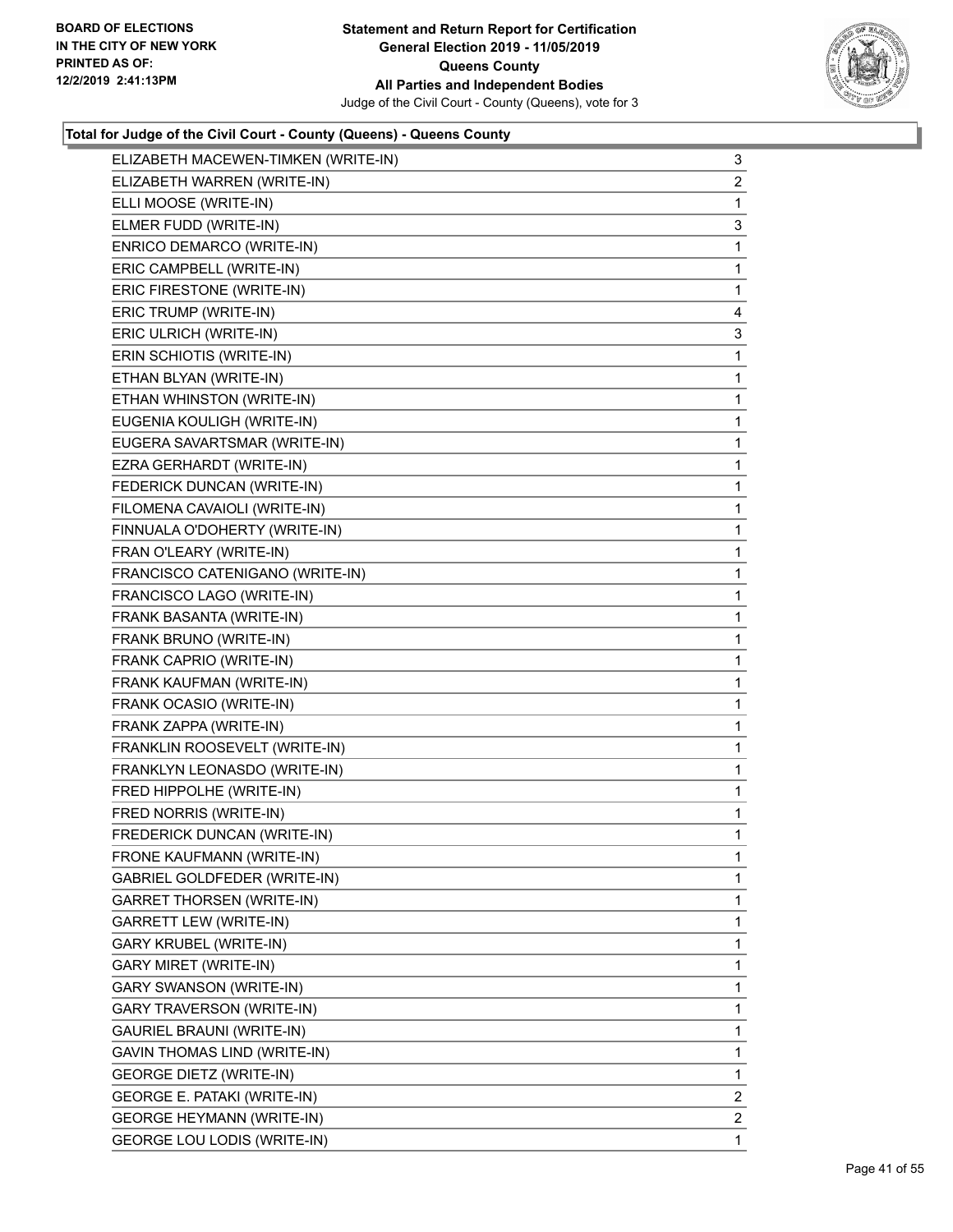

| <b>GEORGE SAVA (WRITE-IN)</b>       | $\mathbf{1}$   |
|-------------------------------------|----------------|
| GEORGE W. BUSH (WRITE-IN)           | $\mathbf{1}$   |
| GEORGE W. BUSH JR. (WRITE-IN)       | $\mathbf 1$    |
| <b>GEORGE W. WILL (WRITE-IN)</b>    | $\mathbf 1$    |
| <b>GEORGE WASHINGTON (WRITE-IN)</b> | 1              |
| <b>GEORGE WELCH (WRITE-IN)</b>      | 1              |
| <b>GERRY ZACHARATOS (WRITE-IN)</b>  | $\mathbf 1$    |
| GIDEON E. KATZ (WRITE-IN)           | $\overline{c}$ |
| GLORIA MOTTERA (WRITE-IN)           | 1              |
| <b>GLORIA SUEN (WRITE-IN)</b>       | $\mathbf 1$    |
| <b>GORDON BASTIAN (WRITE-IN)</b>    | $\mathbf 1$    |
| <b>GRACE DARS (WRITE-IN)</b>        | 1              |
| <b>GRANT M. LALLY (WRITE-IN)</b>    | $\overline{c}$ |
| <b>GRAY ALIEN (WRITE-IN)</b>        | $\mathbf{1}$   |
| <b>GREG HUGHS (WRITE-IN)</b>        | 1              |
| GREGORY L. LASAK (WRITE-IN)         | 3              |
| <b>GREGORY LEHMAN (WRITE-IN)</b>    | 1              |
| <b>GRETCHEN ROBINSON (WRITE-IN)</b> | 1              |
| <b>GULSHAH GROVER (WRITE-IN)</b>    | $\mathbf 1$    |
| GUY P DEPHILLIPS (WRITE-IN)         | $\mathbf 1$    |
| HANK VOIGHT (WRITE-IN)              | $\mathbf 1$    |
| HAROLD COX (WRITE-IN)               | $\mathbf 1$    |
| HARVEY BIRDMAS (WRITE-IN)           | 1              |
| HAVEN WILLIAMS (WRITE-IN)           | 1              |
| HAYLEY MOHAMMED (WRITE-IN)          | $\mathbf 1$    |
| HENRIK LUDQUIST (WRITE-IN)          | $\mathbf{1}$   |
| HERBERT HOOVER (WRITE-IN)           | $\mathbf 1$    |
| HIEL ADLMAN (WRITE-IN)              | $\mathbf 1$    |
| HILLARY CLINTON (WRITE-IN)          | 2              |
| HODA SAMIR (WRITE-IN)               | 1              |
| HOMER SIMPSON (WRITE-IN)            | $\overline{2}$ |
| HOWARD STERN (WRITE-IN)             | $\overline{2}$ |
| HSIAO LU (WRITE-IN)                 | 1              |
| HUI CHIG CHEN (WRITE-IN)            | $\mathbf{1}$   |
| HUMTY DUMTY (WRITE-IN)              | 1              |
| INDIANA JONES (WRITE-IN)            | 1              |
| IRA ZAPOLSKY (WRITE-IN)             | 1              |
| IRIS BERNSTEIN (WRITE-IN)           | 1              |
| IRVIN BRUM (WRITE-IN)               | 1              |
| ISABELLA RIVERA (WRITE-IN)          | 1              |
| ISABELLE SEGAL (WRITE-IN)           | 1              |
| ISSAC J. VEINGRAM (WRITE-IN)        | 1              |
| IVAN STOJAKOVIO (WRITE-IN)          | 1              |
| IVANKA TRUMP (WRITE-IN)             | 2              |
| IWAN KINAL (WRITE-IN)               | 1              |
| JACK BAUER (WRITE-IN)               | $\mathbf{1}$   |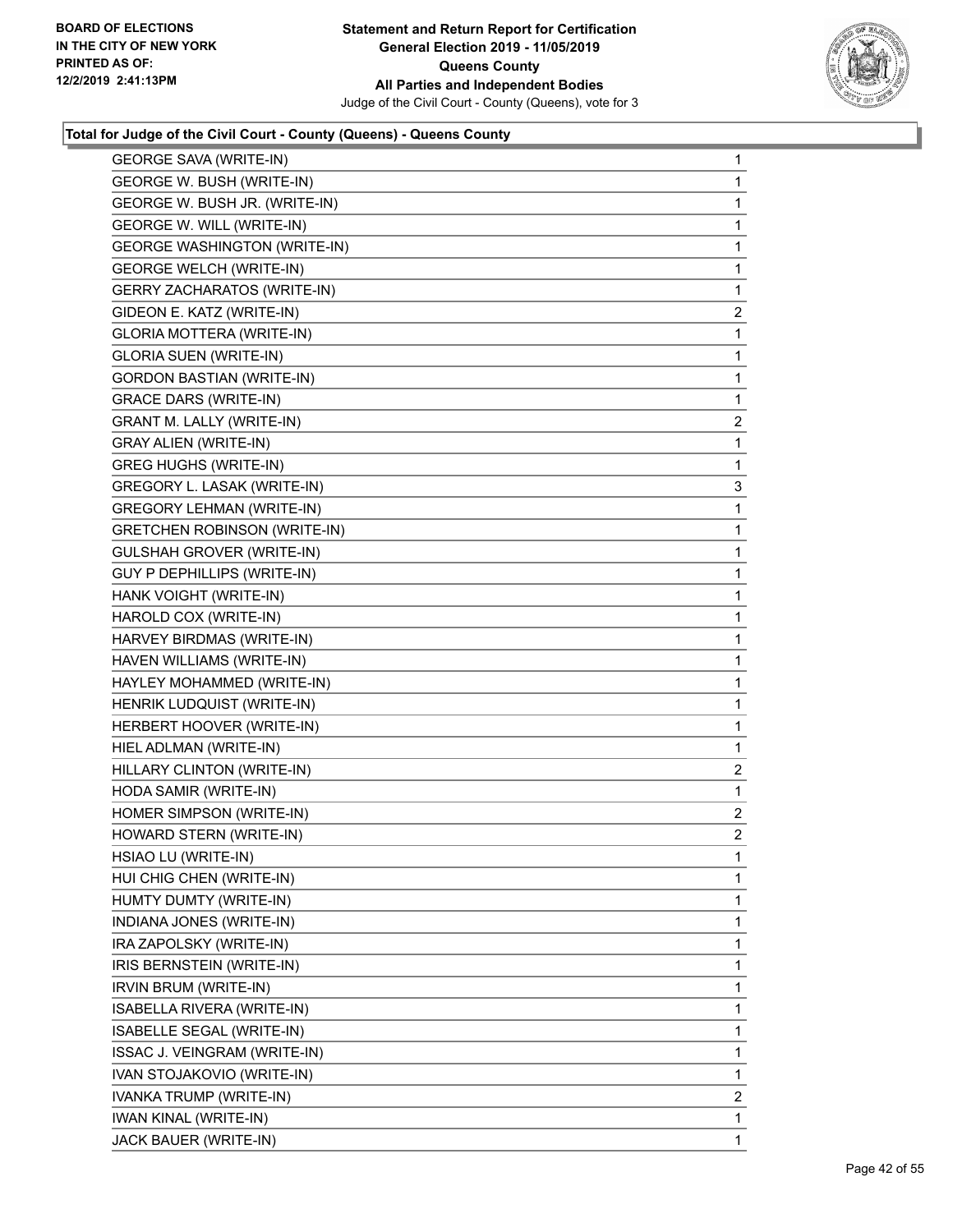

| JACK BLACK (WRITE-IN)           | 1              |
|---------------------------------|----------------|
| JACK MCCOY (WRITE-IN)           | 1              |
| JACKSON LEEDS (WRITE-IN)        | $\overline{c}$ |
| JACKSON SCIACCA (WRITE-IN)      | 1              |
| JACOB DEGROM (WRITE-IN)         | 1              |
| JACQUELINE M. GINTZ (WRITE-IN)  | 1              |
| JAKE LA SALLA (WRITE-IN)        | 1              |
| JAMES BENSON (WRITE-IN)         | 1              |
| JAMES CONNER (WRITE-IN)         | 1              |
| JAMES COYLE (WRITE-IN)          | 1              |
| JAMES G. THOMPSON (WRITE-IN)    | 1              |
| JAMES HETFIELD (WRITE-IN)       | 1              |
| JAMES J. WAYDEN (WRITE-IN)      | 1              |
| JAMES KIERNAN (WRITE-IN)        | 1              |
| JAMES KIRK (WRITE-IN)           | 1              |
| JAMES KLOCK (WRITE-IN)          | 1              |
| JAMES P. SCHATZ (WRITE-IN)      | 1              |
| JAMES SANDERS (WRITE-IN)        | 1              |
| JAMES WILLIAM LUTZ (WRITE-IN)   | 1              |
| JAMES WORDS (WRITE-IN)          | 1              |
| JANICE CHEN (WRITE-IN)          | 1              |
| JANINE CARGINLO (WRITE-IN)      | 1              |
| JANUIZ GRABINSKI (WRITE-IN)     | 1              |
| JASON FREDRICK (WRITE-IN)       | 1              |
| JASON WEINGARTNER (WRITE-IN)    | 1              |
| JAY Y KIM (WRITE-IN)            | 1              |
| JEAN CAROBS (WRITE-IN)          | 1              |
| JECHIEL PERR (WRITE-IN)         | 1              |
| JEEIN CHOI OLSEN (WRITE-IN)     | 1              |
| JEFF VOGEL (WRITE-IN)           | 1              |
| JEFFREY CARLIN (WRITE-IN)       | 1              |
| JEFFREY HELLER (WRITE-IN)       | 1              |
| JEFRALD KATZ (WRITE-IN)         | 1              |
| JENNIFER KIVLAN (WRITE-IN)      | 1              |
| JERRY GAILA (WRITE-IN)          | 1              |
| JERRY JOHN RAIMONDO (WRITE-IN)  | 1              |
| JESS DIATLO (WRITE-IN)          | 1              |
| JESSE ROSE (WRITE-IN)           | 1              |
| JESSE SMITH (WRITE-IN)          | 1              |
| JESSE WATERS (WRITE-IN)         | 1              |
| JESSICA CAMPBELL (WRITE-IN)     | 1              |
| JESSICA EARLE GARGAN (WRITE-IN) | 9              |
| JESSICA WATZ (WRITE-IN)         | 1              |
| <b>JESUS CHRIST (WRITE-IN)</b>  | $\overline{2}$ |
| JESUS VALDEZ (WRITE-IN)         | 1              |
| JIM JORDAN (WRITE-IN)           | $\mathbf{1}$   |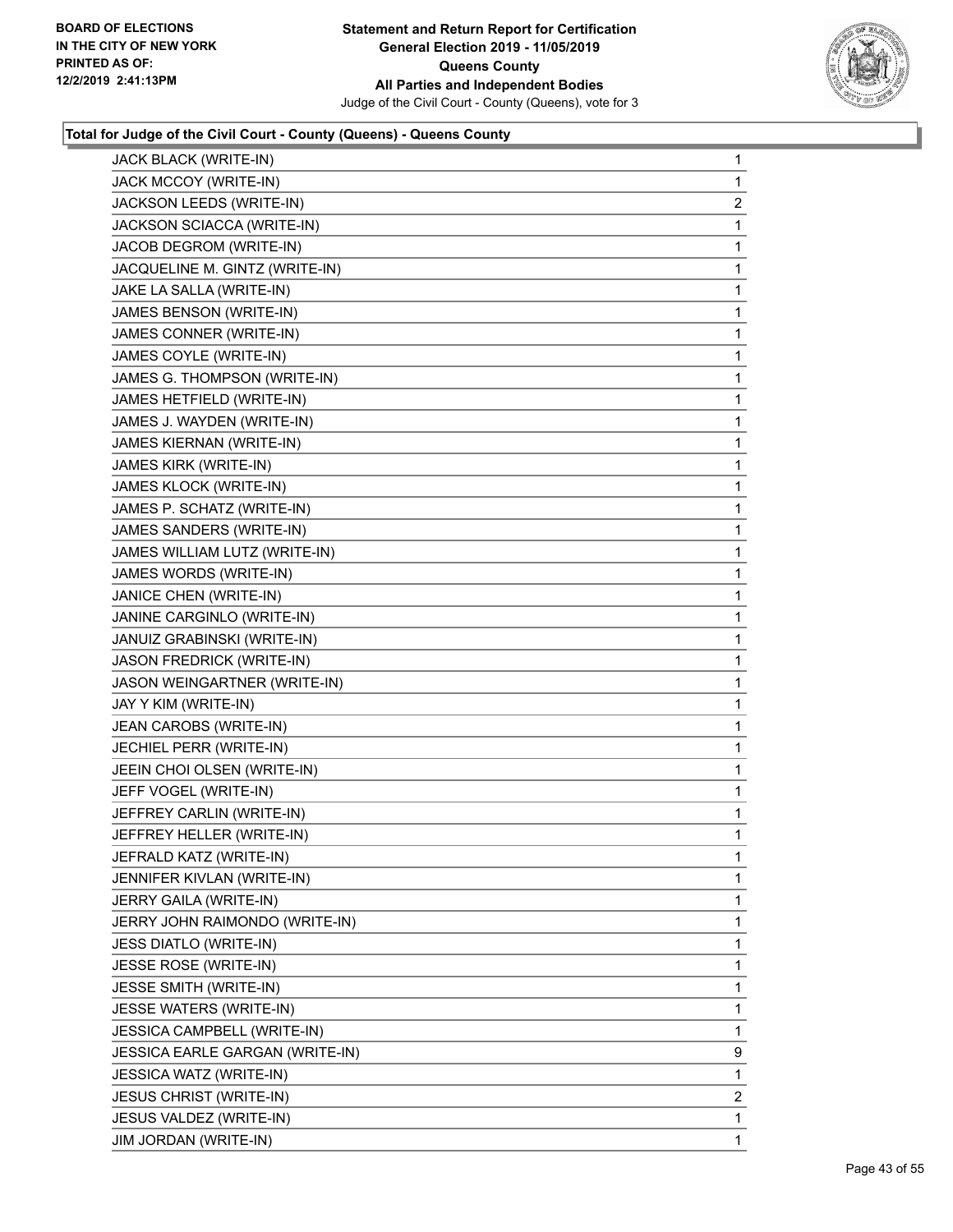

| JIM MATHEOS (WRITE-IN)        | 1              |
|-------------------------------|----------------|
| JIMMY HOFFA (WRITE-IN)        | 1              |
| JIMMY LEE (WRITE-IN)          | 1              |
| JOANNE WATTERS (WRITE-IN)     | 1              |
| JODI MACKOFF (WRITE-IN)       | 1              |
| JOE BIDEN (WRITE-IN)          | 1              |
| JOE BOLOGNA (WRITE-IN)        | 1              |
| JOE BROWN (WRITE-IN)          | 1              |
| JOE CROWLEY (WRITE-IN)        | 1              |
| <b>JOE GIRADI (WRITE-IN)</b>  | 1              |
| JOE MARTHONE (WRITE-IN)       | 1              |
| JOE MURRAY (WRITE-IN)         | 1              |
| JOE O'BRIEN (WRITE-IN)        | 1              |
| JOE ROGAN (WRITE-IN)          | 1              |
| JOE SCHMOE (WRITE-IN)         | 1              |
| JOE SMITH (WRITE-IN)          | 1              |
| JOEL BLUMENFELD (WRITE-IN)    | $\overline{c}$ |
| JOEL NISSEL (WRITE-IN)        | 1              |
| JOEY BAGS (WRITE-IN)          | 1              |
| JOEY DIAZ (WRITE-IN)          | 1              |
| JOHN BALLIRO (WRITE-IN)       | 1              |
| JOHN BATEHELOR (WRITE-IN)     | 1              |
| JOHN BURIC (WRITE-IN)         | 1              |
| JOHN C. NAUDUS (WRITE-IN)     | 1              |
| JOHN C. SPATARO (WRITE-IN)    | $\overline{2}$ |
| JOHN CULVER (WRITE-IN)        | 1              |
| JOHN DOE (WRITE-IN)           | 2              |
| JOHN DUNETZ (WRITE-IN)        | 1              |
| JOHN FARRELL (WRITE-IN)       | 1              |
| JOHN FOX (WRITE-IN)           | 1              |
| JOHN GILMORE (WRITE-IN)       | 1              |
| JOHN JONES (WRITE-IN)         | 1              |
| JOHN L. JANCE (WRITE-IN)      | 1              |
| JOHN MACARL (WRITE-IN)        | 1              |
| JOHN MATTITCH (WRITE-IN)      | 1              |
| JOHN MAVROVDOS (WRITE-IN)     | 1              |
| JOHN O'REILLY (WRITE-IN)      | 1              |
| JOHN R. FLETCHER (WRITE-IN)   | 1              |
| JOHN ROBERTS (WRITE-IN)       | 1              |
| JOHN SANTUCCI (WRITE-IN)      | 1              |
| JOHN SEMINERIO (WRITE-IN)     | 1              |
| JOHN SMITH (WRITE-IN)         | 3              |
| JOHN VANNATA (WRITE-IN)       | 1              |
| JOHN WEATHERSPOON (WRITE-IN)  | 1              |
| JOHN WILLIAM MEDLA (WRITE-IN) | 1              |
| JOHNNETTE TRAILL (WRITE-IN)   | 1              |
|                               |                |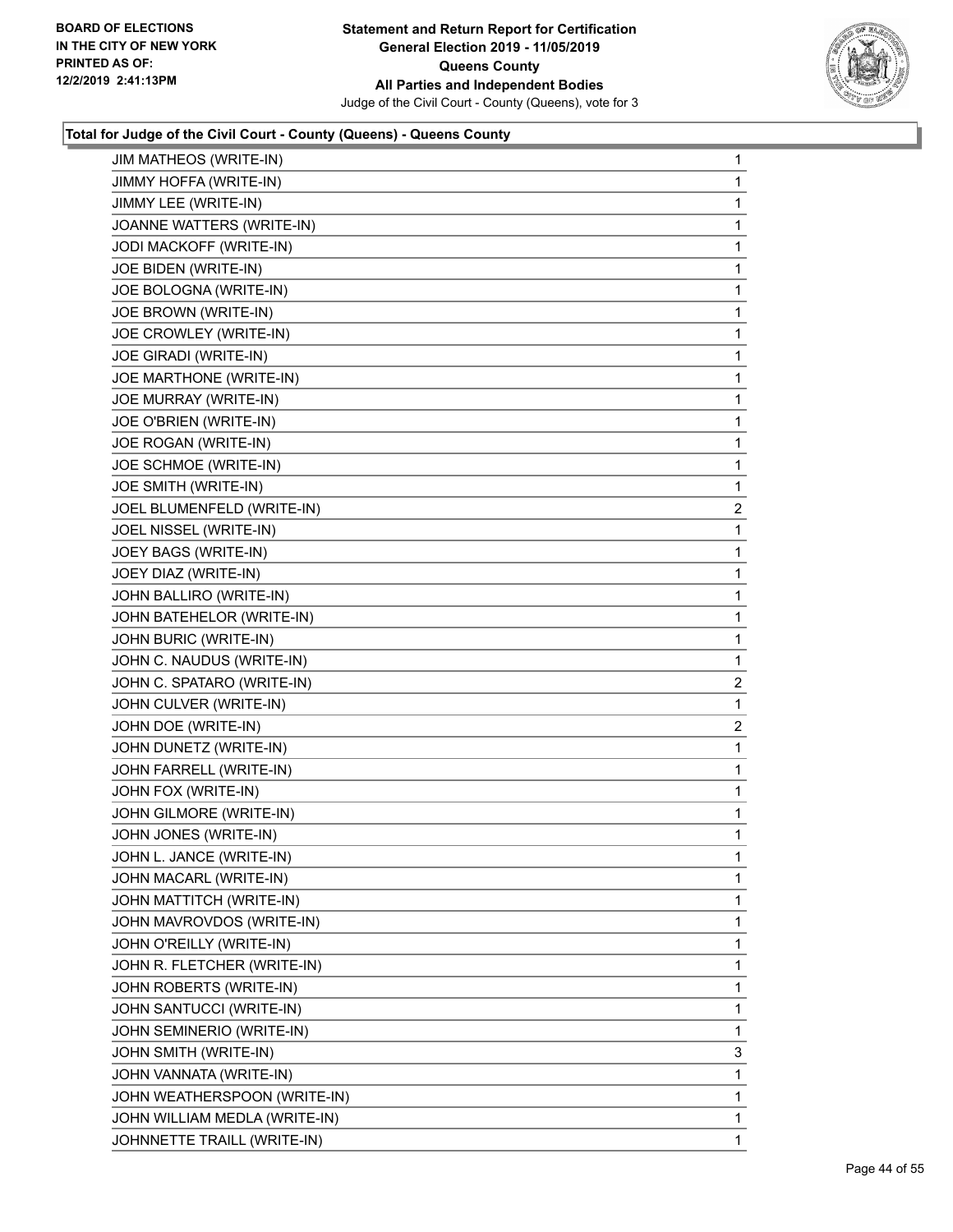

| JON BLATT (WRITE-IN)             | $\mathbf{1}$            |
|----------------------------------|-------------------------|
| JONATHAN GROSSMAN (WRITE-IN)     | $\overline{2}$          |
| JONATHAN MARKONITZ (WRITE-IN)    | 1                       |
| JONATHAN S. KINGSTON (WRITE-IN)  | $\overline{\mathbf{c}}$ |
| JONATHON ADAMS (WRITE-IN)        | 1                       |
| JORDAN DIATLO (WRITE-IN)         | 1                       |
| JOSE SALTOS (WRITE-IN)           | $\mathbf{1}$            |
| JOSEPH ANELLO (WRITE-IN)         | $\mathbf{1}$            |
| JOSEPH BASANTA (WRITE-IN)        | 1                       |
| JOSEPH COMITO (WRITE-IN)         | $\mathbf{1}$            |
| JOSEPH CROWLEY (WRITE-IN)        | 3                       |
| JOSEPH DIBENEDETTO (WRITE-IN)    | 1                       |
| JOSEPH DUBOWSKI (WRITE-IN)       | $\mathbf{1}$            |
| JOSEPH FAY (WRITE-IN)            | 1                       |
| JOSEPH KASPER (WRITE-IN)         | 2                       |
| JOSEPH MARINO (WRITE-IN)         | $\mathbf{1}$            |
| JOSEPH MARTHONE (WRITE-IN)       | 1                       |
| JOSEPH MERO (WRITE-IN)           | 1                       |
| JOSEPH MURRAY (WRITE-IN)         | $\mathbf 1$             |
| JOSEPH MUSCARELLA (WRITE-IN)     | $\mathbf 1$             |
| JOSEPH NAGY (WRITE-IN)           | 1                       |
| JOSEPH R CONCANNON (WRITE-IN)    | $\mathbf{1}$            |
| JOSEPH SANDERS (WRITE-IN)        | 1                       |
| JOSEPH V. CURTO (WRITE-IN)       | 1                       |
| JOSEPH W. MURRAY (WRITE-IN)      | 4                       |
| JOSH ABRAMS (WRITE-IN)           | 1                       |
| JOSH GORDON (WRITE-IN)           | 1                       |
| JOSHUA ROSENBERG (WRITE-IN)      | $\mathbf{1}$            |
| JOSHUA VILENISKIS (WRITE-IN)     | 1                       |
| JOSHUD ROLZI (WRITE-IN)          | 1                       |
| JOTANO KUJO (WRITE-IN)           | $\mathbf 1$             |
| JUDGE DREDD (WRITE-IN)           | 1                       |
| <b>JUDGE JUDY (WRITE-IN)</b>     | 4                       |
| JUDITH MATTICH (WRITE-IN)        | 1                       |
| JUDY HUANG (WRITE-IN)            | 1                       |
| JULIE ANDREWS (WRITE-IN)         | 1                       |
| JUNOT DIAZ (WRITE-IN)            | 1                       |
| <b>JURGEN KLOPP (WRITE-IN)</b>   | 1                       |
| <b>JUSTIN CARROLL (WRITE-IN)</b> | 1                       |
| <b>JUSTIN SAMRA (WRITE-IN)</b>   | 1                       |
| KAMALA HARRIS (WRITE-IN)         | 1                       |
| KAREN GUTUTRTH (WRITE-IN)        | 1                       |
| KAREN KIVLAN (WRITE-IN)          | 1                       |
| KAREN SEIDLER (WRITE-IN)         | 1                       |
| KARL MARX (WRITE-IN)             | 1                       |
| KASPER GRABINSKI (WRITE-IN)      | $\mathbf{1}$            |
|                                  |                         |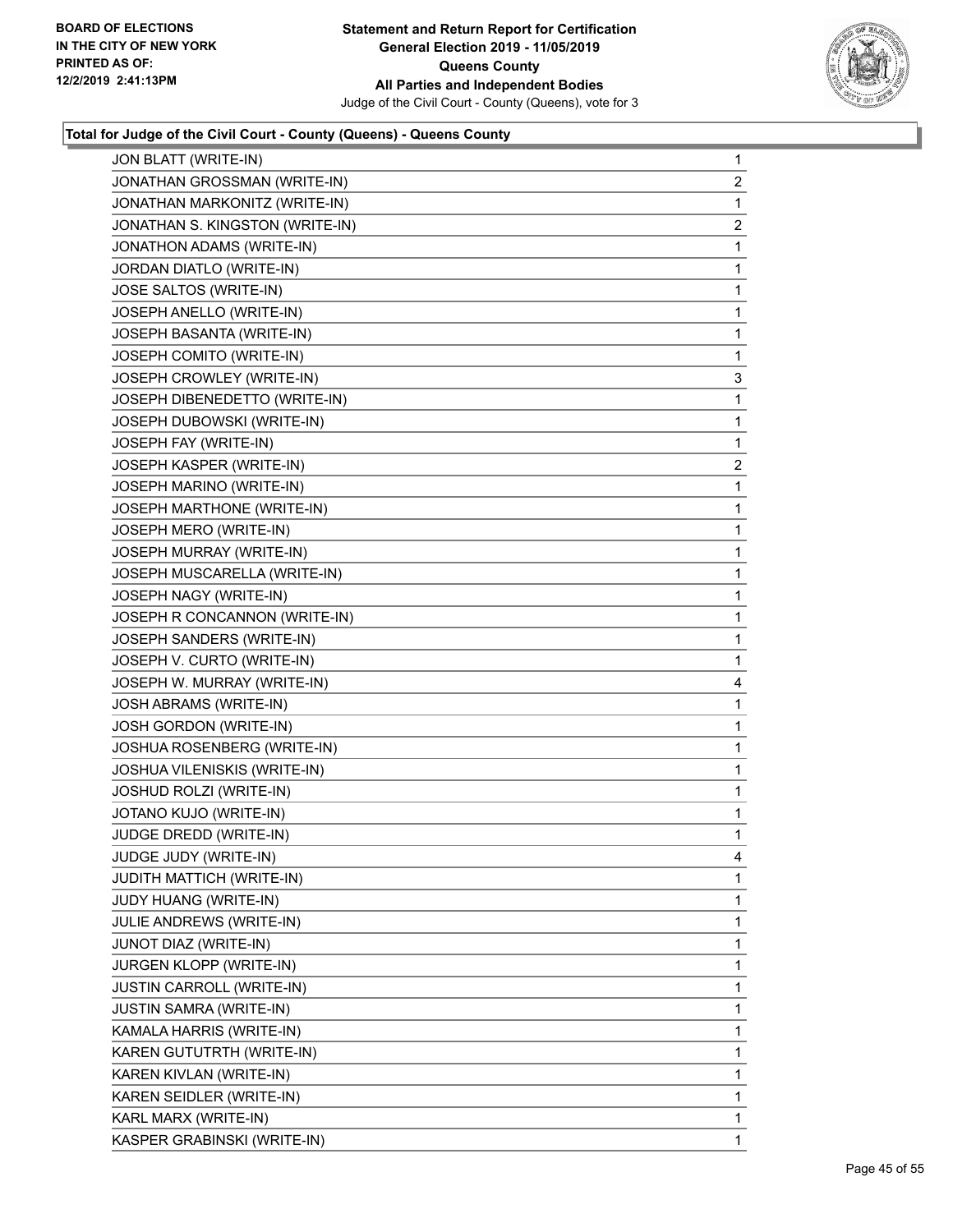

| KATHLEEN E. JONES (WRITE-IN)    | $\mathbf{1}$   |
|---------------------------------|----------------|
| KATHLEEN ZAWNSKI (WRITE-IN)     | 1              |
| KEITH RICHARDS (WRITE-IN)       | 1              |
| KEITH SULLIVEN (WRITE-IN)       | 1              |
| KELLY CUHAJ (WRITE-IN)          | 1              |
| KELLY GARNER (WRITE-IN)         | 1              |
| KELLY KIVLAN (WRITE-IN)         | 1              |
| KENN CUNNINGHAM (WRITE-IN)      | 1              |
| KENNETH STEIN (WRITE-IN)        | 1              |
| KEVIN BUGGY (WRITE-IN)          | 1              |
| KEVIN BURKE (WRITE-IN)          | 1              |
| KEVIN CASEY (WRITE-IN)          | 1              |
| KEVIN DUFFY (WRITE-IN)          | 1              |
| KEVIN DURANT (WRITE-IN)         | 1              |
| KEVIN FEENEY (WRITE-IN)         | 1              |
| KEVIN MAHER (WRITE-IN)          | 1              |
| KEVIN SIMO (WRITE-IN)           | 1              |
| KEVIN WANG (WRITE-IN)           | 1              |
| KEVIN WONG (WRITE-IN)           | 1              |
| KIMBERLY SCHOLZ (WRITE-IN)      | 1              |
| KITTY KATZ (WRITE-IN)           | 2              |
| KOKO KITTY (WRITE-IN)           | 1              |
| KONSTANTINOS POVIDY (WRITE-IN)  | 1              |
| KWOK MUI (WRITE-IN)             | 1              |
| KYLER MURRAY (WRITE-IN)         | 1              |
| LAN WEN (WRITE-IN)              | 1              |
| LARRY SHARPE (WRITE-IN)         | 1              |
| LARRY WALKER (WRITE-IN)         | 1              |
| LAURA INGRAHEN (WRITE-IN)       | 1              |
| LAUREL YAU (WRITE-IN)           | 1              |
| LAUREN LAMATTINA (WRITE-IN)     | 1              |
| LAWRENCE BRENNER (WRITE-IN)     | 1              |
| LAWRENCE CRILLEY III (WRITE-IN) | 1              |
| LAWRENCE E. KERCHER (WRITE-IN)  | 1              |
| LEA I. STAMAS (WRITE-IN)        | 1              |
| LEIGH CHANG (WRITE-IN)          | 4              |
| LEONARD FAMA (WRITE-IN)         | 1              |
| LEONARD GIANPIETRO (WRITE-IN)   | $\overline{2}$ |
| LEONARD GRASSO (WRITE-IN)       | 1              |
| LEONDARD E. DRAVES (WRITE-IN)   | 1              |
| LEVI OSDOBA (WRITE-IN)          | 1              |
| LEW SIMON (WRITE-IN)            | 1              |
| LEXI KNAUTH (WRITE-IN)          | 1              |
| LILIAN YU (WRITE-IN)            | 1              |
| LINSON WANG (WRITE-IN)          |                |
|                                 | 1              |
| LISA MARTIN OWENS (WRITE-IN)    | 1              |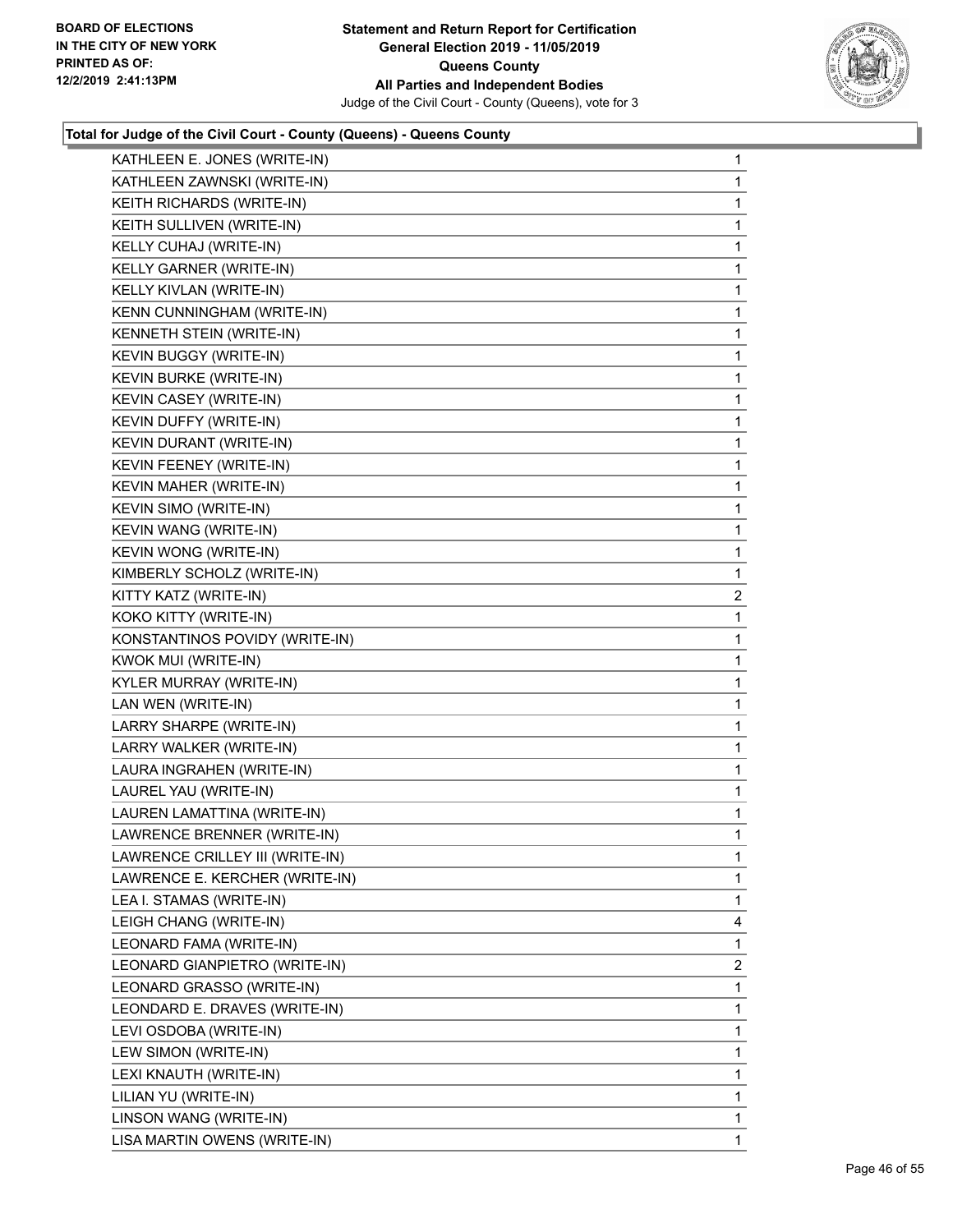

| LOIS LANE (WRITE-IN)              | $\mathbf{1}$   |
|-----------------------------------|----------------|
| LOLA RICHARDS (WRITE-IN)          | $\mathbf 1$    |
| LORETTA FROHEHOETA (WRITE-IN)     | 1              |
| LUANN DELESSPS (WRITE-IN)         | $\mathbf 1$    |
| LUIS D. FELIX (WRITE-IN)          | 1              |
| LUMARIE MALDONADO CRUZ (WRITE-IN) | $\mathbf 1$    |
| LYLA BATTAGLIA (WRITE-IN)         | $\mathbf 1$    |
| MAKONNEN JACKMAN (WRITE-IN)       | 1              |
| MARC CLARTION (WRITE-IN)          | $\mathbf{1}$   |
| MARC LEVINE (WRITE-IN)            | $\mathbf{1}$   |
| MARC S. REISCH (WRITE-IN)         | 1              |
| MARCELINE B. TEMPESTA (WRITE-IN)  | $\mathbf{1}$   |
| MARCO RAMIUS (WRITE-IN)           | $\mathbf{1}$   |
| MARCUS CHEUNG (WRITE-IN)          | 1              |
| MARGUERITE D CORDICE (WRITE-IN)   | $\mathbf{1}$   |
| MARIA CELISTIN (WRITE-IN)         | 1              |
| MARIA LINO (WRITE-IN)             | 2              |
| MARIAN DROL (WRITE-IN)            | $\mathbf{1}$   |
| MARIE MCCANN (WRITE-IN)           | $\mathbf{1}$   |
| MARILYN DEMAURO BYRNE (WRITE-IN)  | 1              |
| MARILYN ESPITIA (WRITE-IN)        | 1              |
| MARION PAPKA (WRITE-IN)           | 2              |
| MARK BONES (WRITE-IN)             | 1              |
| MARK C MURYNEC (WRITE-IN)         | $\mathbf{1}$   |
| MARK DIEMIAN (WRITE-IN)           | $\overline{c}$ |
| MARK INGRA (WRITE-IN)             | 1              |
| MARK J. BIBLIS (WRITE-IN)         | 1              |
| MARK KOVACH (WRITE-IN)            | 2              |
| MARK LEVINE (WRITE-IN)            | 4              |
| MARK SIMONE (WRITE-IN)            | $\mathbf{1}$   |
| MARK WELIKY (WRITE-IN)            | $\mathbf 1$    |
| MARSHALL JOHNSON (WRITE-IN)       | 2              |
| MARTHA ARELLANO (WRITE-IN)        | 1              |
| MARTHA MACKEY (WRITE-IN)          | $\mathbf{1}$   |
| MARTIN BRADLEY (WRITE-IN)         | 1              |
| MARTIN GOLDMAN (WRITE-IN)         | $\mathbf{1}$   |
| MARTIN SHKRELLI (WRITE-IN)        | 1              |
| MARY E BROGAN (WRITE-IN)          | 1              |
| MARY PERRY (WRITE-IN)             | 1              |
| MARYANN THERAPPEL (WRITE-IN)      | $\mathbf{1}$   |
| MATT BINDER (WRITE-IN)            | 1              |
| MATT DRUDGE (WRITE-IN)            | 1              |
| MATT POWERS (WRITE-IN)            | 1              |
| MATTHEW CANZONERI (WRITE-IN)      | 1              |
| MATTHEW CARATURO (WRITE-IN)       | $\mathbf{1}$   |
| MATTHEW CARLIN (WRITE-IN)         | $\mathbf{2}$   |
|                                   |                |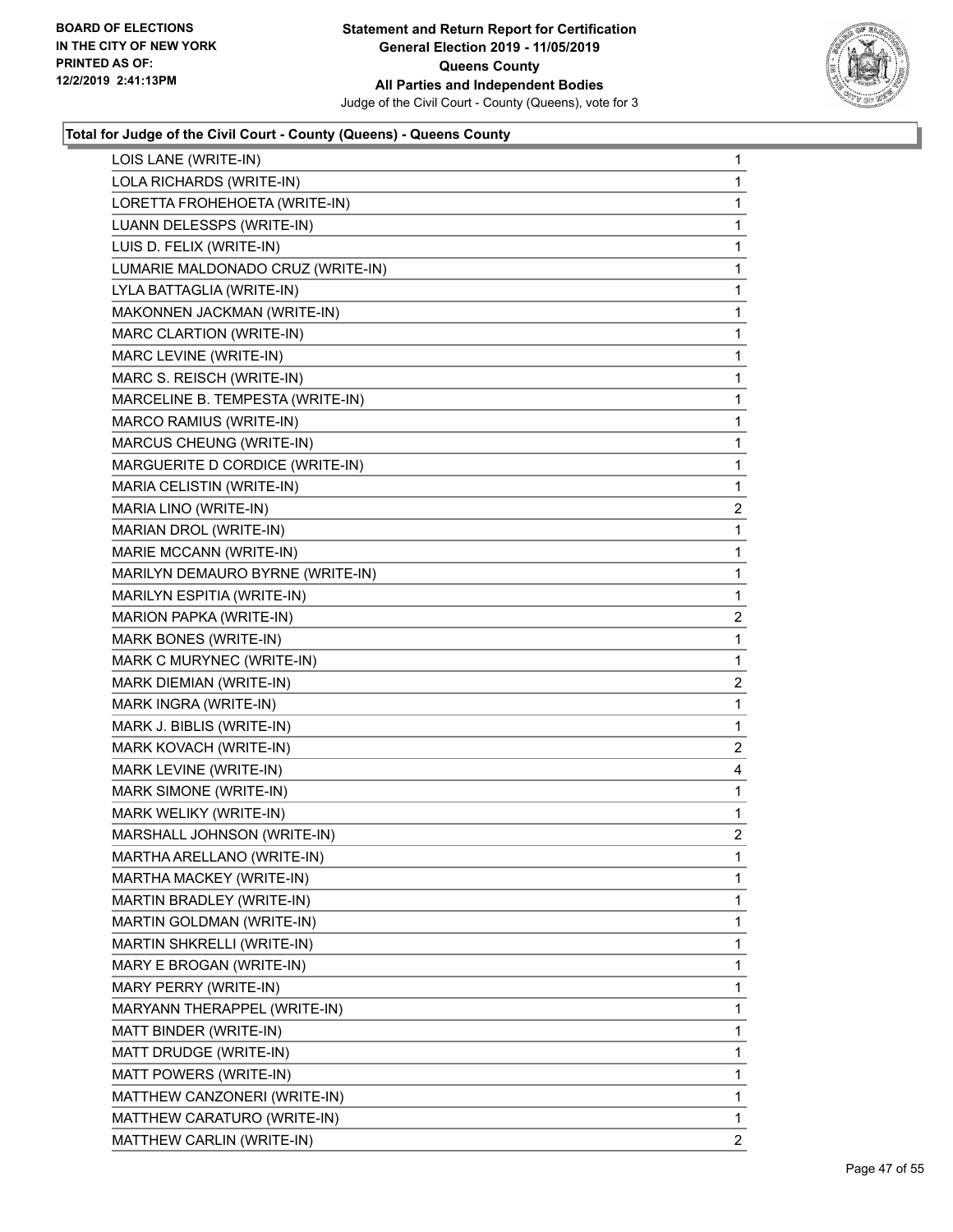

| MATTHEW CHEFETZ (WRITE-IN)       | $\mathbf{1}$   |
|----------------------------------|----------------|
| MATTHEW D HUNTER (WRITE-IN)      | 1              |
| MATTHEW D. HUNTER (WRITE-IN)     | 1              |
| MATTHEW HARGETT (WRITE-IN)       | $\mathbf{1}$   |
| MATTHEW KESSLAR (WRITE-IN)       | 1              |
| MATTHEW MAHON (WRITE-IN)         | $\mathbf{1}$   |
| MATTHEW PECORINO (WRITE-IN)      | $\mathbf{1}$   |
| MATTHEW POWERS (WRITE-IN)        | $\overline{2}$ |
| MATTHEW REGAN (WRITE-IN)         | 1              |
| MAX LAM (WRITE-IN)               | $\mathbf{1}$   |
| MAYLIN CAMPBELL (WRITE-IN)       | 1              |
| MEAGAN CHEN (WRITE-IN)           | $\mathbf{1}$   |
| MELISSA LAM (WRITE-IN)           | $\mathbf{1}$   |
| MELISSA SKLARZ (WRITE-IN)        | $\overline{2}$ |
| MENDEL ZLOTNICK (WRITE-IN)       | 1              |
| MERIADOC BRANDYBUCK (WRITE-IN)   | $\mathbf{1}$   |
| MICHAEEL VARTHOLOMEUS (WRITE-IN) | 1              |
| MICHAEL BABCOCK (WRITE-IN)       | $\mathbf{1}$   |
| MICHAEL BONT (WRITE-IN)          | $\mathbf{1}$   |
| MICHAEL DELUCA (WRITE-IN)        | $\mathbf{1}$   |
| MICHAEL DOONAN (WRITE-IN)        | $\mathbf{1}$   |
| MICHAEL DREADD (WRITE-IN)        | $\mathbf{1}$   |
| MICHAEL FRANCESCA (WRITE-IN)     | 1              |
| MICHAEL H. GOLDMAN (WRITE-IN)    | 8              |
| MICHAEL JORDAN (WRITE-IN)        | $\mathbf{1}$   |
| MICHAEL L. CACCAVALE (WRITE-IN)  | 1              |
| MICHAEL LOPTUS (WRITE-IN)        | $\mathbf{1}$   |
| MICHAEL MARRONE (WRITE-IN)       | $\mathbf{1}$   |
| MICHAEL MASS (WRITE-IN)          | 1              |
| MICHAEL MOORE (WRITE-IN)         | $\mathbf{2}$   |
| MICHAEL MOSSA (WRITE-IN)         | $\overline{a}$ |
| MICHAEL O'REILLY (WRITE-IN)      | $\mathbf{1}$   |
| MICHAEL OROSCH (WRITE-IN)        | $\mathbf{1}$   |
| MICHAEL PADBER (WRITE-IN)        | 1              |
| MICHAEL PRIOR (WRITE-IN)         | 1              |
| MICHAEL REICH (WRITE-IN)         | 1              |
| MICHAEL REILY (WRITE-IN)         | 1              |
| MICHAEL SAVAGE (WRITE-IN)        | 2              |
| MICHAEL WARVEN (WRITE-IN)        | 1              |
| MICHELE ER (WRITE-IN)            | 1              |
| MICHELE R. TITUS (WRITE-IN)      | 2              |
| MICHELLE ROMANO (WRITE-IN)       | 1              |
| MICKEY MOUSE (WRITE-IN)          | 24             |
| MIGUEL FRANCES (WRITE-IN)        | 1              |
| MIKE MILLER (WRITE-IN)           | 1              |
| MIKE PENCE (WRITE-IN)            | 2              |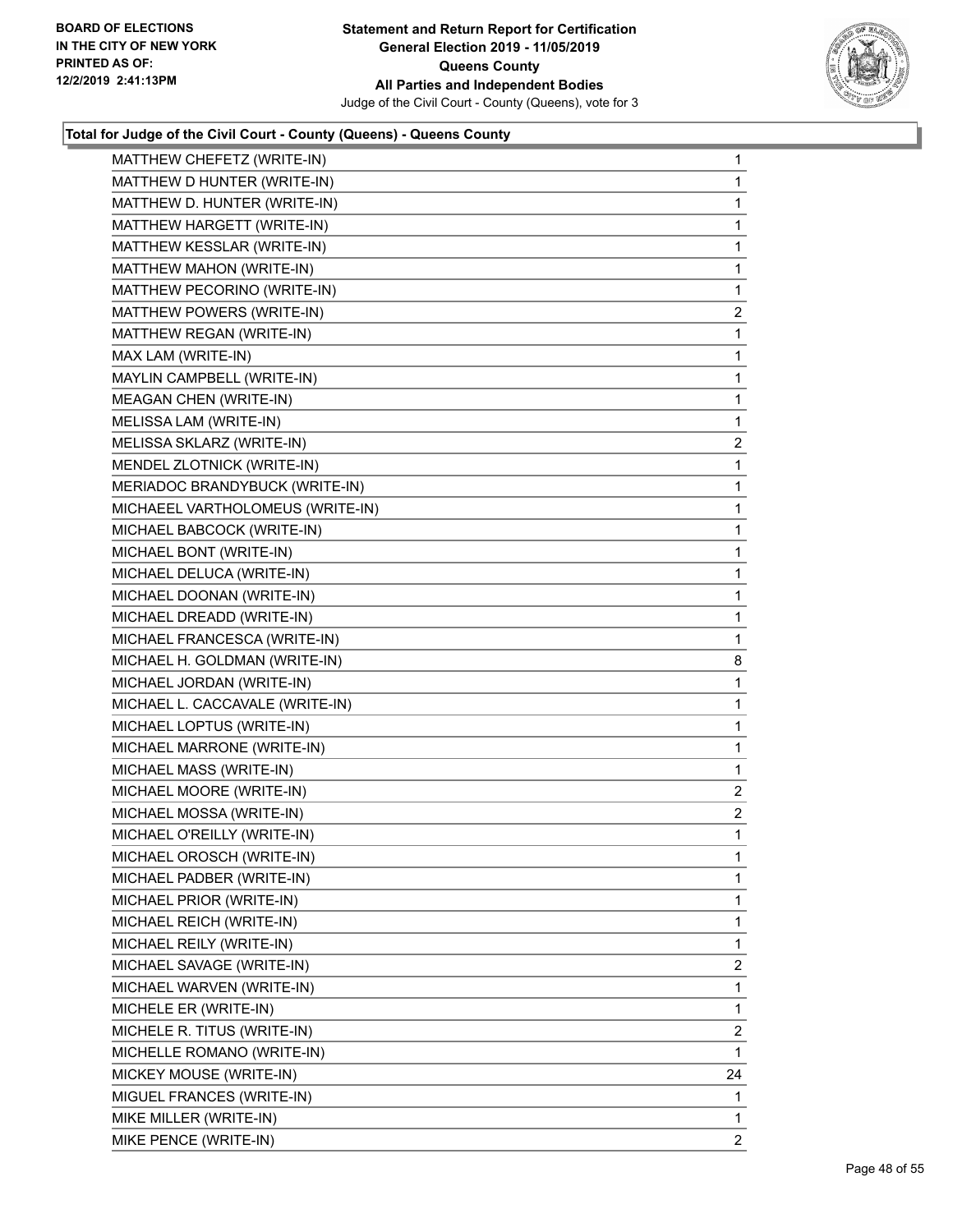

| MIKE STANLEY (WRITE-IN)           | 1 |
|-----------------------------------|---|
| MIKHAIL SHILOV (WRITE-IN)         | 1 |
| MILES EDGEWORTH (WRITE-IN)        | 1 |
| MILLARD FILLMORE (WRITE-IN)       | 1 |
| MILTON FLOREZ (WRITE-IN)          | 1 |
| MINA MALIK (WRITE-IN)             | 1 |
| MINISTER FARRAKHA (WRITE-IN)      | 1 |
| MIRA SINGER (WRITE-IN)            | 1 |
| MIRANDA FRANCES (WRITE-IN)        | 1 |
| MI-VANJ (WRITE-IN)                | 1 |
| MOCHI CHAN-HUANG (WRITE-IN)       | 1 |
| MODJAN LANCMAN (WRITE-IN)         | 1 |
| MOLLY BLOOM (WRITE-IN)            | 1 |
| MONICA BELUCCI (WRITE-IN)         | 1 |
| MONICA MENENDEZ (WRITE-IN)        | 1 |
| MORDICHAI RADA (WRITE-IN)         | 1 |
| <b>MORIA ROSE (WRITE-IN)</b>      | 1 |
| MOSHE GREENFIELD (WRITE-IN)       | 1 |
| MOSHE KLESS (WRITE-IN)            | 1 |
| MUSTY SHERMAN (WRITE-IN)          | 1 |
| NANCY AIDSTEIN (WRITE-IN)         | 1 |
| NECHAMA PEIKES (WRITE-IN)         | 2 |
| NEEA DUTTA (WRITE-IN)             | 1 |
| NEIL POWER (WRITE-IN)             | 1 |
| NELSON CAMACHO (WRITE-IN)         | 1 |
| NICHOLAS BURKE (WRITE-IN)         | 1 |
| NICHOLAS PHILIPPON (WRITE-IN)     | 1 |
| NICHOLAS YURISAK (WRITE-IN)       | 1 |
| NICOLE ALOISE (WRITE-IN)          | 1 |
| NICOLE MACGREGOR MUNDY (WRITE-IN) | 1 |
| NIKKI HALEY (WRITE-IN)            | 1 |
| NIKOLA NOCI (WRITE-IN)            | 1 |
| NOAH DEAR (WRITE-IN)              | 1 |
| NOVA CIRILLO (WRITE-IN)           | 1 |
| OKSANA KINAL (WRITE-IN)           | 1 |
| OLIE HU (WRITE-IN)                | 1 |
| OLIVER TAN (WRITE-IN)             | 1 |
| OLIVIA DE HAVILLAND (WRITE-IN)    | 1 |
| ORESTES JACINTO (WRITE-IN)        | 1 |
| OSASUHW ASENSTA (WRITE-IN)        | 1 |
| OSCAR GROUCH (WRITE-IN)           | 1 |
| OZMAR MARTINEZ (WRITE-IN)         | 1 |
| PABLO ZEVALLOS (WRITE-IN)         | 1 |
| PAT CANALE (WRITE-IN)             | 1 |
|                                   |   |
| PAT COMITO (WRITE-IN)             | 1 |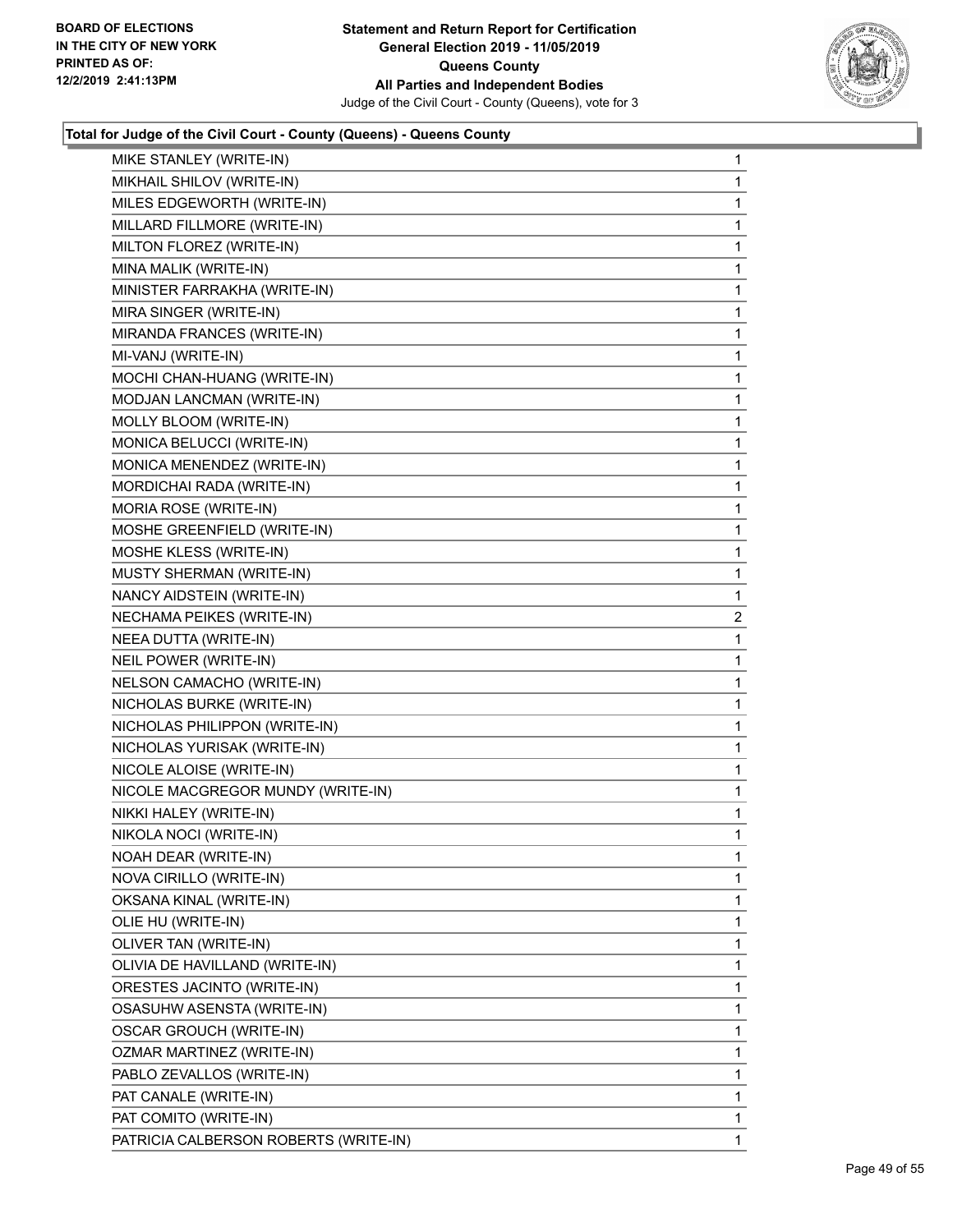

| PATRICIA GARCIA (WRITE-IN)     | $\mathbf{1}$   |
|--------------------------------|----------------|
| PATRICK KLOCK (WRITE-IN)       | $\mathbf{1}$   |
| PATRICK LIND (WRITE-IN)        | $\mathbf{1}$   |
| PAUL ANDERSON (WRITE-IN)       | $\mathbf 1$    |
| PAUL GALEA (WRITE-IN)          | 1              |
| PAUL JUSER (WRITE-IN)          | 2              |
| PAUL NORDEN (WRITE-IN)         | $\mathbf{1}$   |
| PAUL SOLOMON (WRITE-IN)        | $\overline{c}$ |
| PAUL W. WONG (WRITE-IN)        | $\mathbf{1}$   |
| PEREGRIN TOOK (WRITE-IN)       | $\mathbf 1$    |
| PETE VASILLE (WRITE-IN)        | $\mathbf 1$    |
| PETER ALONSO (WRITE-IN)        | 2              |
| PETER BEADLE (WRITE-IN)        | 3              |
| PETER BONELLI (WRITE-IN)       | $\mathbf 1$    |
| PETER BRASH (WRITE-IN)         | $\mathbf{1}$   |
| PETER CORTES (WRITE-IN)        | 1              |
| PETER KOO (WRITE-IN)           | 2              |
| PETER VALLONE JR. (WRITE-IN)   | $\mathbf{1}$   |
| PHIL ORENSTEIN (WRITE-IN)      | $\overline{c}$ |
| PHILIP GRILLO (WRITE-IN)       | $\mathbf 1$    |
| PHILIP HOME (WRITE-IN)         | $\mathbf{1}$   |
| PHILIP NELAN (WRITE-IN)        | $\mathbf 1$    |
| PHILIP SICA (WRITE-IN)         | $\mathbf{1}$   |
| PHILLIP BROWNE (WRITE-IN)      | $\mathbf{1}$   |
| PHILLIP GOLDFEDER (WRITE-IN)   | 2              |
| PRINCE AKEEM (WRITE-IN)        | $\mathbf 1$    |
| RABBI YAAKON BENDER (WRITE-IN) | $\mathbf{1}$   |
| RACHEL B. FOXMAN (WRITE-IN)    | 1              |
| RACHEL B. SCHECHTER (WRITE-IN) | 2              |
| RAJANEESH BHASKAR (WRITE-IN)   | $\mathbf 1$    |
| RALPH TISEO (WRITE-IN)         | $\mathbf{1}$   |
| RAMARLERY GRAHAM (WRITE-IN)    | 1              |
| RAY CAMERON (WRITE-IN)         | 1              |
| RAY KELLY (WRITE-IN)           | 1              |
| RAYMOND ELVIS GAZER (WRITE-IN) | 1              |
| RAYMOND KWONG (WRITE-IN)       | $\mathbf{1}$   |
| RAYMOND LUSTIG (WRITE-IN)      | $\mathbf 1$    |
| REGINA LUSTIG (WRITE-IN)       | 1              |
| RENEE PARADIS (WRITE-IN)       | 1              |
| RICH LOWENY (WRITE-IN)         | 1              |
| RICH SOLOMON (WRITE-IN)        | $\mathbf 1$    |
| RICHARD D. WOLFF (WRITE-IN)    | $\mathbf{1}$   |
| RICHARD LEE (WRITE-IN)         | 1              |
| RICHARD M. NIXON (WRITE-IN)    | 1              |
| RICK JUSTICE (WRITE-IN)        | 1              |
| RITA HAYWORTH (WRITE-IN)       | 1              |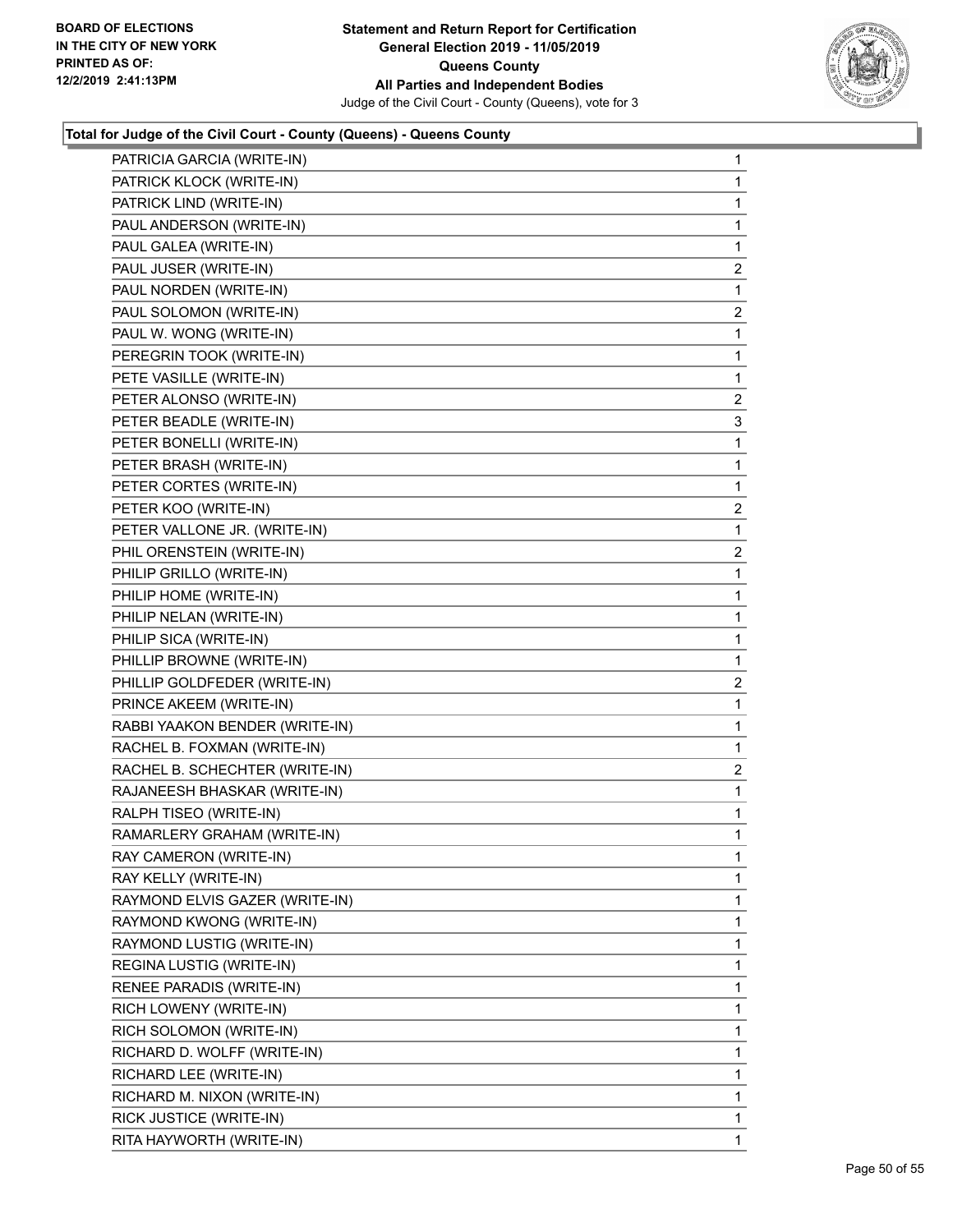

| RITA PALMA (WRITE-IN)            | 3  |
|----------------------------------|----|
| RJ RICHARDS (WRITE-IN)           | 1  |
| ROB FREEBERG (WRITE-IN)          | 1  |
| ROB SHANNON (WRITE-IN)           | 1  |
| ROBERT B. LIMM (WRITE-IN)        | 1  |
| ROBERT BRADY (WRITE-IN)          | 1  |
| ROBERT DNEEN (WRITE-IN)          | 1  |
| ROBERT EHRLICH (WRITE-IN)        | 1  |
| ROBERT FRANK (WRITE-IN)          | 1  |
| ROBERT FUNG (WRITE-IN)           | 1  |
| ROBERT GATES (WRITE-IN)          | 1  |
| ROBERT HANOPHY JR. (WRITE-IN)    | 1  |
| ROBERT HOLDEN (WRITE-IN)         | 1  |
| ROBERT KATZ (WRITE-IN)           | 1  |
| ROBERT MANGARSEINZ (WRITE-IN)    | 1  |
| ROBERT MILES (WRITE-IN)          | 1  |
| ROBERT R. SANCHEZ (WRITE-IN)     | 1  |
| ROBERT WISE (WRITE-IN)           | 1  |
| ROBIN QUIVERS (WRITE-IN)         | 1  |
| RODNEY REED (WRITE-IN)           | 1  |
| RODOLTON POOLE (WRITE-IN)        | 1  |
| ROMINA FRAIESANI (WRITE-IN)      | 1  |
| RON GUIDEY (WRITE-IN)            | 1  |
| RON PAUL (WRITE-IN)              | 2  |
| RONALD BLANT (WRITE-IN)          | 1  |
| RONALD FISHER (WRITE-IN)         | 1  |
| RONNIE D. WAY, ESQ. (WRITE-IN)   | 1  |
| ROSA RAMOS (WRITE-IN)            | 1  |
| ROSE MARIE STEWART (WRITE-IN)    | 1  |
| ROSY MCANLLISTER (WRITE-IN)      | 1  |
| ROY DOMNITZ (WRITE-IN)           | 1  |
| RUCHY FRIER (WRITE-IN)           | 1  |
| RUDOLPH GIULIANI (WRITE-IN)      | 13 |
| RUSH LIMBAUGH (WRITE-IN)         | 1  |
| RUTH KOSTER (WRITE-IN)           | 1  |
| RYAN GIRDUSKY (WRITE-IN)         | 1  |
| SAM DONALDSON (WRITE-IN)         | 1  |
| SAM LEV (WRITE-IN)               | 1  |
| SAM SPADE (WRITE-IN)             | 1  |
| SAMAD NEWAZ (WRITE-IN)           | 1  |
| SAMUEL FRANK (WRITE-IN)          | 1  |
| SAMUEL ZANNELI (WRITE-IN)        | 1  |
| SANDRA BLAND (WRITE-IN)          | 1  |
| SANDY SANTANA (WRITE-IN)         | 1  |
| SANTA CLAUS (WRITE-IN)           | 2  |
| SARA ISABELLE STANLEY (WRITE-IN) | 1  |
|                                  |    |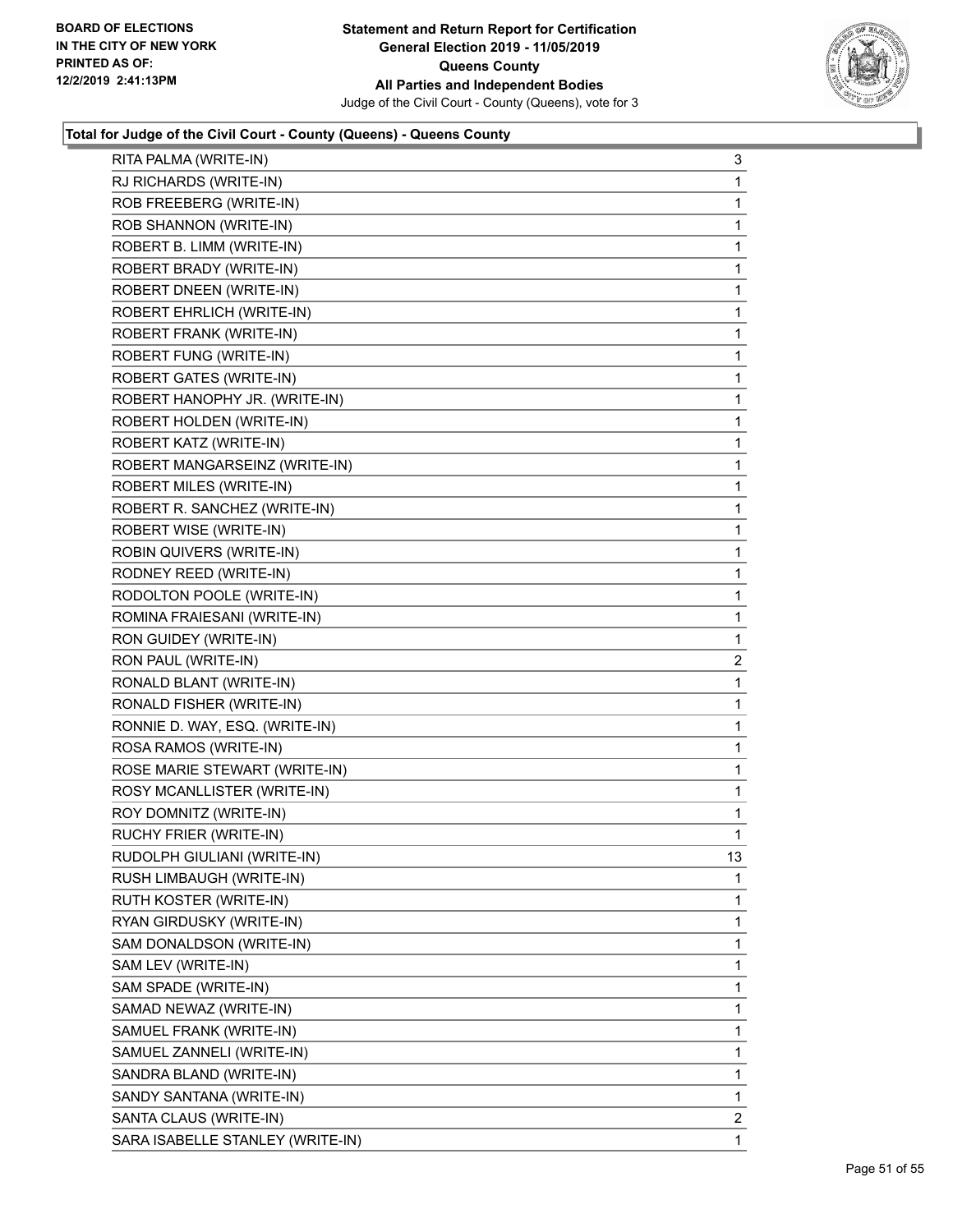

| SARA SUZUKI (WRITE-IN)           | $\mathbf{1}$            |
|----------------------------------|-------------------------|
| SARAH POMAR (WRITE-IN)           | $\mathbf{1}$            |
| SARMISTHA CHATTERJEE (WRITE-IN)  | 1                       |
| SATROHAN RAMDIN (WRITE-IN)       | $\mathbf{1}$            |
| SCOTT AVIDON (WRITE-IN)          | 1                       |
| SCOTT NAGY (WRITE-IN)            | 1                       |
| SCOTT V. RUSSELL (WRITE-IN)      | $\mathbf 1$             |
| <b>SCROOGE MCDUCK (WRITE-IN)</b> | $\mathbf 1$             |
| SEAMUS KINK (WRITE-IN)           | 1                       |
| SEAN CUNNINGHAM (WRITE-IN)       | $\overline{\mathbf{c}}$ |
| SEAN HANNITY (WRITE-IN)          | 2                       |
| SEBASTIAN KMIOTEK (WRITE-IN)     | 1                       |
| SEBASTIAN MAGUIRE (WRITE-IN)     | $\mathbf 1$             |
| SEMTA GLEES (WRITE-IN)           | $\mathbf 1$             |
| SEYMOR PECKUS (WRITE-IN)         | 1                       |
| SEYMORE HEINEY (WRITE-IN)        | $\mathbf{1}$            |
| SHARMELA MEDIRATTA (WRITE-IN)    | 1                       |
| SHAWN FRANCOS (WRITE-IN)         | 1                       |
| SHERIF SADEK (WRITE-IN)          | $\mathbf 1$             |
| SHERYL LEE RALPH (WRITE-IN)      | $\mathbf 1$             |
| SHLOMO A. HAHN (WRITE-IN)        | $\mathbf 1$             |
| SNOW WHITE (WRITE-IN)            | $\mathbf{1}$            |
| SPENCER SHAPIRO ESQ. (WRITE-IN)  | 1                       |
| SPONGE BISH (WRITE-IN)           | 1                       |
| SPONGEBOB SQUAREPANTS (WRITE-IN) | $\mathbf 1$             |
| STACEY STAFFELD (WRITE-IN)       | $\mathbf 1$             |
| STAMATIOS LATHURAKIS (WRITE-IN)  | 1                       |
| STANISLAV KUSHNER (WRITE-IN)     | $\mathbf{1}$            |
| STEPHEN DEDALUS (WRITE-IN)       | 1                       |
| STEPHEN J BOGAEZ (WRITE-IN)      | 1                       |
| STEVE BANNON (WRITE-IN)          | $\mathbf{1}$            |
| STEVE DAY (WRITE-IN)             | 1                       |
| STEVE HILTON (WRITE-IN)          | 1                       |
| STEVE JOBS (WRITE-IN)            | $\mathbf{1}$            |
| STEVE KOUSTAULIS (WRITE-IN)      | 1                       |
| STEVE MORENA (WRITE-IN)          | 1                       |
| STEVE WIENER (WRITE-IN)          | 1                       |
| STEVEN GOLDENBURG (WRITE-IN)     | 1                       |
| STEVEN HARGETT (WRITE-IN)        | 1                       |
| STEVEN MAX (WRITE-IN)            | $\mathbf{1}$            |
| STEVEN ORLOW (WRITE-IN)          | 1                       |
| STEVEN WIDOM (WRITE-IN)          | 2                       |
| STEWART F. BERKELEY (WRITE-IN)   | $\mathbf{1}$            |
| STORMY DANIELS (WRITE-IN)        | 1                       |
| SUSAN LEE (WRITE-IN)             | 1                       |
| SUSAN SCHOER (WRITE-IN)          | $\mathbf{1}$            |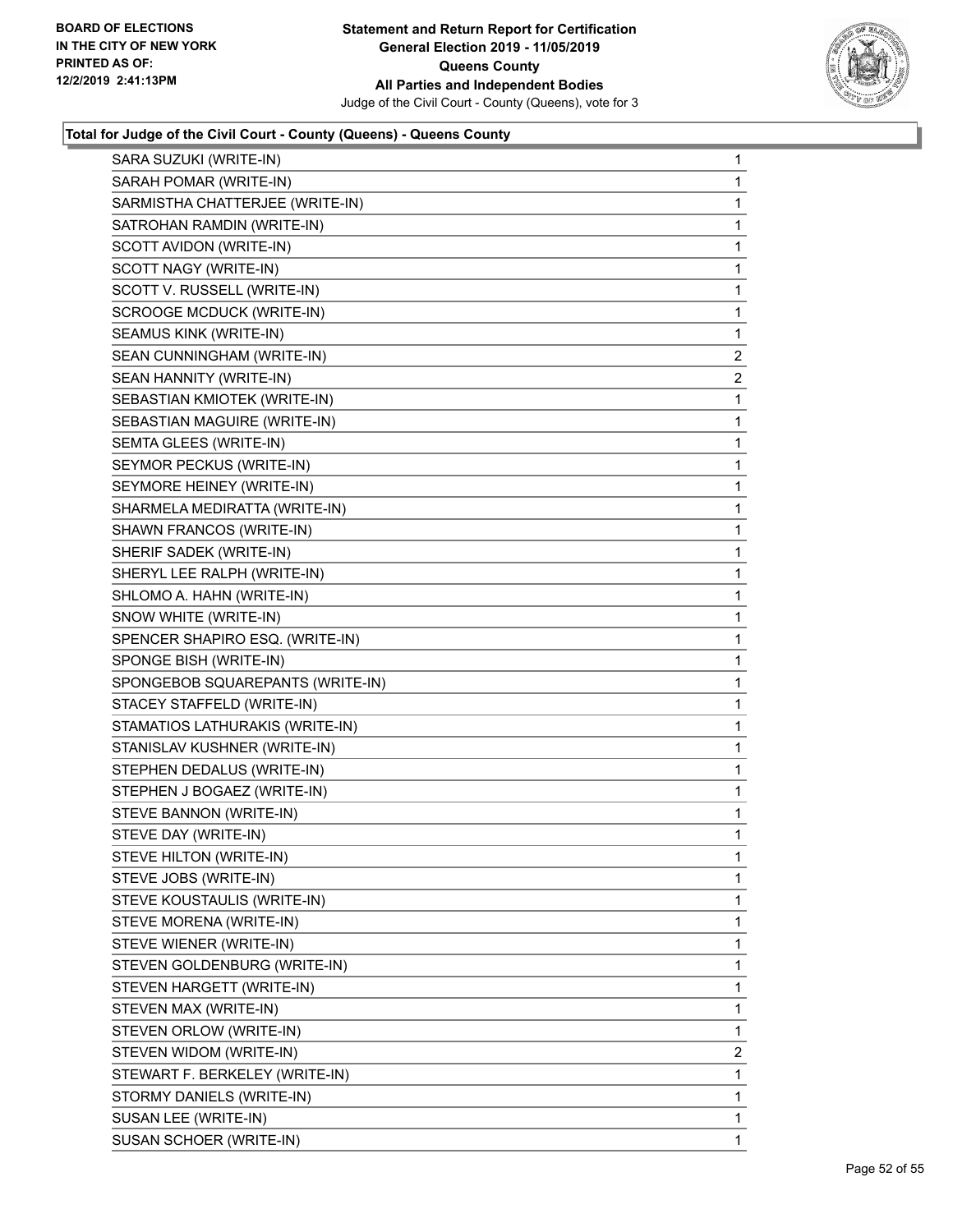

| TAMEKA PORTY (WRITE-IN)                   | 1              |
|-------------------------------------------|----------------|
| TAYLOR SWIFT (WRITE-IN)                   | 1              |
| TED NUGENT (WRITE-IN)                     | 1              |
| TERESA ORR (WRITE-IN)                     | 1              |
| THEODORE STAMAS (WRITE-IN)                | $\overline{a}$ |
| THOMAS CRAVEN (WRITE-IN)                  | 1              |
| THOMAS DEWEY (WRITE-IN)                   | 1              |
| THOMAS LOUGRAN (WRITE-IN)                 | 1              |
| THOMAS M. ROGERS (WRITE-IN)               | 1              |
| THOMAS MOORE (WRITE-IN)                   | 1              |
| THOMAS OVERMILLER (WRITE-IN)              | 1              |
| THOMAS PAYTE (WRITE-IN)                   | 1              |
| THOMAS SCHEER (WRITE-IN)                  | 1              |
| THOMAS ZMICH (WRITE-IN)                   | $\mathbf{1}$   |
| TIFFANY CABAN (WRITE-IN)                  | 22             |
| TIMOTHY ARASIN (WRITE-IN)                 | 1              |
| TINA GARANES (WRITE-IN)                   | 1              |
| TITO TOMINO (WRITE-IN)                    | 1              |
| TJ DEMASO (WRITE-IN)                      | 1              |
| TODD HONEY (WRITE-IN)                     | 1              |
| TOM FITION (WRITE-IN)                     | 1              |
| TOM JONES (WRITE-IN)                      | 1              |
| TOM L. VERNON (WRITE-IN)                  | 1              |
| TOM MUSTAC (WRITE-IN)                     | 1              |
| TOM OBAMA TRUMP (WRITE-IN)                | 1              |
| TOM RIGGI (WRITE-IN)                      | 1              |
| TOM ROM (WRITE-IN)                        | 1              |
| TOM SEAVER (WRITE-IN)                     | 1              |
| TOM SHARKEY (WRITE-IN)                    | 1              |
| TOMMY DOUGHNUTS (WRITE-IN)                | 1              |
| TONY AVELLA (WRITE-IN)                    | 1              |
| TONY KEHAGIAS (WRITE-IN)                  | 1              |
| TONY MOK (WRITE-IN)                       | 1              |
| TOR JOHNSON (WRITE-IN)                    | 1              |
| TRAY GOWDY (WRITE-IN)                     | 1              |
| TREY GOWDY (WRITE-IN)                     | 1              |
| TRISTAN DELANEY (WRITE-IN)                | 1              |
| TUCKER CARLSON (WRITE-IN)                 | 1              |
| TY SWEANEY (WRITE-IN)                     | 1              |
| UNATTRIBUTABLE WRITE-IN (WRITE-IN)        | 799            |
| UNCOUNTED WRITE-IN PER STATUTE (WRITE-IN) | 139            |
| URI SEGIMAN (WRITE-IN)                    | 1              |
| VICTORIA VELANIS (WRITE-IN)               | 1              |
| VINCENT LINO JR. (WRITE-IN)               | $\overline{2}$ |
| VINNY DIMARTINO (WRITE-IN)                | $\overline{2}$ |
| VINSON FRIEDMAN (WRITE-IN)                | 1              |
|                                           |                |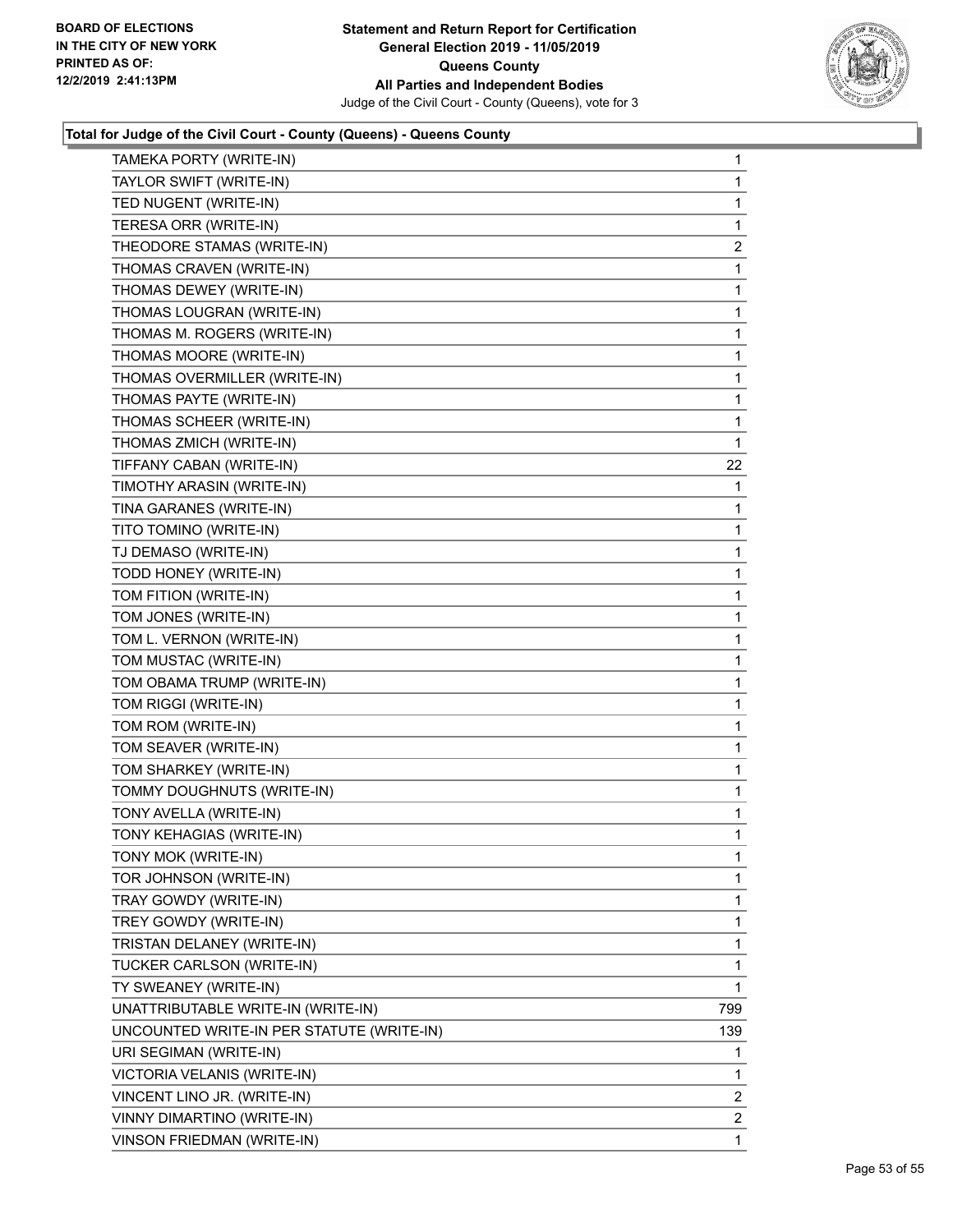

| WALLY DANKO (WRITE-IN)          | $\mathbf{1}$            |
|---------------------------------|-------------------------|
| WALTER IWACHIW (WRITE-IN)       | 1                       |
| WALTER QCNER (WRITE-IN)         | 1                       |
| WARRAN R. GRAHAM (WRITE-IN)     | 1                       |
| WENDY LONG (WRITE-IN)           | 1                       |
| <b>WESLEY CHEN (WRITE-IN)</b>   | 1                       |
| WILLIAM DEAN (WRITE-IN)         | 1                       |
| WILLIAM FALLON (WRITE-IN)       | 1                       |
| WILLIAM FUNG (WRITE-IN)         | $\mathbf{1}$            |
| WILLIAM J. HARAP (WRITE-IN)     | $\mathbf 1$             |
| WILLIAM LEAHY (WRITE-IN)        | 1                       |
| WILLIAM MOONEY (WRITE-IN)       | 1                       |
| <b>WILLIE SUTTON (WRITE-IN)</b> | 1                       |
| WOJCIECH KLEPADIO (WRITE-IN)    | $\overline{\mathbf{c}}$ |
| <b>WYATT GIBBONS (WRITE-IN)</b> | 3                       |
| WYLIE GOODMAN (WRITE-IN)        | 1                       |
| XIXI REILLY (WRITE-IN)          | $\mathbf 1$             |
| YEHUDA SCHECHBEV (WRITE-IN)     | 1                       |
| YISMEC PIKES (WRITE-IN)         | 1                       |
| YITZCHOK Z. SCHWARTZ (WRITE-IN) | $\mathbf{1}$            |
| YUNIQUE WILLIAMS (WRITE-IN)     | 1                       |
| ZACHARY MORANO (WRITE-IN)       | 1                       |
| ZANE TENENBAUM (WRITE-IN)       | 1                       |
| ZEMMA SHECHTER (WRITE-IN)       | 1                       |
| ZESUNG ZHANG (WRITE-IN)         | 1                       |
| ZIYAD R. AZEEZ (WRITE-IN)       | 1                       |
| ZOE ORRESO (WRITE-IN)           | 1                       |
| ZVI SAMUELS (WRITE-IN)          | 1                       |
| <b>Total Votes</b>              | 430,874                 |
| Unrecorded                      | 176,680                 |